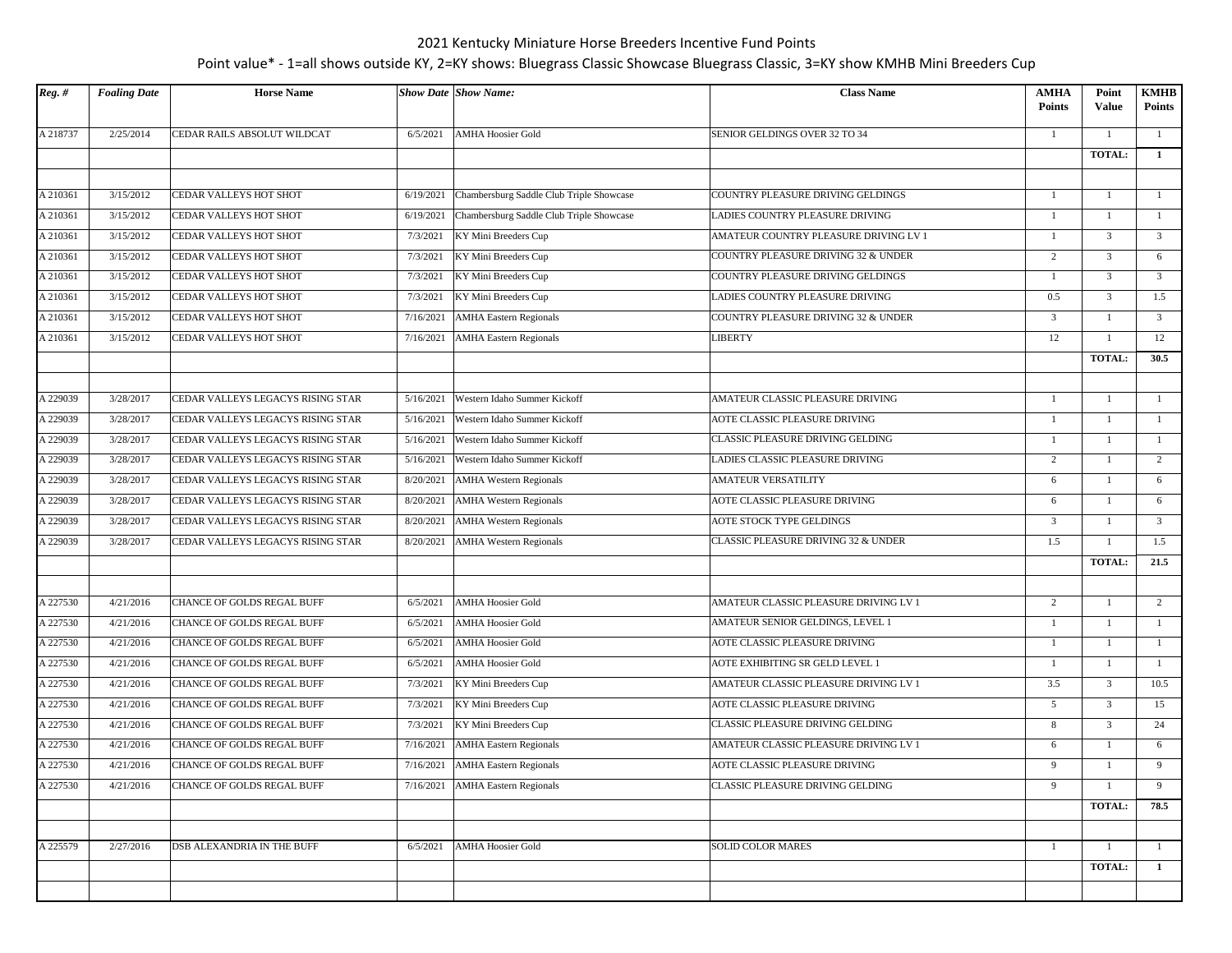| $Reg.$ # | <b>Foaling Date</b> | <b>Horse Name</b>          |           | <b>Show Date Show Name:</b> | <b>Class Name</b>                       | <b>AMHA</b><br>Points | Point<br><b>Value</b> | <b>KMHB</b><br><b>Points</b> |
|----------|---------------------|----------------------------|-----------|-----------------------------|-----------------------------------------|-----------------------|-----------------------|------------------------------|
| A 238074 | 3/20/2021           | DSB ARIES BLUE BY U        |           | 8/27/2021 Bluegrass Classic | <b>WEANLING MARES</b>                   | -1                    | 2                     | 2                            |
|          |                     |                            |           |                             |                                         |                       | TOTAL:                | $\overline{2}$               |
|          |                     |                            |           |                             |                                         |                       |                       |                              |
| A 231265 | 3/25/2018           | <b>DSB ARIES BLUE MOON</b> | 4/30/2021 | ISEOA#2                     | AMATEUR MARES, LEVEL 2                  | 0.5                   | $\overline{1}$        | 0.5                          |
| A 231265 | 3/25/2018           | <b>DSB ARIES BLUE MOON</b> | 4/30/2021 | ISEOA#2                     | SENIOR MARES OVER 30 TO 32              | 0.5                   | 1                     | 0.5                          |
| A 231265 | 3/25/2018           | <b>DSB ARIES BLUE MOON</b> | 4/30/2021 | ISEOA#2                     | <b>SOLID COLOR MARES</b>                | 0.5                   | $\mathbf{1}$          | 0.5                          |
| A 231265 | 3/25/2018           | <b>DSB ARIES BLUE MOON</b> | 6/5/2021  | <b>AMHA Hoosier Gold</b>    | AMATEUR SENIOR MARES, LEVEL 2           | 0.5                   | $\overline{1}$        | 0.5                          |
| A 231265 | 3/25/2018           | <b>DSB ARIES BLUE MOON</b> | 6/5/2021  | <b>AMHA Hoosier Gold</b>    | AOTE EXHIBITING SR MARE LEVEL 2         | 0.5                   | 1                     | 0.5                          |
| A 231265 | 3/25/2018           | <b>DSB ARIES BLUE MOON</b> | 6/5/2021  | <b>AMHA Hoosier Gold</b>    | SENIOR MARES OVER 30 TO 32              | $\overline{2}$        | -1                    | 2                            |
| A 231265 | 3/25/2018           | DSB ARIES BLUE MOON        | 6/5/2021  | <b>AMHA Hoosier Gold</b>    | <b>SOLID COLOR MARES</b>                | $\overline{4}$        | $\mathbf{1}$          | $\overline{4}$               |
| A 231265 | 3/25/2018           | DSB ARIES BLUE MOON        | 7/3/2021  | KY Mini Breeders Cup        | AMATEUR SENIOR MARES, LEVEL 2           | $\mathbf{1}$          | $\mathfrak{Z}$        | $\overline{3}$               |
| A 231265 | 3/25/2018           | <b>DSB ARIES BLUE MOON</b> | 7/3/2021  | KY Mini Breeders Cup        | AOTE EXHIBITING SR MARE LEVEL 2         | $\mathfrak{Z}$        | $\overline{3}$        | 9                            |
| A 231265 | 3/25/2018           | <b>DSB ARIES BLUE MOON</b> | 7/3/2021  | KY Mini Breeders Cup        | <b>LIBERTY</b>                          | 8                     | $\mathfrak{Z}$        | 24                           |
| A 231265 | 3/25/2018           | DSB ARIES BLUE MOON        | 7/3/2021  | KY Mini Breeders Cup        | SENIOR MARES OVER 30 TO 32              | $\mathfrak{Z}$        | $\mathfrak{Z}$        | 9                            |
| A 231265 | 3/25/2018           | <b>DSB ARIES BLUE MOON</b> | 7/3/2021  | KY Mini Breeders Cup        | <b>SOLID COLOR MARES</b>                | 8                     | 3                     | 24                           |
| A 231265 | 3/25/2018           | <b>DSB ARIES BLUE MOON</b> | 7/9/2021  | ISOEA #3                    | <b>AMATEUR MARES</b>                    | $\mathbf{1}$          | $\overline{1}$        | 1                            |
| A 231265 | 3/25/2018           | <b>DSB ARIES BLUE MOON</b> | 7/9/2021  | ISOEA #3                    | <b>AOTE EXHIBITING SR MARE</b>          | $\mathbf{1}$          | 1                     | -1                           |
| A 231265 | 3/25/2018           | <b>DSB ARIES BLUE MOON</b> | 7/9/2021  | ISOEA #3                    | <b>SENIOR MARES</b>                     | 0.5                   | $\overline{1}$        | 0.5                          |
| A 231265 | 3/25/2018           | <b>DSB ARIES BLUE MOON</b> | 7/9/2021  | ISOEA#3                     | <b>SOLID COLOR MARES</b>                | 0.5                   | 1                     | 0.5                          |
| A 231265 | 3/25/2018           | <b>DSB ARIES BLUE MOON</b> | 8/27/2021 | <b>Bluegrass Classic</b>    | <b>AMATEUR SENIOR MARES</b>             | $\overline{2}$        | $\overline{2}$        | $\overline{4}$               |
| A 231265 | 3/25/2018           | DSB ARIES BLUE MOON        | 8/27/2021 | <b>Bluegrass Classic</b>    | AOTE EXHIBITING SR MARE                 | 1.5                   | 2                     | $\overline{3}$               |
| A 231265 | 3/25/2018           | DSB ARIES BLUE MOON        |           | 8/27/2021 Bluegrass Classic | <b>GRAND &amp; RESERVE SENIOR MARE</b>  | $\mathbf{1}$          | $\overline{2}$        | $\overline{2}$               |
| A 231265 | 3/25/2018           | <b>DSB ARIES BLUE MOON</b> |           | 8/27/2021 Bluegrass Classic | <b>LIBERTY</b>                          | -1                    | 2                     | 2                            |
| A 231265 | 3/25/2018           | <b>DSB ARIES BLUE MOON</b> |           | 8/27/2021 Bluegrass Classic | SENIOR MARES OVER 30 TO 32              | 1                     | 2                     | 2                            |
| A 231265 | 3/25/2018           | <b>DSB ARIES BLUE MOON</b> |           | 8/27/2021 Bluegrass Classic | <b>SOLID COLOR MARES</b>                | 3.5                   | $\overline{2}$        | $7\phantom{.0}$              |
|          |                     |                            |           |                             |                                         |                       | <b>TOTAL:</b>         | 100.5                        |
|          |                     |                            |           |                             |                                         |                       |                       |                              |
| A 235934 | 3/2/2020            | <b>DSB ARIES SKY BLUE</b>  | 4/30/2021 | ISEOA#2                     | AOTE EXHIBITING JR MARE                 | 0.5                   | 1                     | 0.5                          |
| A 235934 | 3/2/2020            | <b>DSB ARIES SKY BLUE</b>  | 4/30/2021 | ISEOA #2                    | YEARLING MARES OVER 30 TO 32            | 0.5                   | -1                    | 0.5                          |
| A 235934 | 3/2/2020            | DSB ARIES SKY BLUE         | 6/5/2021  | <b>AMHA Hoosier Gold</b>    | AMATEUR JR MARE, LVL 2, OVER 30 TO 33   | 1                     | $\overline{1}$        | -1                           |
| A 235934 | 3/2/2020            | <b>DSB ARIES SKY BLUE</b>  | 6/5/2021  | <b>AMHA Hoosier Gold</b>    | AOTE EXHIBITING JR MARE LEVEL 2         | 1                     | -1                    | -1                           |
| A 235934 | 3/2/2020            | <b>DSB ARIES SKY BLUE</b>  | 6/5/2021  | <b>AMHA Hoosier Gold</b>    | <b>GRAND &amp; RESERVE AMATEUR MARE</b> | 0.5                   | $\mathbf{1}$          | 0.5                          |
| A 235934 | 3/2/2020            | DSB ARIES SKY BLUE         | 6/5/2021  | <b>AMHA Hoosier Gold</b>    | <b>LIBERTY</b>                          | -1                    | $\mathbf{1}$          |                              |
| A 235934 | 3/2/2020            | <b>DSB ARIES SKY BLUE</b>  | 6/5/2021  | <b>AMHA Hoosier Gold</b>    | <b>SOLID COLOR MARES</b>                | 1.5                   | -1                    | 1.5                          |
| A 235934 | 3/2/2020            | <b>DSB ARIES SKY BLUE</b>  | 7/3/2021  | KY Mini Breeders Cup        | AMATEUR JR MARE, LVL 2, OVER 30 TO 33   | $\overline{2}$        | 3                     | 6                            |
| A 235934 | 3/2/2020            | DSB ARIES SKY BLUE         | 7/3/2021  | KY Mini Breeders Cup        | AOTE EXHIBITING JR MARE LEVEL 2         | 1.5                   | $\mathfrak{Z}$        | 4.5                          |
| A 235934 | 3/2/2020            | DSB ARIES SKY BLUE         | 7/3/2021  | KY Mini Breeders Cup        | <b>LIBERTY</b>                          | 1                     | 3                     | $\overline{3}$               |
| A 235934 | 3/2/2020            | <b>DSB ARIES SKY BLUE</b>  | 7/3/2021  | KY Mini Breeders Cup        | SOLID COLOR MARES                       | $\overline{2}$        | $\mathfrak{Z}$        | 6                            |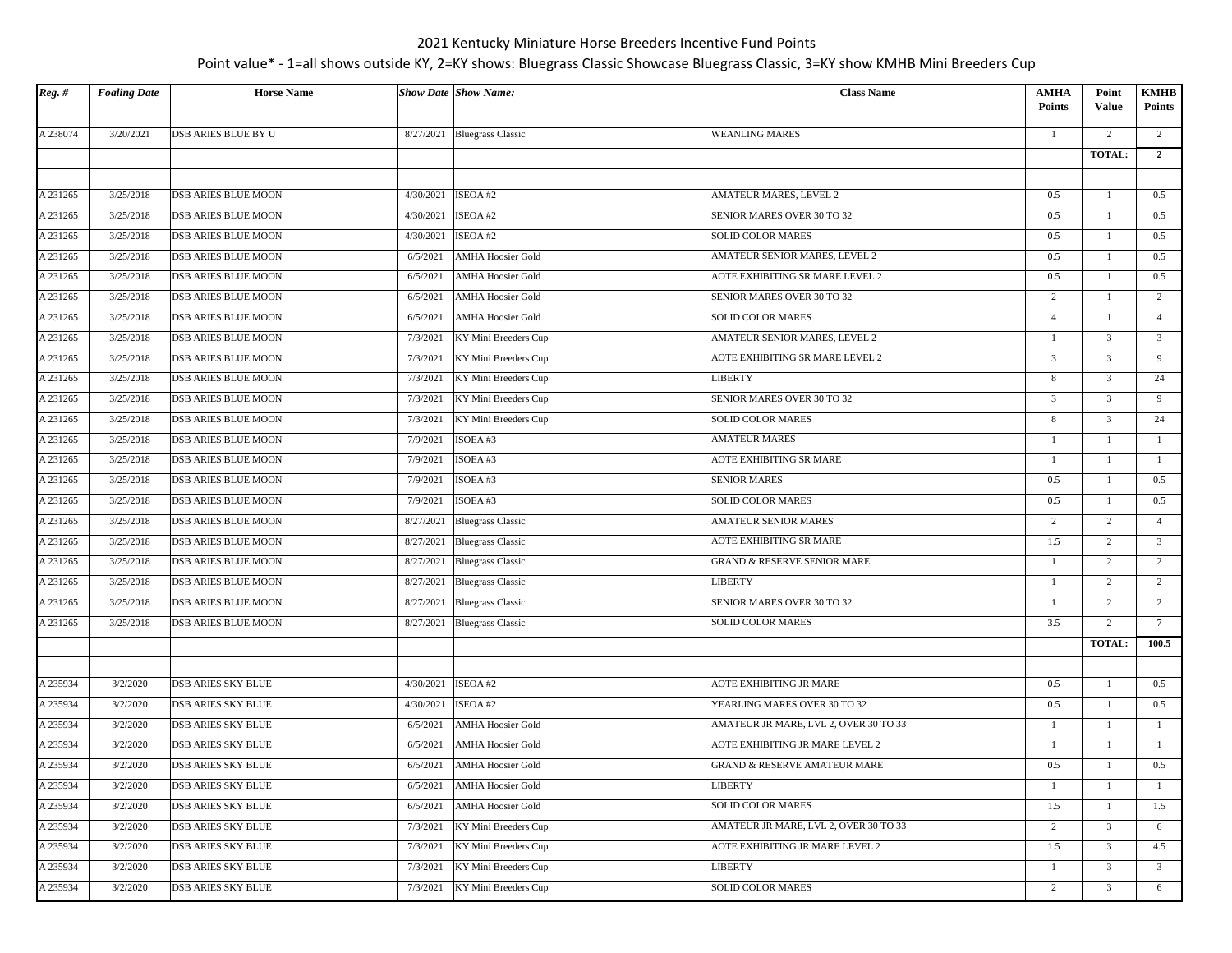| $Reg.$ # | <b>Foaling Date</b> | <b>Horse Name</b>               |           | <b>Show Date Show Name:</b>        | <b>Class Name</b>                          | <b>AMHA</b><br><b>Points</b> | Point<br><b>Value</b> | <b>KMHB</b><br><b>Points</b> |
|----------|---------------------|---------------------------------|-----------|------------------------------------|--------------------------------------------|------------------------------|-----------------------|------------------------------|
| A 235934 | 3/2/2020            | <b>DSB ARIES SKY BLUE</b>       | 7/3/2021  | KY Mini Breeders Cup               | YEARLING MARES OVER 30 TO 32               | 1.5                          | $\overline{3}$        | 4.5                          |
| A 235934 | 3/2/2020            | <b>DSB ARIES SKY BLUE</b>       | 7/9/2021  | ISOEA#3                            | AOTE EXHIBITING JR MARE                    | $\mathbf{1}$                 | $\mathbf{1}$          | $\mathbf{1}$                 |
| A 235934 | 3/2/2020            | <b>DSB ARIES SKY BLUE</b>       | 7/9/2021  | ISOEA#3                            | <b>SOLID COLOR MARES</b>                   | 1.5                          | 1                     | 1.5                          |
| A 235934 | 3/2/2020            | <b>DSB ARIES SKY BLUE</b>       | 7/16/2021 | <b>AMHA Eastern Regionals</b>      | <b>AOTE EXHIBITING JR MARE LEVEL 2</b>     | 3                            | $\mathbf{1}$          | $\overline{\mathbf{3}}$      |
| A 235934 | 3/2/2020            | <b>DSB ARIES SKY BLUE</b>       | 7/16/2021 | <b>AMHA Eastern Regionals</b>      | SOLID COLOR MARES                          | 1.5                          | 1                     | 1.5                          |
| A 235934 | 3/2/2020            | <b>DSB ARIES SKY BLUE</b>       | 8/27/2021 | <b>Bluegrass Classic</b>           | <b>AOTE EXHIBITING JR MARE</b>             | $\mathbf{1}$                 | 2                     | 2                            |
| A 235934 | 3/2/2020            | <b>DSB ARIES SKY BLUE</b>       | 8/27/2021 | <b>Bluegrass Classic</b>           | <b>SOLID COLOR MARES</b>                   | $\overline{2}$               | 2                     | $\overline{4}$               |
| A 235934 | 3/2/2020            | <b>DSB ARIES SKY BLUE</b>       |           | 8/27/2021 Bluegrass Classic        | YEARLING MARES                             | $\overline{1}$               | 2                     | 2                            |
|          |                     |                                 |           |                                    |                                            |                              | TOTAL:                | 45                           |
|          |                     |                                 |           |                                    |                                            |                              |                       |                              |
| A 231267 | 2/4/2018            | <b>DSB BUFFS SABRINA</b>        | 7/3/2021  | KY Mini Breeders Cup               | <b>AMATEUR HUNTER</b>                      | 2.5                          | $\overline{3}$        | 7.5                          |
| A 231267 | 2/4/2018            | <b>DSB BUFFS SABRINA</b>        | 7/3/2021  | KY Mini Breeders Cup               | AMATEUR STOCK-TYPE MARES                   | 2.5                          | $\overline{3}$        | 7.5                          |
| A 231267 | 2/4/2018            | <b>DSB BUFFS SABRINA</b>        | 7/3/2021  | KY Mini Breeders Cup               | AOTE CLASSIC PLEASURE DRIVING              | 0.5                          | $\mathfrak{Z}$        | 1.5                          |
| A 231267 | 2/4/2018            | <b>DSB BUFFS SABRINA</b>        | 7/3/2021  | KY Mini Breeders Cup               | CLASSIC PLEASURE DRIVING 32 & UNDER        | 0.5                          | $\overline{3}$        | 1.5                          |
| A 231267 | 2/4/2018            | <b>DSB BUFFS SABRINA</b>        | 7/3/2021  | KY Mini Breeders Cup               | LADIES CLASSIC PLEASURE DRIVING            | $\overline{2}$               | $\overline{3}$        | 6                            |
| A 231267 | 2/4/2018            | <b>DSB BUFFS SABRINA</b>        | 7/3/2021  | KY Mini Breeders Cup               | <b>LIBERTY</b>                             | $\overline{4}$               | $\overline{3}$        | 12                           |
| A 231267 | 2/4/2018            | <b>DSB BUFFS SABRINA</b>        | 7/3/2021  | KY Mini Breeders Cup               | <b>SOLID COLOR MARES</b>                   | 3                            | $\overline{3}$        | 9                            |
| A 231267 | 2/4/2018            | <b>DSB BUFFS SABRINA</b>        | 7/3/2021  | KY Mini Breeders Cup               | STOCK-TYPE MARES                           | 1.5                          | $\overline{3}$        | 4.5                          |
| A 231267 | 2/4/2018            | <b>DSB BUFFS SABRINA</b>        |           | 7/16/2021   AMHA Eastern Regionals | AOTE STOCK TYPE MARES                      | 3                            | 1                     | $\overline{3}$               |
|          |                     |                                 |           |                                    |                                            |                              | TOTAL:                | 52.5                         |
|          |                     |                                 |           |                                    |                                            |                              |                       |                              |
| A 218894 | 2/28/2014           | <b>DSB CHILLIN IN THE BUFF</b>  | 6/5/2021  | <b>AMHA Hoosier Gold</b>           | AMATEUR SENIOR GELDINGS, LEVEL 1           | 1                            | $\mathbf{1}$          | -1                           |
| A 218894 | 2/28/2014           | <b>DSB CHILLIN IN THE BUFF</b>  | 6/5/2021  | <b>AMHA Hoosier Gold</b>           | AOTE EXHIBITING SR GELD LEVEL I            | -1                           | 1                     | -1                           |
| A 218894 | 2/28/2014           | <b>DSB CHILLIN IN THE BUFF</b>  | 6/5/2021  | <b>AMHA Hoosier Gold</b>           | SENIOR GELDINGS OVER 30 TO 32              | -1                           | 1                     | 1                            |
| A 218894 | 2/28/2014           | DSB CHILLIN IN THE BUFF         | 7/3/2021  | KY Mini Breeders Cup               | AMATEUR SENIOR GELDINGS, LEVEL 1           | $\overline{2}$               | $\overline{3}$        | 6                            |
| A 218894 | 2/28/2014           | DSB CHILLIN IN THE BUFF         | 7/3/2021  | KY Mini Breeders Cup               | AOTE EXHIBITING SR GELD LEVEL I            | $\overline{2}$               | $\overline{3}$        | 6                            |
| A 218894 | 2/28/2014           | <b>DSB CHILLIN IN THE BUFF</b>  | 7/3/2021  | KY Mini Breeders Cup               | <b>GRAND &amp; RESERVE AMATEUR GELDING</b> | 1                            | $\overline{3}$        | $\overline{3}$               |
| A 218894 | 2/28/2014           | <b>DSB CHILLIN IN THE BUFF</b>  | 7/3/2021  | KY Mini Breeders Cup               | SENIOR GELDINGS OVER 30 TO 32              | $\overline{2}$               | $\overline{3}$        | 6                            |
| A 218894 | 2/28/2014           | <b>DSB CHILLIN IN THE BUFF</b>  | 8/27/2021 | <b>Bluegrass Classic</b>           | <b>AMATEUR SENIOR GELDINGS</b>             | $\overline{2}$               | $\overline{2}$        | $\overline{4}$               |
| A 218894 | 2/28/2014           | <b>DSB CHILLIN IN THE BUFF</b>  |           | 8/27/2021 Bluegrass Classic        | AOTE EXHIBITING SR GELD                    | $\overline{2}$               | 2                     | $\overline{4}$               |
| A 218894 | 2/28/2014           | <b>DSB CHILLIN IN THE BUFF</b>  | 8/27/2021 | <b>Bluegrass Classic</b>           | SENIOR GELDINGS OVER 30 TO 32              | -1                           | 2                     | 2                            |
|          |                     |                                 |           |                                    |                                            |                              | <b>TOTAL:</b>         | 34                           |
|          |                     |                                 |           |                                    |                                            |                              |                       |                              |
| A 228559 | 1/30/2017           | DSB ELEGANCE IN THE BUFF        | 6/5/2021  | <b>AMHA Hoosier Gold</b>           | AMATEUR SENIOR MARES, LEVEL 1              | 2                            | 1                     | 2                            |
| A 228559 | 1/30/2017           | DSB ELEGANCE IN THE BUFF        | 6/5/2021  | <b>AMHA Hoosier Gold</b>           | AOTE EXHIBITING SR MARE LEVEL 1            | $\mathbf{1}$                 | 1                     | -1                           |
| A 228559 | 1/30/2017           | DSB ELEGANCE IN THE BUFF        | 6/5/2021  | <b>AMHA Hoosier Gold</b>           | LIBERTY                                    | $\overline{4}$               | 1                     | $\overline{4}$               |
| A 228559 | 1/30/2017           | DSB ELEGANCE IN THE BUFF        | 6/5/2021  | AMHA Hoosier Gold                  | SENIOR MARES OVER 30 TO 32                 | 0.5                          | $\mathbf{1}$          | 0.5                          |
| A 228559 | 1/30/2017           | <b>DSB ELEGANCE IN THE BUFF</b> | 7/3/2021  | KY Mini Breeders Cup               | AMATEUR SENIOR MARES, LEVEL 1              | 3.5                          | $\overline{3}$        | 10.5                         |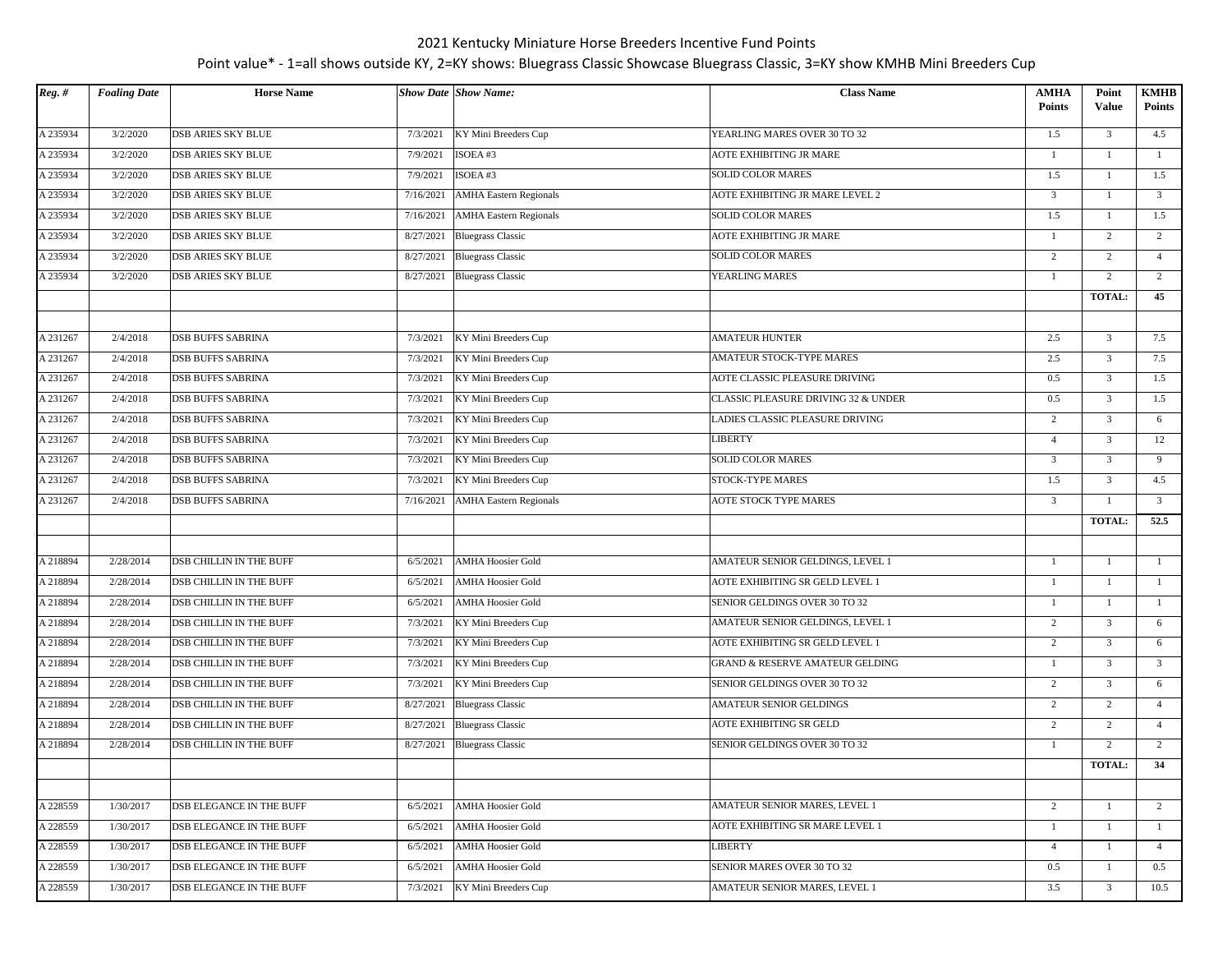| $Reg.$ # | <b>Foaling Date</b> | <b>Horse Name</b>          |           | <b>Show Date Show Name:</b>              | <b>Class Name</b>                       | AMHA<br><b>Points</b> | Point<br>Value | <b>KMHB</b><br><b>Points</b> |
|----------|---------------------|----------------------------|-----------|------------------------------------------|-----------------------------------------|-----------------------|----------------|------------------------------|
| A 228559 | 1/30/2017           | DSB ELEGANCE IN THE BUFF   | 7/3/2021  | KY Mini Breeders Cup                     | AOTE EXHIBITING SR MARE LEVEL 1         | 3.5                   | 3              | 10.5                         |
| A 228559 | 1/30/2017           | DSB ELEGANCE IN THE BUFF   | 8/27/2021 | <b>Bluegrass Classic</b>                 | AMATEUR SENIOR MARES                    | 0.5                   | $\overline{2}$ | -1                           |
|          |                     |                            |           |                                          |                                         |                       | TOTAL:         | 29.5                         |
|          |                     |                            |           |                                          |                                         |                       |                |                              |
| A 225578 | $\sqrt{2}/8/2016$   | <b>DSB STORM CHASER</b>    | 5/22/2021 | Old Dominion Spring Thaw                 | AMATEUR COUNTRY PLEASURE DRIVING        | $\overline{3}$        | 1              | $\overline{3}$               |
| A 225578 | 2/8/2016            | <b>DSB STORM CHASER</b>    | 5/22/2021 | Old Dominion Spring Thaw                 | AMATEUR STOCK-TYPE GELDINGS             | 1.5                   | 1              | 1.5                          |
| A 225578 | 2/8/2016            | <b>DSB STORM CHASER</b>    | 5/22/2021 | Old Dominion Spring Thaw                 | AOTE COUNTRY PLEASURE DRIVING           | 1.5                   | $\mathbf{1}$   | 1.5                          |
| A 225578 | 2/8/2016            | <b>DSB STORM CHASER</b>    | 5/22/2021 | Old Dominion Spring Thaw                 | COUNTRY PLEASURE DRIVING OVER 32-34     | 1.5                   | $\overline{1}$ | 1.5                          |
| A 225578 | 2/8/2016            | <b>DSB STORM CHASER</b>    | 5/22/2021 | Old Dominion Spring Thaw                 | COUNTRY PLEASURE DRIVING STALLION       | $\overline{3}$        | 1              | $\overline{\mathbf{3}}$      |
| A 225578 | 2/8/2016            | <b>DSB STORM CHASER</b>    | 5/22/2021 | Old Dominion Spring Thaw                 | GRAND CHAMPION COUNTRY PLEASURE DRIVING | 3.5                   | 1              | 3.5                          |
| A 225578 | 2/8/2016            | <b>DSB STORM CHASER</b>    | 5/22/2021 | Old Dominion Spring Thaw                 | LADIES COUNTRY PLEASURE DRIVING         | 2.5                   | $\mathbf{1}$   | 2.5                          |
| A 225578 | 2/8/2016            | <b>DSB STORM CHASER</b>    | 5/22/2021 | Old Dominion Spring Thaw                 | LIBERTY                                 | 0.5                   | 1              | 0.5                          |
| A 225578 | 2/8/2016            | <b>DSB STORM CHASER</b>    | 5/22/2021 | Old Dominion Spring Thaw                 | MULTI-COLOR STALLIONS AND GELDINGS      | $2.5\,$               | $\mathbf{1}$   | 2.5                          |
| A 225578 | 2/8/2016            | <b>DSB STORM CHASER</b>    | 6/19/2021 | Chambersburg Saddle Club Triple Showcase | AMATEUR COUNTRY PLEASURE DRIVING        | 3                     |                | $\overline{\mathbf{3}}$      |
| A 225578 | 2/8/2016            | <b>DSB STORM CHASER</b>    | 6/19/2021 | Chambersburg Saddle Club Triple Showcase | AMATEUR STOCK-TYPE GELDINGS             | 1.5                   |                | 1.5                          |
| A 225578 | 2/8/2016            | <b>DSB STORM CHASER</b>    | 6/19/2021 | Chambersburg Saddle Club Triple Showcase | AOTE COUNTRY PLEASURE DRIVING           | 1.5                   | 1              | 1.5                          |
| A 225578 | 2/8/2016            | <b>DSB STORM CHASER</b>    | 6/19/2021 | Chambersburg Saddle Club Triple Showcase | COUNTRY PLEASURE DRIVING OVER 32-34     | 1.5                   | 1              | 1.5                          |
| A 225578 | 2/8/2016            | <b>DSB STORM CHASER</b>    | 6/19/2021 | Chambersburg Saddle Club Triple Showcase | COUNTRY PLEASURE DRIVING STALLION       | 1.5                   | 1              | 1.5                          |
| A 225578 | 2/8/2016            | <b>DSB STORM CHASER</b>    | 6/19/2021 | Chambersburg Saddle Club Triple Showcase | GRAND CHAMPION COUNTRY PLEASURE DRIVING | $2.5\,$               | $\mathbf{1}$   | 2.5                          |
| A 225578 | 2/8/2016            | <b>DSB STORM CHASER</b>    | 6/19/2021 | Chambersburg Saddle Club Triple Showcase | LADIES COUNTRY PLEASURE DRIVING         | $\overline{3}$        |                | $\overline{\mathbf{3}}$      |
| A 225578 | 2/8/2016            | <b>DSB STORM CHASER</b>    | 6/19/2021 | Chambersburg Saddle Club Triple Showcase | LIBERTY                                 | 3.5                   | 1              | 3.5                          |
| A 225578 | 2/8/2016            | <b>DSB STORM CHASER</b>    | 6/19/2021 | Chambersburg Saddle Club Triple Showcase | MULTI-COLOR STALLIONS AND GELDINGS      | 2.5                   | 1              | 2.5                          |
| A 225578 | 2/8/2016            | <b>DSB STORM CHASER</b>    | 6/19/2021 | Chambersburg Saddle Club Triple Showcase | STOCK-TYPE STALLIONS                    | 1.5                   | 1              | 1.5                          |
| A 225578 | 2/8/2016            | <b>DSB STORM CHASER</b>    | 7/16/2021 | <b>AMHA Eastern Regionals</b>            | AMATEUR COUNTRY PLEASURE DRIVING LV 2   | 3                     |                | $\overline{\mathbf{3}}$      |
| A 225578 | 2/8/2016            | <b>DSB STORM CHASER</b>    | 7/16/2021 | <b>AMHA Eastern Regionals</b>            | AOTE COUNTRY PLEASURE DRIVING           | 1.5                   |                | 1.5                          |
| A 225578 | 2/8/2016            | <b>DSB STORM CHASER</b>    | 7/16/2021 | <b>AMHA Eastern Regionals</b>            | COUNTRY PLEASURE DRIVING OVER 32-34     | 6                     |                | 6                            |
| A 225578 | 2/8/2016            | <b>DSB STORM CHASER</b>    | 7/16/2021 | <b>AMHA Eastern Regionals</b>            | COUNTRY PLEASURE DRIVING STALLION       | 3                     |                | $\overline{3}$               |
| A 225578 | 2/8/2016            | <b>DSB STORM CHASER</b>    | 7/16/2021 | <b>AMHA Eastern Regionals</b>            | LADIES COUNTRY PLEASURE DRIVING         | 9                     |                | 9                            |
| A 225578 | 2/8/2016            | <b>DSB STORM CHASER</b>    | 7/16/2021 | <b>AMHA Eastern Regionals</b>            | MULTI-COLOR STALLIONS AND GELDINGS      | 3                     | 1              | $\overline{\mathbf{3}}$      |
|          |                     |                            |           |                                          |                                         |                       | <b>TOTAL:</b>  | 67                           |
|          |                     |                            |           |                                          |                                         |                       |                |                              |
| A 228562 | 2/3/2017            | DSB ZORROS BAD TO THE BONE | 6/5/2021  | <b>AMHA Hoosier Gold</b>                 | AMATEUR STOCK-TYPE GELDINGS             | 1                     | 1              | $\overline{1}$               |
| A 228562 | 2/3/2017            | DSB ZORROS BAD TO THE BONE | 6/5/2021  | <b>AMHA Hoosier Gold</b>                 | <b>LIBERTY</b>                          | 3                     | $\mathbf{1}$   | $\overline{\mathbf{3}}$      |
| A 228562 | 2/3/2017            | DSB ZORROS BAD TO THE BONE | 6/5/2021  | <b>AMHA Hoosier Gold</b>                 | STOCK-TYPE GELDINGS                     | 1                     | 1              | -1                           |
| A 228562 | 2/3/2017            | DSB ZORROS BAD TO THE BONE | 7/3/2021  | KY Mini Breeders Cup                     | AMATEUR STOCK-TYPE GELDINGS             | 0.5                   | $\overline{3}$ | 1.5                          |
| A 228562 | 2/3/2017            | DSB ZORROS BAD TO THE BONE | 7/3/2021  | KY Mini Breeders Cup                     | LIBERTY                                 | $\overline{3}$        | $\overline{3}$ | 9                            |
| A 228562 | 2/3/2017            | DSB ZORROS BAD TO THE BONE | 7/3/2021  | KY Mini Breeders Cup                     | STOCK-TYPE GELDINGS                     | 1                     | $\mathbf{3}$   | $\overline{3}$               |
| A 228562 | 2/3/2017            | DSB ZORROS BAD TO THE BONE | 7/16/2021 | <b>AMHA Eastern Regionals</b>            | LIBERTY                                 | 9                     | 1              | 9                            |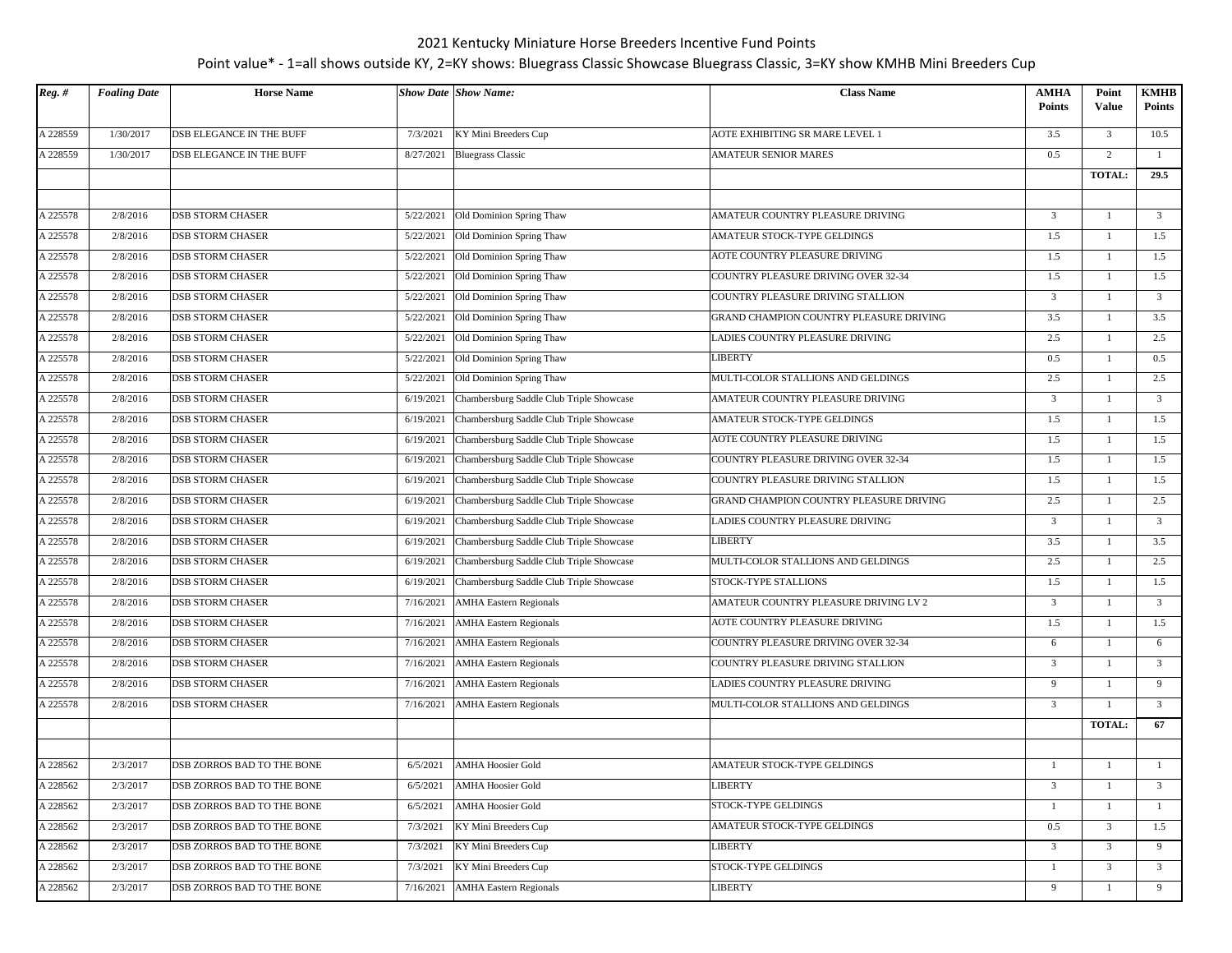| $\overline{Reg. H}$ | <b>Foaling Date</b> | <b>Horse Name</b>               |           | <b>Show Date Show Name:</b>   | <b>Class Name</b>                       | <b>AMHA</b><br><b>Points</b> | Point<br>Value | KMHB<br><b>Points</b> |
|---------------------|---------------------|---------------------------------|-----------|-------------------------------|-----------------------------------------|------------------------------|----------------|-----------------------|
| A 228562            | 2/3/2017            | DSB ZORROS BAD TO THE BONE      | 8/27/2021 | <b>Bluegrass Classic</b>      | AMATEUR STOCK-TYPE GELDINGS             | 0.5                          | $\overline{2}$ | -1                    |
| A 228562            | 2/3/2017            | DSB ZORROS BAD TO THE BONE      | 8/27/2021 | <b>Bluegrass Classic</b>      | <b>LIBERTY</b>                          | 3                            | 2              | 6                     |
| A 228562            | 2/3/2017            | DSB ZORROS BAD TO THE BONE      |           | 8/27/2021 Bluegrass Classic   | STOCK-TYPE GELDINGS                     | 1                            | 2              | 2                     |
|                     |                     |                                 |           |                               |                                         |                              | <b>TOTAL:</b>  | 36.5                  |
|                     |                     |                                 |           |                               |                                         |                              |                |                       |
| A 228561            | 2/20/2017           | DSB ZORROS I DOUBLEDARE YA      | 6/5/2021  | <b>AMHA Hoosier Gold</b>      | AOTE COUNTRY PLEASURE DRIVING           | 1.5                          | $\mathbf{1}$   | 1.5                   |
| A 228561            | 2/20/2017           | DSB ZORROS I DOUBLEDARE YA      | 6/5/2021  | <b>AMHA Hoosier Gold</b>      | GRAND CHAMPION COUNTRY PLEASURE DRIVING | $\overline{4}$               | 1              | $\overline{4}$        |
| A 228561            | 2/20/2017           | DSB ZORROS I DOUBLEDARE YA      | 6/5/2021  | <b>AMHA Hoosier Gold</b>      | LADIES COUNTRY PLEASURE DRIVING         | $\overline{c}$               | $\mathbf{1}$   | 2                     |
| A 228561            | 2/20/2017           | DSB ZORROS I DOUBLEDARE YA      | 6/5/2021  | <b>AMHA Hoosier Gold</b>      | LIBERTY                                 | 1                            | 1              | -1                    |
| A 228561            | 2/20/2017           | DSB ZORROS I DOUBLEDARE YA      | 6/5/2021  | <b>AMHA Hoosier Gold</b>      | SOLID COLOR STALLIONS AND GELDINGS      | $\overline{4}$               | 1              | $\overline{4}$        |
| A 228561            | 2/20/2017           | DSB ZORROS I DOUBLEDARE YA      | 7/3/2021  | KY Mini Breeders Cup          | AMATEUR COUNTRY PLEASURE DRIVING LV 2   | 0.5                          | $\overline{3}$ | 1.5                   |
| A 228561            | 2/20/2017           | DSB ZORROS I DOUBLEDARE YA      | 7/3/2021  | KY Mini Breeders Cup          | AOTE COUNTRY PLEASURE DRIVING           | 1                            | $\mathfrak{Z}$ | $\overline{3}$        |
| A 228561            | 2/20/2017           | DSB ZORROS I DOUBLEDARE YA      | 7/3/2021  | KY Mini Breeders Cup          | LADIES COUNTRY PLEASURE DRIVING         | 2.5                          | $\mathfrak{Z}$ | 7.5                   |
| A 228561            | 2/20/2017           | DSB ZORROS I DOUBLEDARE YA      | 7/3/2021  | KY Mini Breeders Cup          | SOLID COLOR STALLIONS AND GELDINGS      | 6                            | $\mathfrak{Z}$ | 18                    |
| A 228561            | 2/20/2017           | DSB ZORROS I DOUBLEDARE YA      | 7/9/2021  | ISOEA#3                       | AMATEUR COUNTRY PLEASURE DRIVING        | 2                            | 1              | 2                     |
| A 228561            | 2/20/2017           | DSB ZORROS I DOUBLEDARE YA      | 7/9/2021  | ISOEA#3                       | COUNTRY PLEASURE DRIVING OVER 32-34     | 1.5                          | $\mathbf{1}$   | 1.5                   |
| A 228561            | 2/20/2017           | DSB ZORROS I DOUBLEDARE YA      | 7/9/2021  | ISOEA#3                       | SOLID COLOR STALLIONS AND GELDINGS      | $\overline{2}$               | $\mathbf{1}$   | 2                     |
| A 228561            | 2/20/2017           | DSB ZORROS I DOUBLEDARE YA      | 7/16/2021 | <b>AMHA Eastern Regionals</b> | 3 OR 4 YR OLD COUNTRY PLEASURE DRIVING  | 1.5                          | 1              | 1.5                   |
| A 228561            | 2/20/2017           | DSB ZORROS I DOUBLEDARE YA      | 7/16/2021 | <b>AMHA Eastern Regionals</b> | <b>AOTE ROADSTER</b>                    | 1.5                          | $\mathbf{1}$   | 1.5                   |
| A 228561            | 2/20/2017           | DSB ZORROS I DOUBLEDARE YA      | 8/27/2021 | <b>Bluegrass Classic</b>      | AMATEUR COUNTRY PLEASURE DRIVING        | 0.5                          | $\overline{2}$ | $\mathbf{1}$          |
| A 228561            | 2/20/2017           | DSB ZORROS I DOUBLEDARE YA      | 8/27/2021 | <b>Bluegrass Classic</b>      | COUNTRY PLEASURE DRIVING OVER 32-34     | 0.5                          | $\overline{c}$ | $\overline{1}$        |
| A 228561            | 2/20/2017           | DSB ZORROS I DOUBLEDARE YA      | 8/27/2021 | <b>Bluegrass Classic</b>      | LADIES COUNTRY PLEASURE DRIVING         | 1.5                          | $\overline{2}$ | $\mathbf{3}$          |
| A 228561            | 2/20/2017           | DSB ZORROS I DOUBLEDARE YA      | 8/27/2021 | <b>Bluegrass Classic</b>      | SOLID COLOR STALLIONS AND GELDINGS      | 1                            | $\overline{2}$ | $\overline{2}$        |
|                     |                     |                                 |           |                               |                                         |                              | <b>TOTAL:</b>  | 58                    |
|                     |                     |                                 |           |                               |                                         |                              |                |                       |
| A 228560            | 2/19/2017           | DSB ZORROS RED HOT CHILI PEPPER | 6/5/2021  | <b>AMHA Hoosier Gold</b>      | AMATEUR CLASSIC PLEASURE DRIVING LV 2   | -1                           | 1              | <sup>1</sup>          |
| A 228560            | 2/19/2017           | DSB ZORROS RED HOT CHILI PEPPER | 6/5/2021  | <b>AMHA Hoosier Gold</b>      | AMATEUR STOCK-TYPE GELDINGS             | 3                            | $\mathbf{1}$   | $\overline{3}$        |
| A 228560            | 2/19/2017           | DSB ZORROS RED HOT CHILI PEPPER | 6/5/2021  | <b>AMHA Hoosier Gold</b>      | AOTE CLASSIC PLEASURE DRIVING           | $\mathbf{1}$                 | 1              | $\mathbf{1}$          |
| A 228560            | 2/19/2017           | DSB ZORROS RED HOT CHILI PEPPER | 6/5/2021  | <b>AMHA Hoosier Gold</b>      | CLASSIC PLEASURE DRIVING GELDING        | 2                            | 1              | 2                     |
| A 228560            | 2/19/2017           | DSB ZORROS RED HOT CHILI PEPPER | 6/5/2021  | <b>AMHA Hoosier Gold</b>      | GRAND CHAMPION CLASSIC PLEASURE DRIVING | $\overline{3}$               | $\mathbf{1}$   | $\overline{3}$        |
| A 228560            | 2/19/2017           | DSB ZORROS RED HOT CHILI PEPPER | 6/5/2021  | <b>AMHA Hoosier Gold</b>      | LIBERTY                                 | 6                            | 1              | 6                     |
| A 228560            | 2/19/2017           | DSB ZORROS RED HOT CHILI PEPPER | 6/5/2021  | <b>AMHA Hoosier Gold</b>      | STOCK-TYPE GELDINGS                     | 2                            | 1              | $\overline{2}$        |
| A 228560            | 2/19/2017           | DSB ZORROS RED HOT CHILI PEPPER | 7/3/2021  | KY Mini Breeders Cup          | AMATEUR CLASSIC PLEASURE DRIVING LV 2   | $\overline{2}$               | $\mathfrak{Z}$ | 6                     |
| A 228560            | 2/19/2017           | DSB ZORROS RED HOT CHILI PEPPER | 7/3/2021  | KY Mini Breeders Cup          | AMATEUR STOCK-TYPE GELDINGS             | 1.5                          | $\overline{3}$ | 4.5                   |
| A 228560            | 2/19/2017           | DSB ZORROS RED HOT CHILI PEPPER | 7/3/2021  | KY Mini Breeders Cup          | AOTE CLASSIC PLEASURE DRIVING           | $\overline{4}$               | $\mathfrak{Z}$ | 12                    |
| A 228560            | 2/19/2017           | DSB ZORROS RED HOT CHILI PEPPER | 7/3/2021  | KY Mini Breeders Cup          | CLASSIC PLEASURE DRIVING GELDING        | 3.5                          | $\mathfrak{Z}$ | 10.5                  |
| A 228560            | 2/19/2017           | DSB ZORROS RED HOT CHILI PEPPER | 7/3/2021  | KY Mini Breeders Cup          | GENTLEMENS CLASSIC PLEASURE DRIVING     | $\overline{2}$               | 3              | 6                     |
| A 228560            | 2/19/2017           | DSB ZORROS RED HOT CHILI PEPPER | 7/3/2021  | KY Mini Breeders Cup          | GRAND CHAMPION CLASSIC PLEASURE DRIVING | 2.5                          | $\mathfrak{Z}$ | 7.5                   |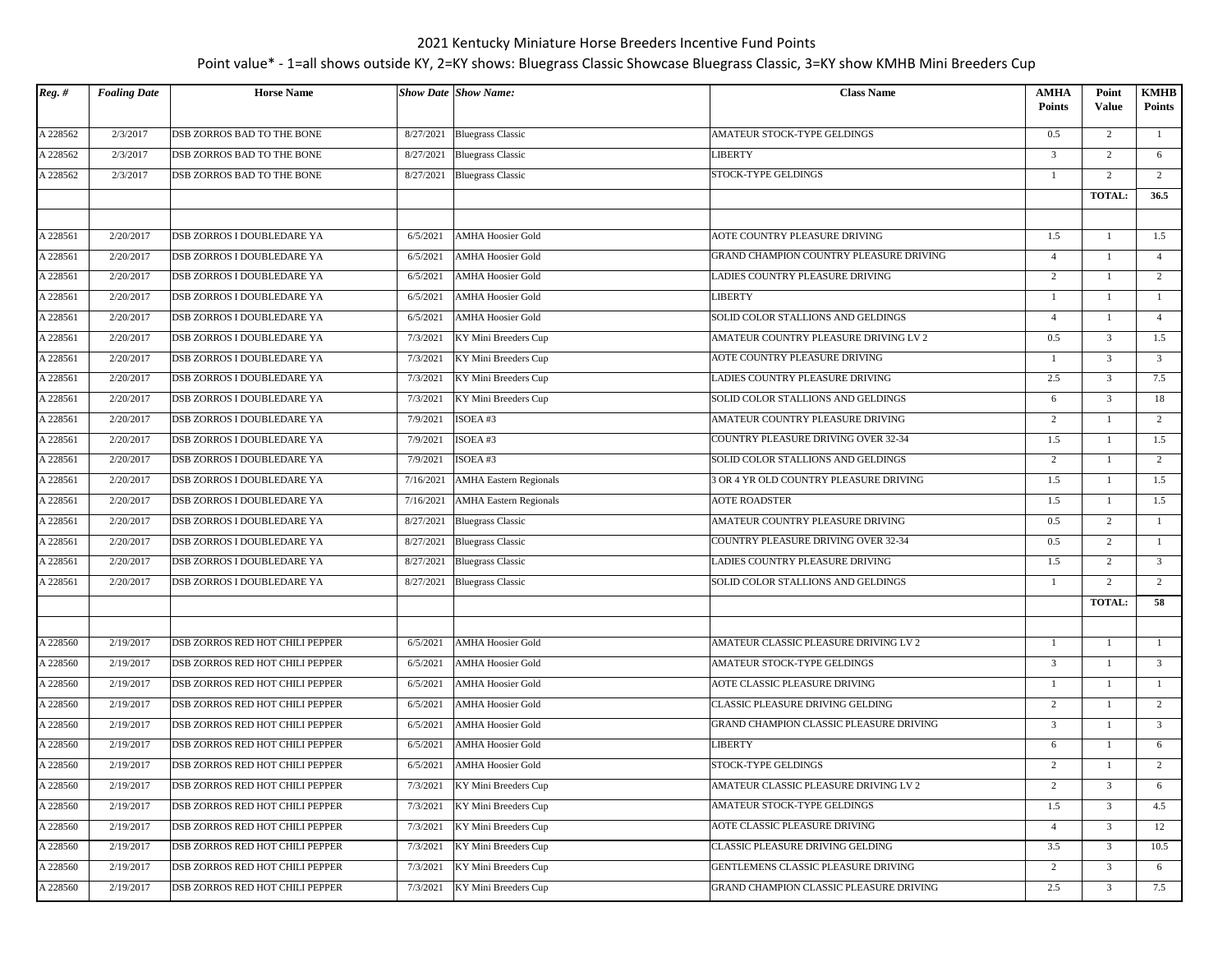| $Reg.$ # | <b>Foaling Date</b> | <b>Horse Name</b>                 |                       | <b>Show Date Show Name:</b>              | <b>Class Name</b>                       | <b>AMHA</b>    | Point          | <b>KMHB</b>    |
|----------|---------------------|-----------------------------------|-----------------------|------------------------------------------|-----------------------------------------|----------------|----------------|----------------|
|          |                     |                                   |                       |                                          |                                         | <b>Points</b>  | Value          | <b>Points</b>  |
| A 228560 | 2/19/2017           | DSB ZORROS RED HOT CHILI PEPPER   | 7/3/2021              | KY Mini Breeders Cup                     | <b>LIBERTY</b>                          | 10             | 3              | 30             |
| A 228560 | 2/19/2017           | DSB ZORROS RED HOT CHILI PEPPER   | 7/3/2021              | KY Mini Breeders Cup                     | STOCK-TYPE GELDINGS                     | $\overline{4}$ | $\overline{3}$ | 12             |
| A 228560 | 2/19/2017           | DSB ZORROS RED HOT CHILI PEPPER   | 7/9/2021              | ISOEA#3                                  | AMATEUR CLASSIC PLEASURE DRIVING        | $\overline{1}$ | $\mathbf{1}$   | $\mathbf{1}$   |
| A 228560 | 2/19/2017           | DSB ZORROS RED HOT CHILI PEPPER   | 7/9/2021              | ISOEA#3                                  | AMATEUR STOCK-TYPE GELDINGS             | $\overline{1}$ | 1              | -1             |
| A 228560 | 2/19/2017           | DSB ZORROS RED HOT CHILI PEPPER   | 7/9/2021              | ISOEA#3                                  | CLASSIC PLEASURE DRIVING OVER 32-34     | $\mathbf{1}$   | $\mathbf{1}$   | $\mathbf{1}$   |
| A 228560 | 2/19/2017           | DSB ZORROS RED HOT CHILI PEPPER   | 7/9/2021              | ISOEA#3                                  | STOCK-TYPE GELDINGS                     | -1             | 1              | $\mathbf{1}$   |
| A 228560 | 2/19/2017           | DSB ZORROS RED HOT CHILI PEPPER   | 7/16/2021             | <b>AMHA Eastern Regionals</b>            | 3 OR 4 YR OLD CLASSIC PLEASURE DRIVING  | $\overline{3}$ | $\mathbf{1}$   | $\overline{3}$ |
| A 228560 | 2/19/2017           | DSB ZORROS RED HOT CHILI PEPPER   | 7/16/2021             | <b>AMHA</b> Eastern Regionals            | AMATEUR CLASSIC PLEASURE DRIVING LV 2   | 1.5            | $\mathbf{1}$   | 1.5            |
| A 228560 | 2/19/2017           | DSB ZORROS RED HOT CHILI PEPPER   | 7/16/2021             | <b>AMHA Eastern Regionals</b>            | AOTE CLASSIC PLEASURE DRIVING           | 12             | 1              | 12             |
| A 228560 | 2/19/2017           | DSB ZORROS RED HOT CHILI PEPPER   | 7/16/2021             | <b>AMHA Eastern Regionals</b>            | AOTE STOCK TYPE GELDINGS                | 1.5            | $\mathbf{1}$   | 1.5            |
| A 228560 | 2/19/2017           | DSB ZORROS RED HOT CHILI PEPPER   | 7/16/2021             | <b>AMHA Eastern Regionals</b>            | GENTLEMENS CLASSIC PLEASURE DRIVING     | $\overline{3}$ | $\mathbf{1}$   | $\overline{3}$ |
| A 228560 | 2/19/2017           | DSB ZORROS RED HOT CHILI PEPPER   | 7/16/2021             | <b>AMHA Eastern Regionals</b>            | LADIES CLASSIC PLEASURE DRIVING         | 3              | 1              | $\mathbf{3}$   |
| A 228560 | 2/19/2017           | DSB ZORROS RED HOT CHILI PEPPER   | 8/27/2021             | <b>Bluegrass Classic</b>                 | AMATEUR CLASSIC PLEASURE DRIVING        | -1             | $\overline{c}$ | $\overline{2}$ |
| A 228560 | 2/19/2017           | DSB ZORROS RED HOT CHILI PEPPER   |                       | 8/27/2021 Bluegrass Classic              | AMATEUR STOCK-TYPE GELDINGS             | 2              | $\overline{c}$ | $\overline{4}$ |
| A 228560 | 2/19/2017           | DSB ZORROS RED HOT CHILI PEPPER   | 8/27/2021             | <b>Bluegrass Classic</b>                 | AOTE CLASSIC PLEASURE DRIVING           | 1.5            | $\overline{c}$ | $\overline{3}$ |
| A 228560 | 2/19/2017           | DSB ZORROS RED HOT CHILI PEPPER   | 8/27/2021             | <b>Bluegrass Classic</b>                 | GENTLEMENS CLASSIC PLEASURE DRIVING     | 1              | $\overline{c}$ | $\overline{2}$ |
| A 228560 | 2/19/2017           | DSB ZORROS RED HOT CHILI PEPPER   | 8/27/2021             | <b>Bluegrass Classic</b>                 | <b>STOCK-TYPE GELDINGS</b>              | 2              | $\overline{2}$ | $\overline{4}$ |
|          |                     |                                   |                       |                                          |                                         |                | <b>TOTAL:</b>  | 149.5          |
|          |                     |                                   |                       |                                          |                                         |                |                |                |
| A 228563 | 1/22/2017           | DSB ZORROS SPLASHING SENORITA     | 6/19/2021             | Chambersburg Saddle Club Triple Showcase | <b>AMATEUR ROADSTER</b>                 | $\overline{1}$ | 1              | -1             |
| A 228563 | 1/22/2017           | DSB ZORROS SPLASHING SENORITA     | 6/19/2021             | Chambersburg Saddle Club Triple Showcase | AMATEUR STOCK-TYPE MARES                | 0.5            | $\mathbf{1}$   | 0.5            |
| A 228563 | 1/22/2017           | DSB ZORROS SPLASHING SENORITA     | 6/19/2021             | Chambersburg Saddle Club Triple Showcase | CLASSIC PLEASURE DRIVING MARE           | 0.5            | $\mathbf{1}$   | 0.5            |
| A 228563 | 1/22/2017           | DSB ZORROS SPLASHING SENORITA     | 6/26/2021             | <b>NEMHS</b> Summer Celebration          | <b>GRAND &amp; RESERVE STOCK CLASS</b>  | 0.5            | $\mathbf{1}$   | 0.5            |
| A 228563 | 1/22/2017           | DSB ZORROS SPLASHING SENORITA     | 6/26/2021             | <b>NEMHS</b> Summer Celebration          | OPEN ROADSTER                           | $\overline{1}$ | 1              | -1             |
| A 228563 | 1/22/2017           | DSB ZORROS SPLASHING SENORITA     | 6/26/2021             | <b>NEMHS</b> Summer Celebration          | STOCK-TYPE MARES                        | 1              | 1              | $\mathbf{1}$   |
| A 228563 | 1/22/2017           | DSB ZORROS SPLASHING SENORITA     | 7/16/2021             | <b>AMHA Eastern Regionals</b>            | 3 OR 4 YR OLD COUNTRY PLEASURE DRIVING  | 6              | 1              | 6              |
| A 228563 | 1/22/2017           | DSB ZORROS SPLASHING SENORITA     | 7/16/2021             | <b>AMHA Eastern Regionals</b>            | <b>AMATEUR ROADSTER</b>                 | $\mathbf{3}$   | $\mathbf{1}$   | $\mathbf{3}$   |
| A 228563 | 1/22/2017           | DSB ZORROS SPLASHING SENORITA     | 7/16/2021             | <b>AMHA Eastern Regionals</b>            | COUNTRY PLEASURE DRIVING MARES          | $\overline{3}$ | $\mathbf{1}$   | $\mathbf{3}$   |
|          |                     |                                   |                       |                                          |                                         |                | <b>TOTAL:</b>  | 16.5           |
|          |                     |                                   |                       |                                          |                                         |                |                |                |
| A 229044 | 3/25/2017           | <b>IONA FARMS TOP OF THE LIST</b> | 4/30/2021             | ISEOA#2                                  | <b>AMATEUR MARES, LEVEL 2</b>           | $\overline{1}$ | 1              | -1             |
| A 229044 | 3/25/2017           | IONA FARMS TOP OF THE LIST        | 4/30/2021             | ISEOA#2                                  | <b>AOTE EXHIBITING SR MARE</b>          | 0.5            | $\mathbf{1}$   | 0.5            |
| A 229044 | 3/25/2017           | IONA FARMS TOP OF THE LIST        | 4/30/2021   ISEOA #2  |                                          | <b>GRAND &amp; RESERVE AMATEUR MARE</b> | 0.5            | 1              | 0.5            |
| A 229044 | 3/25/2017           | IONA FARMS TOP OF THE LIST        | 5/16/2021             | <b>TSMHC Spring Classic</b>              | AMATEUR COUNTRY PLEASURE DRIVING        | 0.5            | $\mathbf{1}$   | 0.5            |
| A 229044 | 3/25/2017           | IONA FARMS TOP OF THE LIST        | $\frac{1}{5/16/2021}$ | <b>TSMHC Spring Classic</b>              | AOTE COUNTRY PLEASURE DRIVING           | -1             | $\mathbf{1}$   | $\mathbf{1}$   |
| A 229044 | 3/25/2017           | IONA FARMS TOP OF THE LIST        | 5/16/2021             | <b>TSMHC Spring Classic</b>              | AOTE EXHIBITING MARE                    | 0.5            | $\mathbf{1}$   | 0.5            |
| A 229044 | 3/25/2017           | IONA FARMS TOP OF THE LIST        | 5/16/2021             | TSMHC Spring Classic                     | COUNTRY PLEASURE DRIVING OVER 32-34     | -1             | 1              | -1             |
| A 229044 | 3/25/2017           | IONA FARMS TOP OF THE LIST        | 5/16/2021             | <b>TSMHC Spring Classic</b>              | SENIOR MARES OVER 32 TO 34              | 0.5            | $\mathbf{1}$   | 0.5            |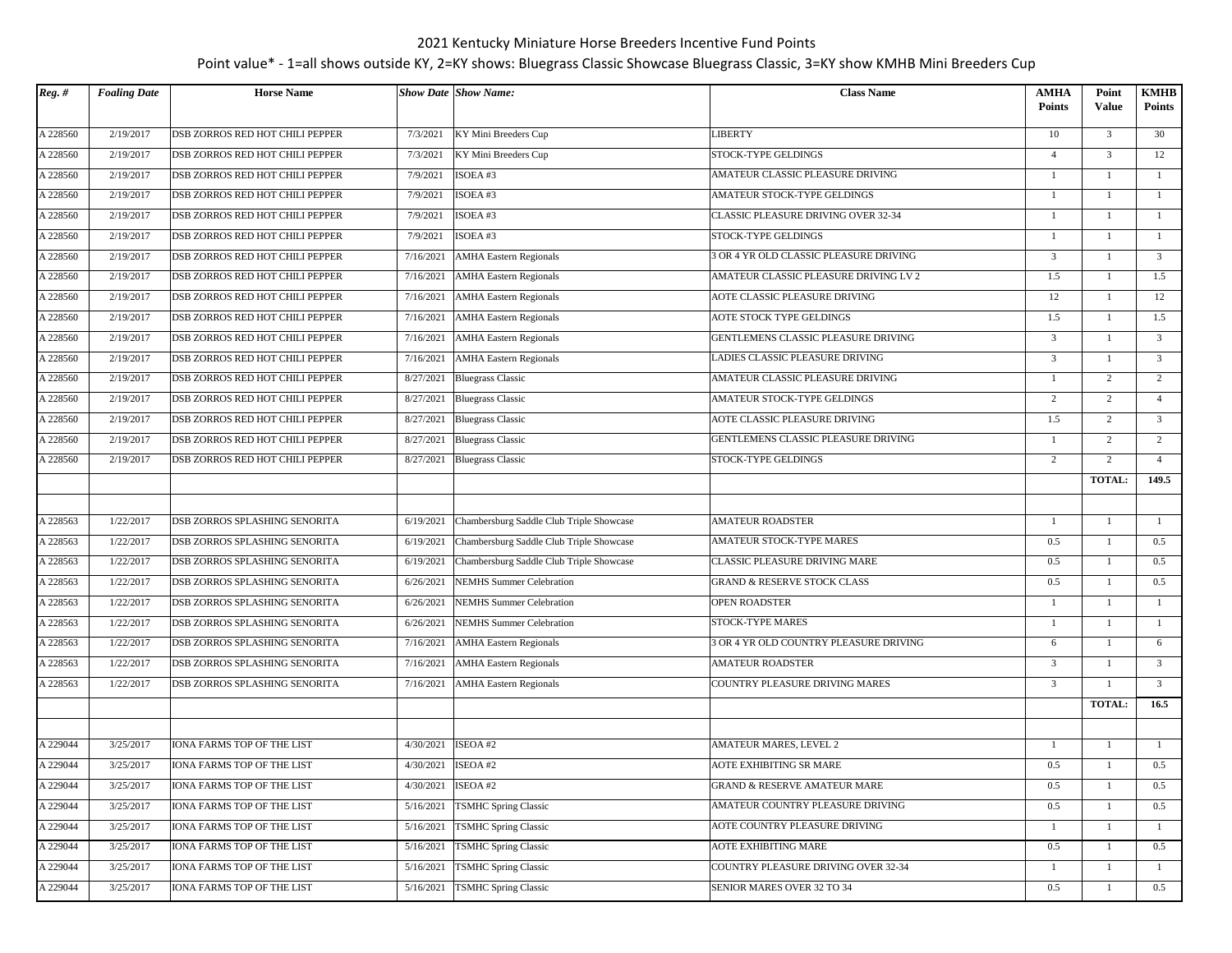| $Reg.$ # | <b>Foaling Date</b> | <b>Horse Name</b>                              |           | <b>Show Date Show Name:</b>   | <b>Class Name</b>                           | <b>AMHA</b><br><b>Points</b> | Point<br><b>Value</b> | <b>KMHB</b><br><b>Points</b> |
|----------|---------------------|------------------------------------------------|-----------|-------------------------------|---------------------------------------------|------------------------------|-----------------------|------------------------------|
| A 229044 | 3/25/2017           | <b>IONA FARMS TOP OF THE LIST</b>              | 6/5/2021  | <b>AMHA Hoosier Gold</b>      | <b>AMATEUR SENIOR MARES, LEVEL 2</b>        | 0.5                          | 1                     | 0.5                          |
| A 229044 | 3/25/2017           | IONA FARMS TOP OF THE LIST                     | 6/5/2021  | <b>AMHA Hoosier Gold</b>      | AOTE EXHIBITING SR MARE LEVEL 2             | 0.5                          | -1                    | 0.5                          |
| A 229044 | 3/25/2017           | IONA FARMS TOP OF THE LIST                     | 6/5/2021  | <b>AMHA Hoosier Gold</b>      | COUNTRY PLEASURE DRIVING MARES              | -1                           | 1                     | -1                           |
| A 229044 | 3/25/2017           | IONA FARMS TOP OF THE LIST                     | 6/5/2021  | <b>AMHA Hoosier Gold</b>      | COUNTRY PLEASURE DRIVING OVER 32-34         | 0.5                          | $\mathbf{1}$          | 0.5                          |
| A 229044 | 3/25/2017           | <b>IONA FARMS TOP OF THE LIST</b>              | 7/3/2021  | KY Mini Breeders Cup          | 3 OR 4 YR OLD COUNTRY PLEASURE DRIVING      | $\overline{4}$               | $\overline{3}$        | 12                           |
| A 229044 | 3/25/2017           | IONA FARMS TOP OF THE LIST                     | 7/3/2021  | KY Mini Breeders Cup          | AMATEUR COUNTRY PLEASURE DRIVING LV 2       | -1                           | $\overline{3}$        | $\overline{\mathbf{3}}$      |
| A 229044 | 3/25/2017           | IONA FARMS TOP OF THE LIST                     | 7/3/2021  | KY Mini Breeders Cup          | AOTE COUNTRY PLEASURE DRIVING               | 0.5                          | $\overline{3}$        | 1.5                          |
| A 229044 | 3/25/2017           | IONA FARMS TOP OF THE LIST                     | 7/3/2021  | KY Mini Breeders Cup          | AOTE EXHIBITING SR MARE LEVEL 2             | 0.5                          | $\mathfrak{Z}$        | 1.5                          |
| A 229044 | 3/25/2017           | IONA FARMS TOP OF THE LIST                     | 7/3/2021  | KY Mini Breeders Cup          | COUNTRY PLEASURE DRIVING MARES              | 2                            | $\overline{3}$        | 6                            |
| A 229044 | 3/25/2017           | IONA FARMS TOP OF THE LIST                     | 7/3/2021  | KY Mini Breeders Cup          | COUNTRY PLEASURE DRIVING OVER 32-34         | $\overline{3}$               | $\overline{3}$        | 9                            |
| A 229044 | 3/25/2017           | IONA FARMS TOP OF THE LIST                     | 7/3/2021  | KY Mini Breeders Cup          | GRAND CHAMPION COUNTRY PLEASURE DRIVING     | 0.5                          | $\mathbf{3}$          | 1.5                          |
| A 229044 | 3/25/2017           | IONA FARMS TOP OF THE LIST                     | 7/3/2021  | KY Mini Breeders Cup          | LADIES COUNTRY PLEASURE DRIVING             | 2.5                          | $\overline{3}$        | 7.5                          |
| A 229044 | 3/25/2017           | IONA FARMS TOP OF THE LIST                     | 7/3/2021  | KY Mini Breeders Cup          | SENIOR MARES OVER 32 TO 34                  | 1.5                          | $\overline{3}$        | 4.5                          |
| A 229044 | 3/25/2017           | IONA FARMS TOP OF THE LIST                     |           | 8/27/2021 Bluegrass Classic   | AMATEUR COUNTRY PLEASURE DRIVING            | 0.5                          | $\overline{2}$        | -1                           |
| A 229044 | 3/25/2017           | IONA FARMS TOP OF THE LIST                     | 8/27/2021 | <b>Bluegrass Classic</b>      | LIBERTY                                     | 3                            | 2                     | 6                            |
| A 229044 | 3/25/2017           | <b>IONA FARMS TOP OF THE LIST</b>              | 8/27/2021 | <b>Bluegrass Classic</b>      | <b>SENIOR MARES OVER 32 TO 34</b>           | 0.5                          | $\overline{c}$        | $\mathbf{1}$                 |
|          |                     |                                                |           |                               |                                             |                              | TOTAL:                | 62.5                         |
|          |                     |                                                |           |                               |                                             |                              |                       |                              |
| A 234639 | 3/21/2019           | <b>J&amp;LS BELLA ALANA TURNIN ON THE HEAT</b> | 7/3/2021  | KY Mini Breeders Cup          | AOTE EXHIBITING JR MARE LEVEL 2             | 0.5                          | $\mathfrak{Z}$        | 1.5                          |
| A 234639 | 3/21/2019           | <b>J&amp;LS BELLA ALANA TURNIN ON THE HEAT</b> | 7/16/2021 | <b>AMHA Eastern Regionals</b> | AOTE EXHIBITING JR MARE LEVEL 2             | 1.5                          | 1                     | 1.5                          |
| A 234639 | 3/21/2019           | <b>J&amp;LS BELLA ALANA TURNIN ON THE HEAT</b> | 8/27/2021 | <b>Bluegrass Classic</b>      | <b>AMATEUR JUNIOR MARES</b>                 | $\mathbf{1}$                 | 2                     | 2                            |
| A 234639 | 3/21/2019           | <b>J&amp;LS BELLA ALANA TURNIN ON THE HEAT</b> | 8/27/2021 | <b>Bluegrass Classic</b>      | AOTE EXHIBITING JR MARE                     | $\mathbf{1}$                 | 2                     | 2                            |
| A 234639 | 3/21/2019           | <b>J&amp;LS BELLA ALANA TURNIN ON THE HEAT</b> |           | 8/27/2021 Bluegrass Classic   | MULTI-COLOR MARES                           | -1                           | 2                     | 2                            |
|          |                     |                                                |           |                               |                                             |                              | <b>TOTAL:</b>         | $\overline{9}$               |
|          |                     |                                                |           |                               |                                             |                              |                       |                              |
| A 234640 | 4/28/2019           | <b>J&amp;LS TUFF E NUFF SAM ELLIOT</b>         | 4/30/2021 | ISEOA#2                       | AMATEUR STALLIONS, LEVEL 1                  | 0.5                          | 1                     | 0.5                          |
| A 234640 | 4/28/2019           | <b>J&amp;LS TUFF E NUFF SAM ELLIOT</b>         | 4/30/2021 | ISEOA #2                      | AOTE EXHIBITING JR STAL                     | 0.5                          | $\mathbf{1}$          | 0.5                          |
| A 234640 | 4/28/2019           | <b>J&amp;LS TUFF E NUFF SAM ELLIOT</b>         | 4/30/2021 | ISEOA#2                       | <b>GRAND &amp; RESERVE AMATEUR STALLION</b> | $\mathbf{1}$                 | 1                     | 1                            |
| A 234640 | 4/28/2019           | <b>J&amp;LS TUFF E NUFF SAM ELLIOT</b>         | 6/5/2021  | <b>AMHA Hoosier Gold</b>      | AOTE EXHIBITING JR STAL LEVEL 1             | 0.5                          | $\mathbf{1}$          | 0.5                          |
| A 234640 | 4/28/2019           | <b>J&amp;LS TUFF E NUFF SAM ELLIOT</b>         | 7/3/2021  | KY Mini Breeders Cup          | AMATEUR SR STAL, LVL 1, OVER 30 TO 34       | 2                            | $\overline{3}$        | 6                            |
| A 234640 | 4/28/2019           | <b>J&amp;LS TUFF E NUFF SAM ELLIOT</b>         | 7/3/2021  | KY Mini Breeders Cup          | AOTE EXHIBITING JR STAL LEVEL 1             | 2                            | $\overline{3}$        | 6                            |
| A 234640 | 4/28/2019           | <b>J&amp;LS TUFF E NUFF SAM ELLIOT</b>         | 7/3/2021  | KY Mini Breeders Cup          | SOLID COLOR STALLIONS AND GELDINGS          | $\overline{4}$               | $\overline{3}$        | 12                           |
| A 234640 | 4/28/2019           | <b>J&amp;LS TUFF E NUFF SAM ELLIOT</b>         | 7/3/2021  | KY Mini Breeders Cup          | TWO-YEAR-OLD STALLIONS OVER 31 TO 33        | -1                           | $\overline{3}$        | 3                            |
| A 234640 | 4/28/2019           | <b>J&amp;LS TUFF E NUFF SAM ELLIOT</b>         | 7/16/2021 | <b>AMHA Eastern Regionals</b> | AMATEUR JR STAL, LVL 1, OVER 30 TO 33       | 1.5                          | $\mathbf{1}$          | 1.5                          |
| A 234640 | 4/28/2019           | <b>J&amp;LS TUFF E NUFF SAM ELLIOT</b>         | 7/16/2021 | <b>AMHA Eastern Regionals</b> | AOTE EXHIBITING JR STAL LEVEL 1             | 1.5                          | $\mathbf{1}$          | 1.5                          |
| A 234640 | 4/28/2019           | <b>J&amp;LS TUFF E NUFF SAM ELLIOT</b>         | 7/16/2021 | <b>AMHA</b> Eastern Regionals | TWO-YEAR-OLD STALLIONS OVER 31 TO 33        | 1.5                          | $\mathbf{1}$          | 1.5                          |
| A 234640 | 4/28/2019           | <b>J&amp;LS TUFF E NUFF SAM ELLIOT</b>         | 8/27/2021 | <b>Bluegrass Classic</b>      | AMATEUR JUNIOR STALLIONS                    | $\overline{c}$               | $\overline{2}$        | $\overline{4}$               |
| A 234640 | 4/28/2019           | <b>J&amp;LS TUFF E NUFF SAM ELLIOT</b>         | 8/27/2021 | <b>Bluegrass Classic</b>      | AOTE EXHIBITING JR STAL                     | $\mathbf{1}$                 | $\overline{2}$        | $2^{\circ}$                  |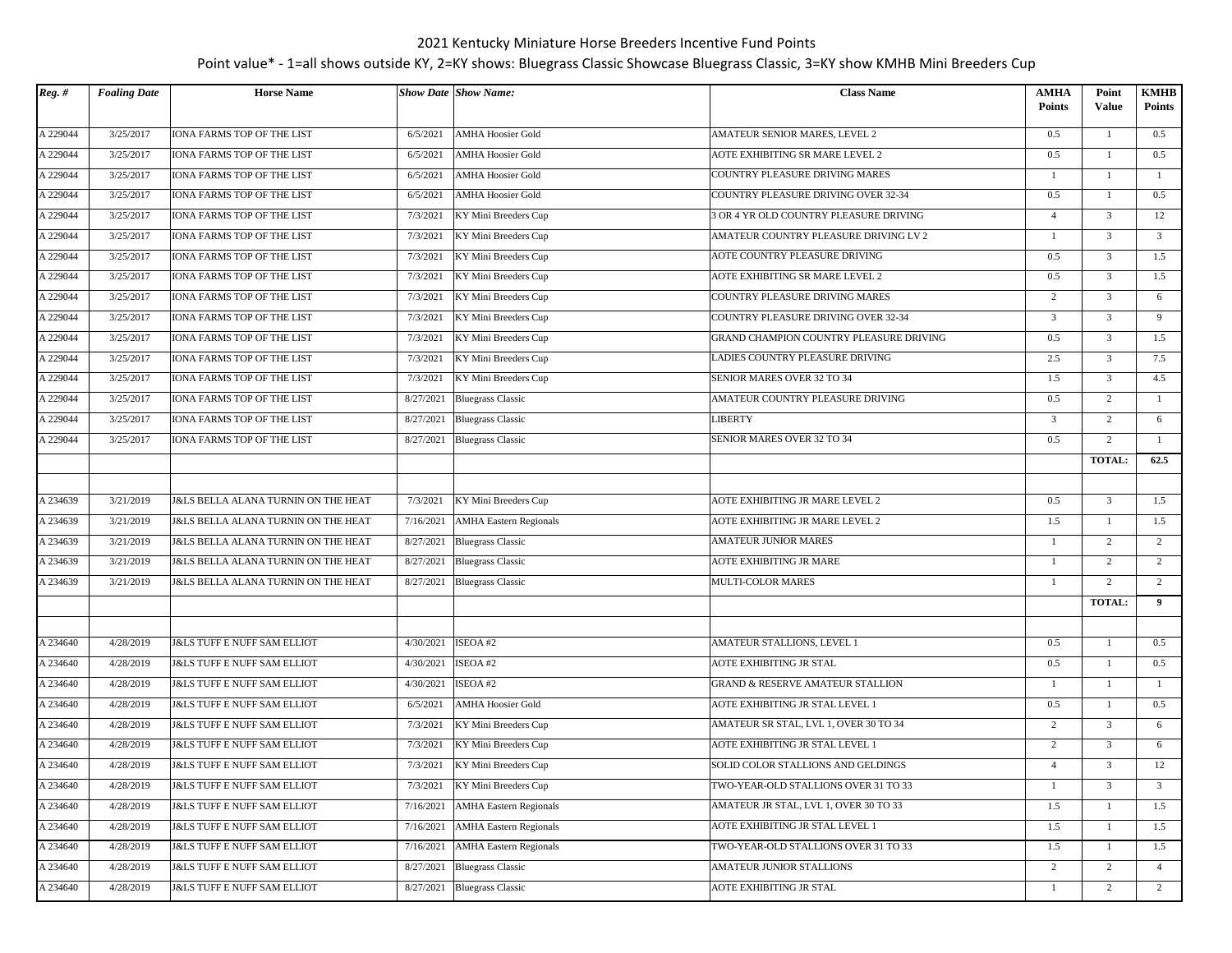| $Reg.$ # | <b>Foaling Date</b> | <b>Horse Name</b>                      |           | <b>Show Date Show Name:</b>                  | <b>Class Name</b>                           | <b>AMHA</b><br><b>Points</b> | Point<br>Value | <b>KMHB</b><br><b>Points</b> |
|----------|---------------------|----------------------------------------|-----------|----------------------------------------------|---------------------------------------------|------------------------------|----------------|------------------------------|
| A 234640 | 4/28/2019           | <b>J&amp;LS TUFF E NUFF SAM ELLIOT</b> | 8/27/2021 | <b>Bluegrass Classic</b>                     | GRAND & RESERVE JUNIOR STALLION             | 0.5                          | 2              | $\mathbf{1}$                 |
| A 234640 | 4/28/2019           | <b>J&amp;LS TUFF E NUFF SAM ELLIOT</b> | 8/27/2021 | <b>Bluegrass Classic</b>                     | TWO-YEAR-OLD STALLIONS                      | 1.5                          | 2              | $\overline{\mathbf{3}}$      |
|          |                     |                                        |           |                                              |                                             |                              | <b>TOTAL:</b>  | 44                           |
|          |                     |                                        |           |                                              |                                             |                              |                |                              |
| A 231821 | 5/28/2018           | JSW CHAR DON A                         | 4/24/2021 | Orange Blossom Express                       | <b>AMATEUR HUNTER</b>                       | $\overline{2}$               | 1              | 2                            |
| A 231821 | 5/28/2018           | JSW CHAR DON A                         | 4/24/2021 | Orange Blossom Express                       | AMATEUR STOCK-TYPE GELDINGS                 | 1.5                          | -1             | 1.5                          |
| A 231821 | 5/28/2018           | <b>JSW CHAR DON A</b>                  | 4/24/2021 | Orange Blossom Express                       | <b>OPEN HUNTER</b>                          | $\mathbf{1}$                 | <b>TOTAL:</b>  | -1<br>4.5                    |
|          |                     |                                        |           |                                              |                                             |                              |                |                              |
| A 210398 | 3/26/2012           | JSW CODE REDS DANDY VISION             | 5/1/2021  | SWMHC Glen Rose Horsin Around AMHA Show 2021 | AMATEUR COUNTRY PLEASURE DRIVING            | 1.5                          |                | 1.5                          |
| A 210398 | 3/26/2012           | JSW CODE REDS DANDY VISION             | 5/1/2021  | SWMHC Glen Rose Horsin Around AMHA Show 2021 | AOTE COUNTRY PLEASURE DRIVING               | $\overline{3}$               | 1              | $\overline{3}$               |
| A 210398 | 3/26/2012           | JSW CODE REDS DANDY VISION             | 5/1/2021  | SWMHC Glen Rose Horsin Around AMHA Show 2021 | COUNTRY PLEASURE DRIVING 32 & UNDER         | 0.5                          | 1              | 0.5                          |
| A 210398 | 3/26/2012           | JSW CODE REDS DANDY VISION             | 7/9/2021  | <b>AMHA Central Regionals</b>                | AOTE COUNTRY PLEASURE DRIVING               | 1.5                          | $\mathbf{1}$   | 1.5                          |
| A 210398 | 3/26/2012           | JSW CODE REDS DANDY VISION             | 7/9/2021  | <b>AMHA Central Regionals</b>                | COUNTRY PLEASURE DRIVING 32 & UNDER         | 1.5                          |                | 1.5                          |
|          |                     |                                        |           |                                              |                                             |                              | <b>TOTAL:</b>  | 8                            |
|          |                     |                                        |           |                                              |                                             |                              |                |                              |
| A 222517 | 4/24/2015           | <b>JSW EPICS MISTIC DREAM</b>          | 8/27/2021 | <b>Bluegrass Classic</b>                     | <b>AMATEUR STOCK-TYPE MARES</b>             | 0.5                          | $\overline{2}$ | $\mathbf{1}$                 |
|          |                     |                                        |           |                                              |                                             |                              | <b>TOTAL:</b>  | -1                           |
| A 219936 | 5/27/2014           | <b>JSW EPICS OSCAR NIGHT</b>           | 8/27/2021 | <b>Bluegrass Classic</b>                     | <b>OPEN JUMPER</b>                          | $\mathbf{1}$                 | 2              | 2                            |
| A 219936 | 5/27/2014           | <b>JSW EPICS OSCAR NIGHT</b>           | 8/27/2021 | <b>Bluegrass Classic</b>                     | SENIOR GELDINGS OVER 32 TO 34               | 1                            | $\overline{2}$ | 2                            |
|          |                     |                                        |           |                                              |                                             |                              | <b>TOTAL:</b>  | $\overline{4}$               |
|          |                     |                                        |           |                                              |                                             |                              |                |                              |
| A 231822 | 6/2/2018            | <b>JSW MONA LISA</b>                   | 4/16/2021 | <b>East Coast Spring Fling</b>               | SENIOR MARES OVER 32 TO 34                  | 0.5                          | $\mathbf{1}$   | 0.5                          |
| A 231822 | 6/2/2018            | <b>JSW MONA LISA</b>                   | 6/13/2021 | OBMHC Fun In The Sun                         | AMATEUR SR MARE, LVL 1, OVER 30 TO 34       | 1.5                          | -1             | 1.5                          |
| A 231822 | 6/2/2018            | <b>JSW MONA LISA</b>                   | 6/13/2021 | OBMHC Fun In The Sun                         | LIBERTY                                     | 1.5                          | 1              | 1.5                          |
| A 231822 | 6/2/2018            | <b>JSW MONA LISA</b>                   | 7/3/2021  | KY Mini Breeders Cup                         | AMATEUR HALTER OBSTACLE                     | $\overline{3}$               | $\overline{3}$ | 9                            |
| A 231822 | 6/2/2018            | <b>JSW MONA LISA</b>                   | 7/3/2021  | KY Mini Breeders Cup                         | <b>SOLID COLOR MARES</b>                    | 0.5                          | $\mathfrak{Z}$ | 1.5                          |
|          |                     |                                        |           |                                              |                                             |                              | <b>TOTAL:</b>  | 14                           |
| A 225737 | 5/4/2016            | <b>JSW MR WHITTMORE</b>                | 7/3/2021  | KY Mini Breeders Cup                         | AMATEUR SENIOR STALLIONS, LEVEL 2           | $\overline{4}$               | $\overline{3}$ | 12                           |
| A 225737 | 5/4/2016            | <b>JSW MR WHITTMORE</b>                | 7/3/2021  | KY Mini Breeders Cup                         | <b>GRAND &amp; RESERVE AMATEUR STALLION</b> | $\overline{4}$               | $\overline{3}$ | 12                           |
| A 225737 | 5/4/2016            | <b>JSW MR WHITTMORE</b>                | 7/3/2021  | KY Mini Breeders Cup                         | GRAND & RESERVE SENIOR STALLION             | $\overline{4}$               | $\mathfrak{Z}$ | 12                           |
| A 225737 | 5/4/2016            | <b>JSW MR WHITTMORE</b>                | 7/3/2021  | KY Mini Breeders Cup                         | SENIOR STALLIONS OVER 30 TO 32              | $\overline{4}$               | $\overline{3}$ | 12                           |
| A 225737 | 5/4/2016            | <b>JSW MR WHITTMORE</b>                | 7/3/2021  | KY Mini Breeders Cup                         | SUPREME HALTER CHAMPION                     | 8                            | $\overline{3}$ | 24                           |
| A 225737 | 5/4/2016            | <b>JSW MR WHITTMORE</b>                | 7/16/2021 | <b>AMHA Eastern Regionals</b>                | AMATEUR SR STAL, LVL 1, OVER 30 TO 34       | 1.5                          | -1             | 1.5                          |
| A 225737 | 5/4/2016            | <b>JSW MR WHITTMORE</b>                | 7/16/2021 | <b>AMHA Eastern Regionals</b>                | SENIOR STALLIONS OVER 30 TO 32              | 1.5                          | 1              | 1.5                          |
|          |                     |                                        |           |                                              |                                             |                              | <b>TOTAL:</b>  | 75                           |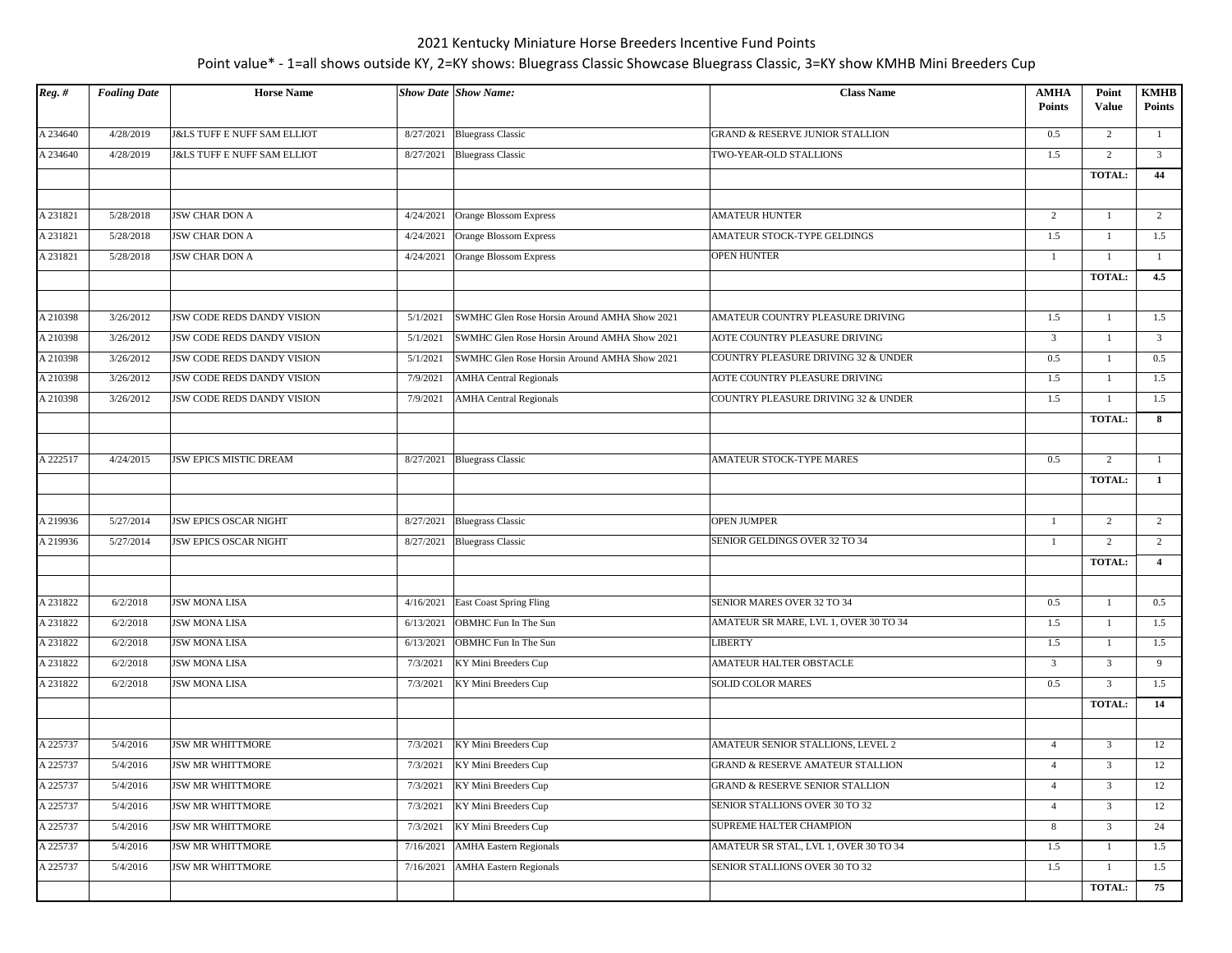| $Reg.$ # | <b>Foaling Date</b> | <b>Horse Name</b>        |           | <b>Show Date Show Name:</b>              | <b>Class Name</b>                      | AMHA<br><b>Points</b> | Point<br>Value | <b>KMHB</b><br><b>Points</b> |
|----------|---------------------|--------------------------|-----------|------------------------------------------|----------------------------------------|-----------------------|----------------|------------------------------|
|          |                     |                          |           |                                          |                                        |                       |                |                              |
| A 231823 | 5/31/2018           | <b>JSW OPTIMUS PRIME</b> | 4/16/2021 | <b>East Coast Spring Fling</b>           | AMATEUR CLASSIC PLEASURE DRIVING       | $\overline{4}$        |                | $\overline{4}$               |
| A 231823 | 5/31/2018           | <b>JSW OPTIMUS PRIME</b> | 4/16/2021 | <b>East Coast Spring Fling</b>           | AMATEUR GELDINGS                       | 3                     | 1              | $\overline{\mathbf{3}}$      |
| A 231823 | 5/31/2018           | <b>JSW OPTIMUS PRIME</b> | 4/16/2021 | <b>East Coast Spring Fling</b>           | CLASSIC PLEASURE DRIVING OVER 32-34    | 4.5                   | $\mathbf{1}$   | 4.5                          |
| A 231823 | 5/31/2018           | <b>JSW OPTIMUS PRIME</b> | 4/16/2021 | East Coast Spring Fling                  | LIBERTY                                | $\overline{3}$        | 1              | $\overline{3}$               |
| A 231823 | 5/31/2018           | <b>JSW OPTIMUS PRIME</b> | 4/16/2021 | East Coast Spring Fling                  | SENIOR GELDINGS OVER 32 TO 34          | 1.5                   | 1              | 1.5                          |
| A 231823 | 5/31/2018           | <b>JSW OPTIMUS PRIME</b> | 5/22/2021 | Old Dominion Spring Thaw                 | 3 OR 4 YR OLD CLASSIC PLEASURE DRIVING | 2                     | 1              | 2                            |
| A 231823 | 5/31/2018           | JSW OPTIMUS PRIME        | 5/22/2021 | Old Dominion Spring Thaw                 | AMATEUR CLASSIC PLEASURE DRIVING       | $\overline{c}$        | $\overline{1}$ | 2                            |
| A 231823 | 5/31/2018           | <b>JSW OPTIMUS PRIME</b> | 5/22/2021 | Old Dominion Spring Thaw                 | AMATEUR JUMPER                         | 1.5                   | 1              | 1.5                          |
| A 231823 | 5/31/2018           | <b>JSW OPTIMUS PRIME</b> | 5/22/2021 | Old Dominion Spring Thaw                 | AMATEUR SR GELD, LVL 2, OVER 30 TO 34  | 1.5                   | $\mathbf{1}$   | 1.5                          |
| A 231823 | 5/31/2018           | <b>JSW OPTIMUS PRIME</b> | 5/22/2021 | Old Dominion Spring Thaw                 | CLASSIC PLEASURE DRIVING OVER 32-34    | 0.5                   | $\mathbf{1}$   | 0.5                          |
| A 231823 | 5/31/2018           | <b>JSW OPTIMUS PRIME</b> | 5/22/2021 | Old Dominion Spring Thaw                 | COUNTRY PLEASURE DRIVING GELDINGS      | $\overline{3}$        | 1              | $\overline{\mathbf{3}}$      |
| A 231823 | 5/31/2018           | <b>JSW OPTIMUS PRIME</b> | 5/22/2021 | Old Dominion Spring Thaw                 | GENTLEMENS CLASSIC PLEASURE DRIVING    | 1.5                   | 1              | 1.5                          |
| A 231823 | 5/31/2018           | <b>JSW OPTIMUS PRIME</b> | 5/22/2021 | Old Dominion Spring Thaw                 | GRAND & RESERVE AMATEUR GELDING        | 3                     | 1              | $\overline{\mathbf{3}}$      |
| A 231823 | 5/31/2018           | <b>JSW OPTIMUS PRIME</b> | 5/22/2021 | Old Dominion Spring Thaw                 | GRAND & RESERVE SENIOR GELDING         | $\overline{3}$        |                | $\overline{\mathbf{3}}$      |
| A 231823 | 5/31/2018           | <b>JSW OPTIMUS PRIME</b> | 5/22/2021 | Old Dominion Spring Thaw                 | LADIES CLASSIC PLEASURE DRIVING        | 5                     | 1              | 5                            |
| A 231823 | 5/31/2018           | <b>JSW OPTIMUS PRIME</b> | 5/22/2021 | Old Dominion Spring Thaw                 | LIBERTY                                | 1                     | 1              | 1                            |
| A 231823 | 5/31/2018           | <b>JSW OPTIMUS PRIME</b> | 5/22/2021 | Old Dominion Spring Thaw                 | MULTI-COLOR STALLIONS AND GELDINGS     | 2                     |                | 2                            |
| A 231823 | 5/31/2018           | <b>JSW OPTIMUS PRIME</b> | 5/22/2021 | Old Dominion Spring Thaw                 | OPEN HALTER OBSTACLE                   | 0.5                   | $\mathbf{1}$   | 0.5                          |
| A 231823 | 5/31/2018           | <b>JSW OPTIMUS PRIME</b> | 5/22/2021 | Old Dominion Spring Thaw                 | <b>OPEN JUMPER</b>                     | 1.5                   | 1              | 1.5                          |
| A 231823 | 5/31/2018           | <b>JSW OPTIMUS PRIME</b> | 5/22/2021 | Old Dominion Spring Thaw                 | SENIOR GELDINGS OVER 32 TO 34          | 1.5                   | $\mathbf{1}$   | 1.5                          |
| A 231823 | 5/31/2018           | <b>JSW OPTIMUS PRIME</b> | 6/19/2021 | Chambersburg Saddle Club Triple Showcase | AMATEUR SR GELD, LVL 2, OVER 30 TO 34  | 2.5                   | $\mathbf{1}$   | 2.5                          |
| A 231823 | 5/31/2018           | <b>JSW OPTIMUS PRIME</b> | 6/19/2021 | Chambersburg Saddle Club Triple Showcase | CLASSIC PLEASURE DRIVING GELDING       | $\overline{3}$        | 1              | $\overline{3}$               |
| A 231823 | 5/31/2018           | JSW OPTIMUS PRIME        | 6/19/2021 | Chambersburg Saddle Club Triple Showcase | GENTLEMENS CLASSIC PLEASURE DRIVING    | 1.5                   | 1              | 1.5                          |
| A 231823 | 5/31/2018           | <b>JSW OPTIMUS PRIME</b> | 6/19/2021 | Chambersburg Saddle Club Triple Showcase | GRAND & RESERVE AMATEUR GELDING        | 1                     | 1              | -1                           |
| A 231823 | 5/31/2018           | <b>JSW OPTIMUS PRIME</b> | 6/19/2021 | Chambersburg Saddle Club Triple Showcase | GRAND & RESERVE SENIOR GELDING         | 1                     |                | -1                           |
| A 231823 | 5/31/2018           | <b>JSW OPTIMUS PRIME</b> | 6/19/2021 | Chambersburg Saddle Club Triple Showcase | LIBERTY                                | $\overline{c}$        | 1              | 2                            |
| A 231823 | 5/31/2018           | <b>JSW OPTIMUS PRIME</b> | 6/19/2021 | Chambersburg Saddle Club Triple Showcase | MULTI-COLOR STALLIONS AND GELDINGS     | $\overline{c}$        | 1              | 2                            |
| A 231823 | 5/31/2018           | <b>JSW OPTIMUS PRIME</b> | 6/19/2021 | Chambersburg Saddle Club Triple Showcase | SENIOR GELDINGS OVER 32 TO 34          | 2.5                   | $\mathbf{1}$   | 2.5                          |
| A 231823 | 5/31/2018           | <b>JSW OPTIMUS PRIME</b> | 6/19/2021 | Chambersburg Saddle Club Triple Showcase | VERSATILITY                            | $\mathbf{1}$          | -1             | $\mathbf{1}$                 |
| A 231823 | 5/31/2018           | <b>JSW OPTIMUS PRIME</b> | 6/26/2021 | <b>NEMHS</b> Summer Celebration          | <b>AMATEUR SENIOR GELDINGS</b>         | -1                    |                | $\overline{1}$               |
| A 231823 | 5/31/2018           | <b>JSW OPTIMUS PRIME</b> | 6/26/2021 | <b>NEMHS</b> Summer Celebration          | LIBERTY                                | 1                     | 1              | $\overline{1}$               |
| A 231823 | 5/31/2018           | <b>JSW OPTIMUS PRIME</b> | 6/26/2021 | <b>NEMHS</b> Summer Celebration          | MULTI-COLOR STALLIONS AND GELDINGS     | 0.5                   | $\mathbf{1}$   | 0.5                          |
| A 231823 | 5/31/2018           | <b>JSW OPTIMUS PRIME</b> | 6/26/2021 | <b>NEMHS Summer Celebration</b>          | <b>SENIOR GELDINGS</b>                 | $\mathbf{1}$          | 1              | $\mathbf{1}$                 |
| A 231823 | 5/31/2018           | <b>JSW OPTIMUS PRIME</b> | 7/3/2021  | KY Mini Breeders Cup                     | 3 OR 4 YR OLD CLASSIC PLEASURE DRIVING | $\overline{c}$        | $\overline{3}$ | 6                            |
| A 231823 | 5/31/2018           | <b>JSW OPTIMUS PRIME</b> | 7/3/2021  | KY Mini Breeders Cup                     | AMATEUR CLASSIC PLEASURE DRIVING LV 1  | 0.5                   | $\overline{3}$ | 1.5                          |
| A 231823 | 5/31/2018           | <b>JSW OPTIMUS PRIME</b> | 7/3/2021  | KY Mini Breeders Cup                     | AMATEUR HALTER OBSTACLE                | 1.5                   | 3              | 4.5                          |
| A 231823 | 5/31/2018           | <b>JSW OPTIMUS PRIME</b> | 7/3/2021  | KY Mini Breeders Cup                     | <b>AMATEUR HUNTER</b>                  | 3.5                   | $\mathfrak{Z}$ | 10.5                         |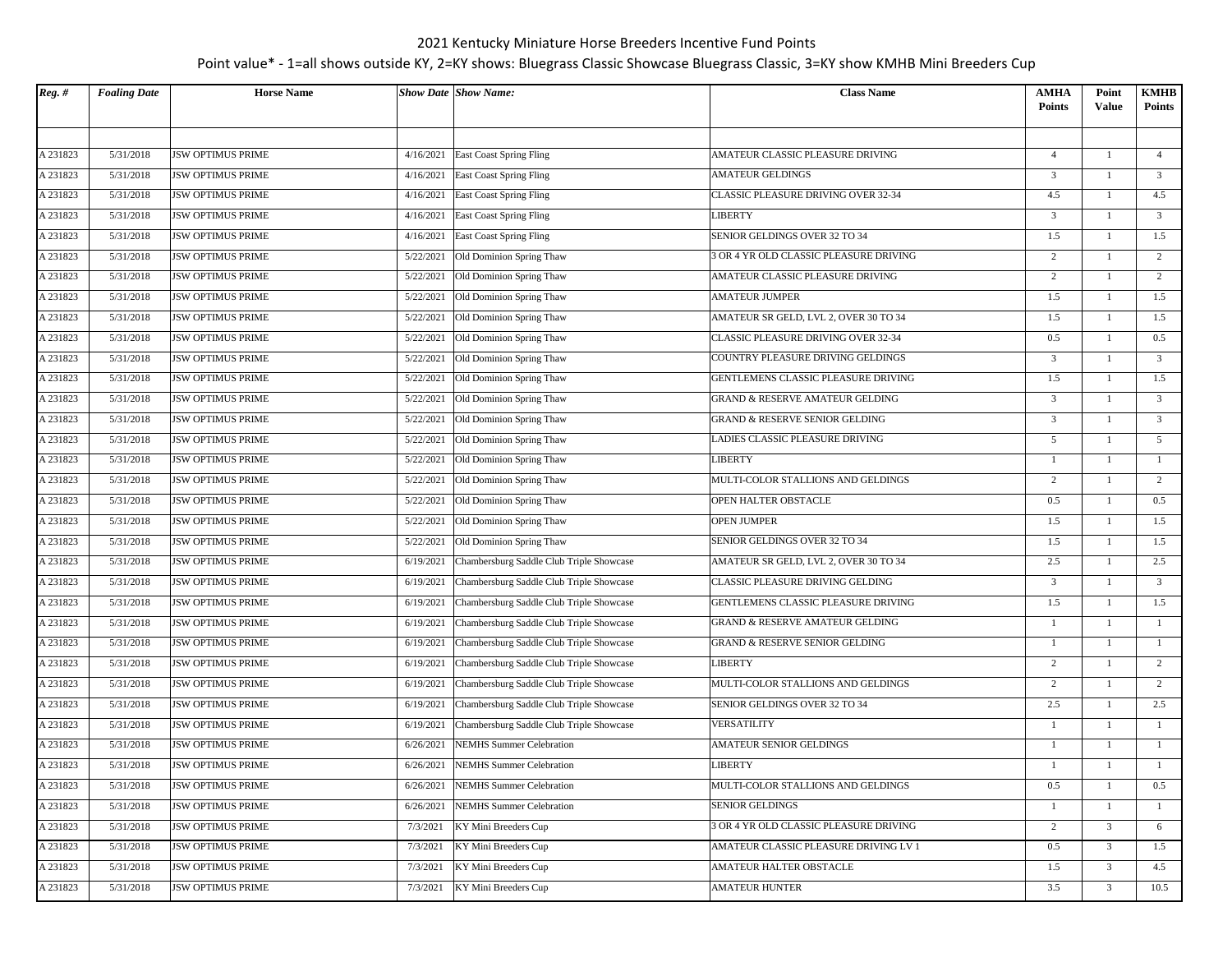| $Reg.$ # | <b>Foaling Date</b> | <b>Horse Name</b>        |           | <b>Show Date Show Name:</b>        | <b>Class Name</b>                          | <b>AMHA</b><br><b>Points</b> | Point<br><b>Value</b> | <b>KMHB</b><br><b>Points</b> |
|----------|---------------------|--------------------------|-----------|------------------------------------|--------------------------------------------|------------------------------|-----------------------|------------------------------|
| A 231823 | 5/31/2018           | <b>JSW OPTIMUS PRIME</b> | 7/3/2021  | KY Mini Breeders Cup               | AMATEUR SENIOR GELDINGS, LEVEL 2           | 1                            | $\overline{3}$        | $\overline{\mathbf{3}}$      |
| A 231823 | 5/31/2018           | <b>JSW OPTIMUS PRIME</b> | 7/3/2021  | KY Mini Breeders Cup               | CLASSIC PLEASURE DRIVING GELDING           | 2                            | $\overline{3}$        | 6                            |
| A 231823 | 5/31/2018           | <b>JSW OPTIMUS PRIME</b> | 7/3/2021  | KY Mini Breeders Cup               | CLASSIC PLEASURE DRIVING OVER 32-34        | $\mathbf{1}$                 | $\overline{3}$        | $\overline{\mathbf{3}}$      |
| A 231823 | 5/31/2018           | <b>JSW OPTIMUS PRIME</b> | 7/3/2021  | KY Mini Breeders Cup               | <b>GRAND &amp; RESERVE AMATEUR GELDING</b> | 2                            | $\overline{3}$        | 6                            |
| A 231823 | 5/31/2018           | <b>JSW OPTIMUS PRIME</b> | 7/3/2021  | KY Mini Breeders Cup               | GRAND & RESERVE SENIOR GELDING             | $\overline{3}$               | $\overline{3}$        | 9                            |
| A 231823 | 5/31/2018           | <b>JSW OPTIMUS PRIME</b> | 7/3/2021  | KY Mini Breeders Cup               | LADIES CLASSIC PLEASURE DRIVING            | 2                            | $\overline{3}$        | 6                            |
| A 231823 | 5/31/2018           | <b>JSW OPTIMUS PRIME</b> | 7/3/2021  | KY Mini Breeders Cup               | <b>LIBERTY</b>                             | 6                            | $\overline{3}$        | 18                           |
| A 231823 | 5/31/2018           | <b>JSW OPTIMUS PRIME</b> | 7/3/2021  | KY Mini Breeders Cup               | MULTI-COLOR STALLIONS AND GELDINGS         | $\overline{4}$               | $\overline{3}$        | 12                           |
| A 231823 | 5/31/2018           | JSW OPTIMUS PRIME        | 7/3/2021  | KY Mini Breeders Cup               | OPEN HALTER OBSTACLE                       | 2                            | 3                     | 6                            |
| A 231823 | 5/31/2018           | JSW OPTIMUS PRIME        | 7/3/2021  | KY Mini Breeders Cup               | SENIOR GELDINGS OVER 32 TO 34              | $\overline{c}$               | $\overline{3}$        | 6                            |
| A 231823 | 5/31/2018           | <b>JSW OPTIMUS PRIME</b> | 7/3/2021  | KY Mini Breeders Cup               | VERSATILITY                                | 3.5                          | $\overline{3}$        | 10.5                         |
| A 231823 | 5/31/2018           | <b>JSW OPTIMUS PRIME</b> | 7/16/2021 | <b>AMHA Eastern Regionals</b>      | AMATEUR HALTER OBSTACLE                    | 3                            | $\mathbf{1}$          | $\overline{\mathbf{3}}$      |
| A 231823 | 5/31/2018           | <b>JSW OPTIMUS PRIME</b> | 7/16/2021 | <b>AMHA Eastern Regionals</b>      | <b>AMATEUR VERSATILITY</b>                 | 1.5                          | $\mathbf{1}$          | 1.5                          |
| A 231823 | 5/31/2018           | <b>JSW OPTIMUS PRIME</b> | 7/16/2021 | <b>AMHA Eastern Regionals</b>      | GENTLEMENS CLASSIC PLEASURE DRIVING        | 1.5                          | 1                     | 1.5                          |
| A 231823 | 5/31/2018           | <b>JSW OPTIMUS PRIME</b> | 7/16/2021 | <b>AMHA Eastern Regionals</b>      | VERSATILITY                                | 3                            | 1                     | $\overline{\mathbf{3}}$      |
|          |                     |                          |           |                                    |                                            |                              | TOTAL:                | 182.5                        |
|          |                     |                          |           |                                    |                                            |                              |                       |                              |
| A 225738 | 5/1/2016            | <b>JSW PRIME OUTLAW</b>  | 3/13/2021 | SWMHC bell county spring amha show | AMATEUR HALTER OBSTACLE                    | 2.5                          | 1                     | 2.5                          |
| A 225738 | 5/1/2016            | <b>JSW PRIME OUTLAW</b>  | 3/13/2021 | SWMHC bell county spring amha show | <b>AMATEUR HUNTER</b>                      | 6                            | 1                     | 6                            |
| A 225738 | 5/1/2016            | <b>JSW PRIME OUTLAW</b>  | 3/13/2021 | SWMHC bell county spring amha show | <b>AOTE CLASSIC PLEASURE DRIVING</b>       | 0.5                          | 1                     | 0.5                          |
| A 225738 | 5/1/2016            | <b>JSW PRIME OUTLAW</b>  | 3/13/2021 | SWMHC bell county spring amha show | LADIES CLASSIC PLEASURE DRIVING            | 0.5                          | $\mathbf{1}$          | 0.5                          |
| A 225738 | 5/1/2016            | <b>JSW PRIME OUTLAW</b>  | 3/13/2021 | SWMHC bell county spring amha show | OPEN HALTER OBSTACLE                       | 0.5                          | $\mathbf{1}$          | 0.5                          |
| A 225738 | 5/1/2016            | <b>JSW PRIME OUTLAW</b>  | 3/13/2021 | SWMHC bell county spring amha show | <b>OPEN HUNTER</b>                         | 2.5                          | 1                     | 2.5                          |
| A 225738 | 5/1/2016            | <b>JSW PRIME OUTLAW</b>  | 5/22/2021 | <b>GHMHC Galaxy MHS</b>            | AMATEUR STOCK-TYPE GELDINGS                | 2.5                          | $\mathbf{1}$          | 2.5                          |
| A 225738 | 5/1/2016            | <b>JSW PRIME OUTLAW</b>  | 5/22/2021 | <b>GHMHC Galaxy MHS</b>            | CLASSIC PLEASURE DRIVING OVER 32-34        | 0.5                          | 1                     | 0.5                          |
| A 225738 | 5/1/2016            | <b>JSW PRIME OUTLAW</b>  | 5/22/2021 | <b>GHMHC Galaxy MHS</b>            | LADIES CLASSIC PLEASURE DRIVING            | 1.5                          | $\mathbf{1}$          | 1.5                          |
| A 225738 | 5/1/2016            | <b>JSW PRIME OUTLAW</b>  | 5/22/2021 | <b>GHMHC Galaxy MHS</b>            | LIBERTY                                    | 0.5                          | $\mathbf{1}$          | 0.5                          |
| A 225738 | 5/1/2016            | <b>JSW PRIME OUTLAW</b>  | 5/22/2021 | <b>GHMHC Galaxy MHS</b>            | MULTI-COLOR STALLIONS AND GELDINGS         | 0.5                          | 1                     | 0.5                          |
| A 225738 | 5/1/2016            | <b>JSW PRIME OUTLAW</b>  | 5/22/2021 | <b>GHMHC Galaxy MHS</b>            | STOCK-TYPE GELDINGS                        | 1.5                          | 1                     | 1.5                          |
| A 225738 | 5/1/2016            | <b>JSW PRIME OUTLAW</b>  | 6/19/2021 | <b>GHMHC Summer MHS</b>            | AMATEUR CLASSIC PLEASURE DRIVING           | 0.5                          | 1                     | 0.5                          |
| A 225738 | 5/1/2016            | <b>JSW PRIME OUTLAW</b>  | 6/19/2021 | <b>GHMHC Summer MHS</b>            | AMATEUR STOCK-TYPE GELDINGS                | 1                            | 1                     | -1                           |
| A 225738 | 5/1/2016            | <b>JSW PRIME OUTLAW</b>  | 6/19/2021 | <b>GHMHC Summer MHS</b>            | AOTE CLASSIC PLEASURE DRIVING              | $\mathbf{1}$                 |                       | $\overline{1}$               |
| A 225738 | 5/1/2016            | <b>JSW PRIME OUTLAW</b>  | 6/19/2021 | <b>GHMHC Summer MHS</b>            | CLASSIC PLEASURE DRIVING GELDING           | 0.5                          | $\mathbf{1}$          | 0.5                          |
| A 225738 | 5/1/2016            | <b>JSW PRIME OUTLAW</b>  | 6/19/2021 | <b>GHMHC Summer MHS</b>            | CLASSIC PLEASURE DRIVING OVER 32-34        | 0.5                          | 1                     | 0.5                          |
| A 225738 | 5/1/2016            | <b>JSW PRIME OUTLAW</b>  | 6/19/2021 | <b>GHMHC Summer MHS</b>            | LADIES CLASSIC PLEASURE DRIVING            | 0.5                          | 1                     | 0.5                          |
| A 225738 | 5/1/2016            | <b>JSW PRIME OUTLAW</b>  | 6/19/2021 | <b>GHMHC Summer MHS</b>            | LIBERTY                                    | 0.5                          | 1                     | 0.5                          |
| A 225738 | 5/1/2016            | <b>JSW PRIME OUTLAW</b>  | 6/19/2021 | <b>GHMHC Summer MHS</b>            | MULTI-COLOR STALLIONS AND GELDINGS         | 2                            | $\mathbf{1}$          | 2                            |
| A 225738 | 5/1/2016            | <b>JSW PRIME OUTLAW</b>  | 6/19/2021 | <b>GHMHC Summer MHS</b>            | <b>OPEN HUNTER</b>                         | 2.5                          | $\mathbf{1}$          | 2.5                          |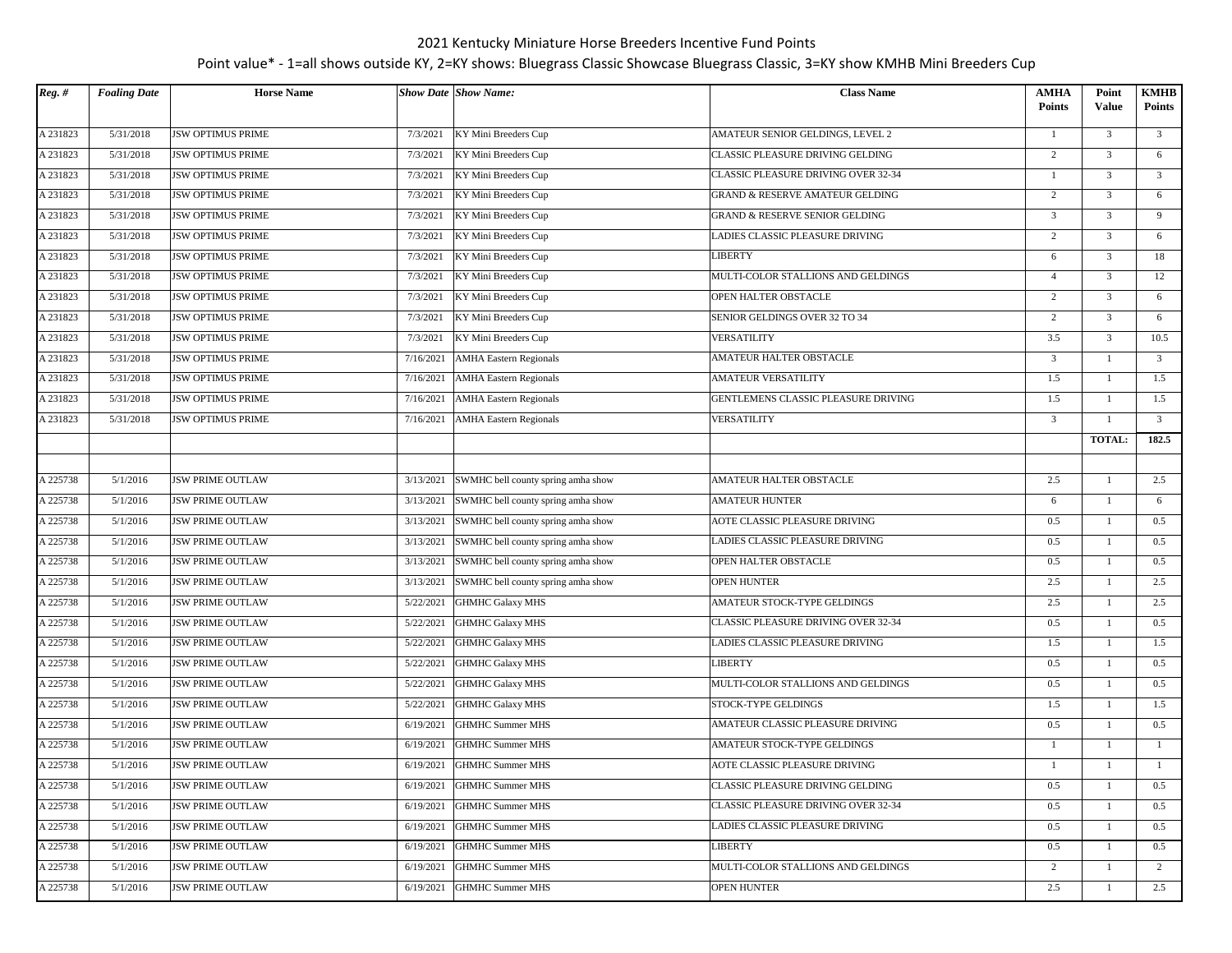| $Reg.$ # | <b>Foaling Date</b> | <b>Horse Name</b>                |           | <b>Show Date Show Name:</b>        | <b>Class Name</b>                       | <b>AMHA</b><br><b>Points</b> | Point<br><b>Value</b> | <b>KMHB</b><br><b>Points</b> |
|----------|---------------------|----------------------------------|-----------|------------------------------------|-----------------------------------------|------------------------------|-----------------------|------------------------------|
| A 225738 | 5/1/2016            | <b>JSW PRIME OUTLAW</b>          | 6/19/2021 | <b>GHMHC Summer MHS</b>            | STOCK-TYPE GELDINGS                     | 1                            | $\mathbf{1}$          | -1                           |
| A 225738 | 5/1/2016            | <b>JSW PRIME OUTLAW</b>          | 7/9/2021  | <b>AMHA Central Regionals</b>      | <b>AMATEUR VERSATILITY</b>              | 1.5                          | $\mathbf{1}$          | 1.5                          |
| A 225738 | 5/1/2016            | <b>JSW PRIME OUTLAW</b>          | 7/9/2021  | <b>AMHA Central Regionals</b>      | AOTE CLASSIC PLEASURE DRIVING           | 1.5                          |                       | 1.5                          |
| A 225738 | 5/1/2016            | <b>JSW PRIME OUTLAW</b>          | 7/9/2021  | <b>AMHA Central Regionals</b>      | AOTE EXHIBITING SR GELD LEVEL 2         | 1.5                          | $\mathbf{1}$          | 1.5                          |
| A 225738 | 5/1/2016            | <b>JSW PRIME OUTLAW</b>          | 7/9/2021  | <b>AMHA Central Regionals</b>      | MULTI-COLOR STALLIONS AND GELDINGS      | $\overline{3}$               | 1                     | $\overline{3}$               |
|          |                     |                                  |           |                                    |                                         |                              | <b>TOTAL:</b>         | 37                           |
| A 230104 | 7/20/2017           | JSW PRIME TIMES MISS NIGHTINGALE | 6/5/2021  | <b>AMHA Hoosier Gold</b>           | SENIOR MARES OVER 28 TO 30              | 1                            | 1                     | <sup>1</sup>                 |
| A 230104 | 7/20/2017           | JSW PRIME TIMES MISS NIGHTINGALE | 7/3/2021  | KY Mini Breeders Cup               | SENIOR MARES OVER 28 TO 30              | 2                            | 3                     | 6                            |
| A 230104 | 7/20/2017           | JSW PRIME TIMES MISS NIGHTINGALE | 7/16/2021 | <b>AMHA Eastern Regionals</b>      | AMATEUR SR MARE, LVL 2, 30 AND UNDER    | 1.5                          | 1                     | 1.5                          |
| A 230104 | 7/20/2017           | JSW PRIME TIMES MISS NIGHTINGALE | 7/16/2021 | <b>AMHA Eastern Regionals</b>      | SENIOR MARES OVER 28 TO 30              | 1.5                          | $\mathbf{1}$          | 1.5                          |
|          |                     |                                  |           |                                    |                                         |                              | <b>TOTAL:</b>         | 10                           |
| A 230039 | 7/2/2017            | JSW PRIME TIMES SIMPLY GORGEOUS  | 3/13/2021 | SWMHC bell county spring amha show | AMATEUR SENIOR MARES, LEVEL 1           | 1.5                          | 1                     | 1.5                          |
| A 230039 | 7/2/2017            | JSW PRIME TIMES SIMPLY GORGEOUS  | 3/13/2021 | SWMHC bell county spring amha show | AOTE EXHIBITING SR MARE                 | 1.5                          | $\mathbf{1}$          | 1.5                          |
| A 230039 | 7/2/2017            | JSW PRIME TIMES SIMPLY GORGEOUS  | 3/13/2021 | SWMHC bell county spring amha show | <b>GRAND &amp; RESERVE AMATEUR MARE</b> | $\mathbf{3}$                 | 1                     | $\overline{3}$               |
| A 230039 | 7/2/2017            | JSW PRIME TIMES SIMPLY GORGEOUS  | 4/11/2021 | OMHCI Red River Shoot Out          | AMATEUR SR MARE, LVL 1, OVER 30 TO 34   | 1.5                          | 1                     | 1.5                          |
| A 230039 | 7/2/2017            | JSW PRIME TIMES SIMPLY GORGEOUS  | 4/11/2021 | OMHCI Red River Shoot Out          | AOTE EXHIBITING SR MARE                 | 1.5                          | 1                     | 1.5                          |
| A 230039 | 7/2/2017            | JSW PRIME TIMES SIMPLY GORGEOUS  | 5/23/2021 | OMHCI Mini Stampede                | AMATEUR SR MARE, LVL 1, OVER 30 TO 34   | 1.5                          | 1                     | 1.5                          |
| A 230039 | 7/2/2017            | JSW PRIME TIMES SIMPLY GORGEOUS  | 5/23/2021 | <b>OMHCI Mini Stampede</b>         | <b>AOTE EXHIBITING SR MARE</b>          | 1.5                          | 1                     | 1.5                          |
| A 230039 | 7/2/2017            | JSW PRIME TIMES SIMPLY GORGEOUS  | 5/23/2021 | <b>OMHCI Mini Stampede</b>         | <b>OPEN HUNTER</b>                      | $\overline{3}$               | 1                     | $\overline{3}$               |
|          |                     |                                  |           |                                    |                                         |                              | TOTAL:                | 15                           |
| A 205814 | 6/11/2011           | <b>JSW ZORROS BORN TO BOOGIE</b> | 5/22/2021 | GHMHC Galaxy MHS                   | AMATEUR STOCK-TYPE STALLIONS            | 1                            | -1                    | 1                            |
| A 205814 | 6/11/2011           | JSW ZORROS BORN TO BOOGIE        | 5/22/2021 | GHMHC Galaxy MHS                   | LIBERTY                                 | $\overline{4}$               |                       | $\overline{4}$               |
| A 205814 | 6/11/2011           | JSW ZORROS BORN TO BOOGIE        | 5/22/2021 | <b>GHMHC Galaxy MHS</b>            | STOCK-TYPE STALLIONS                    | 1                            | 1                     | <sup>1</sup>                 |
| A 205814 | 6/11/2011           | JSW ZORROS BORN TO BOOGIE        | 6/19/2021 | <b>GHMHC Summer MHS</b>            | AMATEUR STOCK-TYPE STALLIONS            | $\mathbf{1}$                 | 1                     | $\mathbf{1}$                 |
| A 205814 | 6/11/2011           | <b>JSW ZORROS BORN TO BOOGIE</b> | 6/19/2021 | <b>GHMHC Summer MHS</b>            | LIBERTY                                 | 1                            | 1                     | 1                            |
|          |                     |                                  |           |                                    |                                         |                              | <b>TOTAL:</b>         | 8                            |
| A 195924 | 5/4/2009            | <b>JSW ZORROS WINNING COLORS</b> | 6/5/2021  | <b>AMHA Hoosier Gold</b>           | LADIES CLASSIC PLEASURE DRIVING         | 0.5                          | 1                     | 0.5                          |
| A 195924 | 5/4/2009            | <b>JSW ZORROS WINNING COLORS</b> | 7/3/2021  | KY Mini Breeders Cup               | AOTE CLASSIC PLEASURE DRIVING           | 0.5                          | $\overline{3}$        | 1.5                          |
| A 195924 | 5/4/2009            | JSW ZORROS WINNING COLORS        | 7/3/2021  | KY Mini Breeders Cup               | LADIES CLASSIC PLEASURE DRIVING         | $\overline{3}$               | $\overline{3}$        | 9                            |
| A 195924 | 5/4/2009            | JSW ZORROS WINNING COLORS        | 7/3/2021  | KY Mini Breeders Cup               | LIBERTY                                 | -1                           | 3                     | $\overline{\mathbf{3}}$      |
| A 195924 | 5/4/2009            | JSW ZORROS WINNING COLORS        | 7/16/2021 | <b>AMHA Eastern Regionals</b>      | AMATEUR CLASSIC PLEASURE DRIVING LV 1   | 1.5                          | 1                     | 1.5                          |
| A 195924 | 5/4/2009            | JSW ZORROS WINNING COLORS        | 7/16/2021 | <b>AMHA Eastern Regionals</b>      | AOTE CLASSIC PLEASURE DRIVING           | 1.5                          | 1                     | 1.5                          |
| A 195924 | 5/4/2009            | JSW ZORROS WINNING COLORS        | 7/16/2021 | <b>AMHA Eastern Regionals</b>      | CLASSIC PLEASURE DRIVING GELDING        | $\overline{3}$               | $\mathbf{1}$          | $\overline{3}$               |
|          |                     |                                  |           |                                    |                                         |                              | <b>TOTAL:</b>         | 20                           |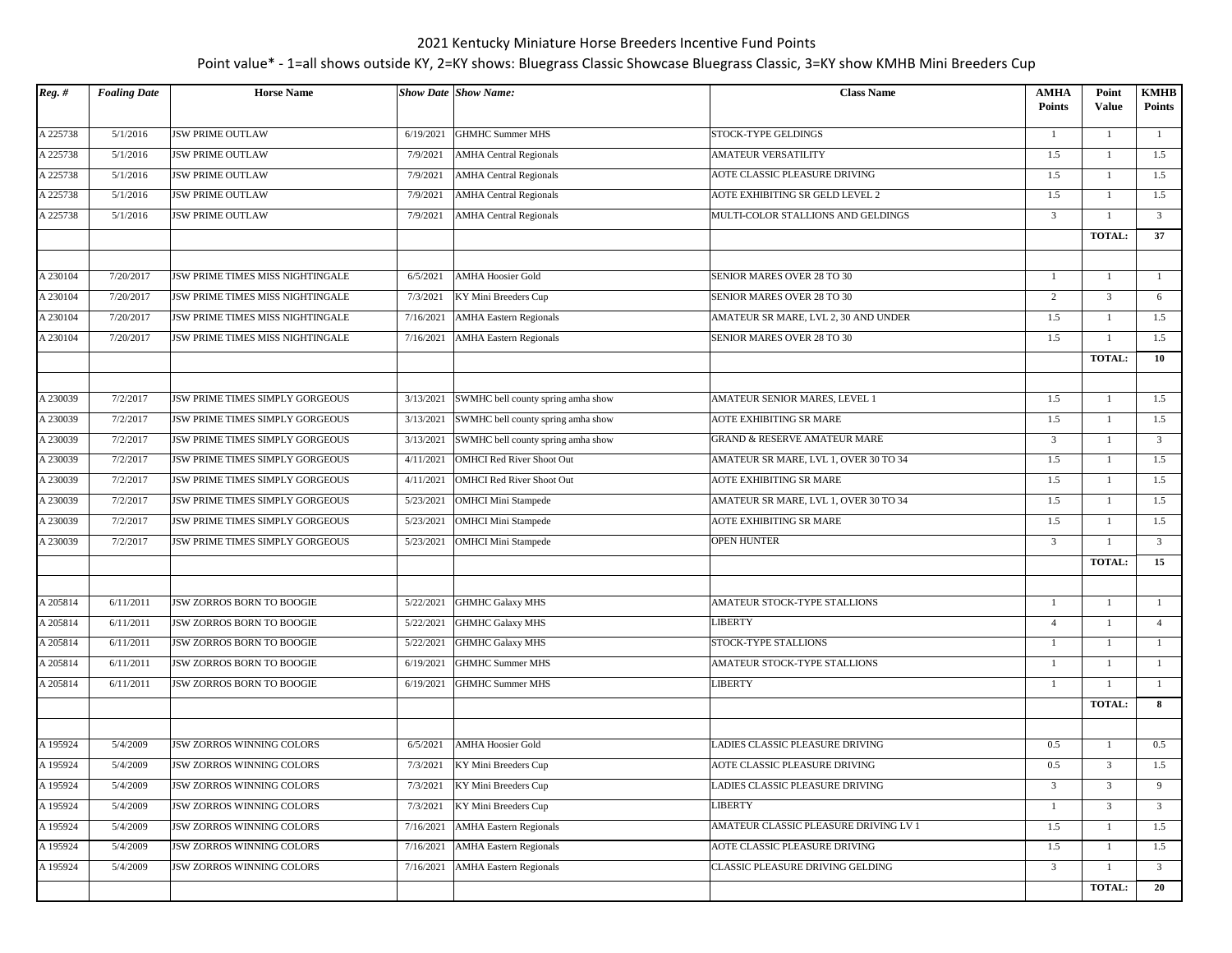| $Reg.$ # | <b>Foaling Date</b> | <b>Horse Name</b>        |           | <b>Show Date Show Name:</b>       | <b>Class Name</b>                       | AMHA<br><b>Points</b> | Point<br>Value | KMHB<br><b>Points</b>   |
|----------|---------------------|--------------------------|-----------|-----------------------------------|-----------------------------------------|-----------------------|----------------|-------------------------|
|          |                     |                          |           |                                   |                                         |                       |                |                         |
| A 222833 | 4/16/2015           | OCEANSEAST BUFFS ISADORA | 2/28/2021 | Sunshine Show Down                | CLASSIC PLEASURE DRIVING OVER 32-34     | 0.5                   | -1             | 0.5                     |
| A 222833 | 4/16/2015           | OCEANSEAST BUFFS ISADORA | 2/28/2021 | Sunshine Show Down                | LIBERTY                                 | $\mathbf{1}$          | 1              | $\mathbf{1}$            |
| A 222833 | 4/16/2015           | OCEANSEAST BUFFS ISADORA | 2/28/2021 | Sunshine Show Down                | OPEN HALTER OBSTACLE                    | $\mathbf{1}$          | 1              | <sup>1</sup>            |
| A 222833 | 4/16/2015           | OCEANSEAST BUFFS ISADORA | 2/28/2021 | Sunshine Show Down                | STOCK-TYPE MARES                        | 0.5                   | 1              | 0.5                     |
| A 222833 | 4/16/2015           | OCEANSEAST BUFFS ISADORA | 4/16/2021 | <b>East Coast Spring Fling</b>    | AMATEUR CLASSIC PLEASURE DRIVING        | $\mathbf{1}$          | 1              | $\mathbf{1}$            |
| A 222833 | 4/16/2015           | OCEANSEAST BUFFS ISADORA | 4/16/2021 | East Coast Spring Fling           | AMATEUR STOCK-TYPE MARES                | 1.5                   |                | 1.5                     |
| A 222833 | 4/16/2015           | OCEANSEAST BUFFS ISADORA |           | 4/16/2021 East Coast Spring Fling | AOTE CLASSIC PLEASURE DRIVING           | 0.5                   | -1             | 0.5                     |
| A 222833 | 4/16/2015           | OCEANSEAST BUFFS ISADORA | 4/16/2021 | East Coast Spring Fling           | CLASSIC PLEASURE DRIVING OVER 32-34     | 1.5                   | 1              | 1.5                     |
| A 222833 | 4/16/2015           | OCEANSEAST BUFFS ISADORA | 4/16/2021 | <b>East Coast Spring Fling</b>    | STOCK-TYPE MARES                        | $\overline{3}$        | 1              | $\overline{\mathbf{3}}$ |
| A 222833 | 4/16/2015           | OCEANSEAST BUFFS ISADORA | 4/24/2021 | Orange Blossom Express            | AMATEUR CLASSIC PLEASURE DRIVING LV 1   | 1.5                   | $\mathbf{1}$   | 1.5                     |
| A 222833 | 4/16/2015           | OCEANSEAST BUFFS ISADORA | 4/24/2021 | Orange Blossom Express            | AMATEUR HALTER OBSTACLE                 | 1.5                   | 1              | 1.5                     |
| A 222833 | 4/16/2015           | OCEANSEAST BUFFS ISADORA | 4/24/2021 | Orange Blossom Express            | AMATEUR STOCK-TYPE MARES                | 1.5                   | -1             | 1.5                     |
| A 222833 | 4/16/2015           | OCEANSEAST BUFFS ISADORA | 4/24/2021 | Orange Blossom Express            | AOTE CLASSIC PLEASURE DRIVING           | 1.5                   | 1              | 1.5                     |
| A 222833 | 4/16/2015           | OCEANSEAST BUFFS ISADORA | 4/24/2021 | Orange Blossom Express            | CLASSIC PLEASURE DRIVING OVER 32-34     | 1.5                   | 1              | 1.5                     |
| A 222833 | 4/16/2015           | OCEANSEAST BUFFS ISADORA | 4/24/2021 | Orange Blossom Express            | LADIES CLASSIC PLEASURE DRIVING         | 1.5                   | $\mathbf{1}$   | 1.5                     |
| A 222833 | 4/16/2015           | OCEANSEAST BUFFS ISADORA | 4/24/2021 | Orange Blossom Express            | <b>SOLID COLOR MARES</b>                | $\mathbf{1}$          | 1              | $\mathbf{1}$            |
| A 222833 | 4/16/2015           | OCEANSEAST BUFFS ISADORA | 4/24/2021 | Orange Blossom Express            | STOCK-TYPE MARES                        | 1.5                   | $\mathbf{1}$   | 1.5                     |
| A 222833 | 4/16/2015           | OCEANSEAST BUFFS ISADORA | 6/13/2021 | OBMHC Fun In The Sun              | AMATEUR CLASSIC PLEASURE DRIVING LV 1   | 1.5                   | $\overline{1}$ | 1.5                     |
| A 222833 | 4/16/2015           | OCEANSEAST BUFFS ISADORA | 6/13/2021 | OBMHC Fun In The Sun              | AMATEUR HALTER OBSTACLE                 | 1.5                   | 1              | 1.5                     |
| A 222833 | 4/16/2015           | OCEANSEAST BUFFS ISADORA | 6/13/2021 | OBMHC Fun In The Sun              | AMATEUR STOCK-TYPE MARES                | $\mathbf{1}$          | $\mathbf{1}$   | <sup>1</sup>            |
| A 222833 | 4/16/2015           | OCEANSEAST BUFFS ISADORA | 6/13/2021 | OBMHC Fun In The Sun              | AMATEUR VERSATILITY                     | 1.5                   | $\mathbf{1}$   | 1.5                     |
| A 222833 | 4/16/2015           | OCEANSEAST BUFFS ISADORA | 6/13/2021 | OBMHC Fun In The Sun              | AOTE CLASSIC PLEASURE DRIVING           | 1.5                   | 1              | 1.5                     |
| A 222833 | 4/16/2015           | OCEANSEAST BUFFS ISADORA | 6/13/2021 | OBMHC Fun In The Sun              | CLASSIC PLEASURE DRIVING OVER 32-34     | 1.5                   | 1              | 1.5                     |
| A 222833 | 4/16/2015           | OCEANSEAST BUFFS ISADORA | 6/13/2021 | OBMHC Fun In The Sun              | LADIES CLASSIC PLEASURE DRIVING         | 1.5                   | 1              | 1.5                     |
| A 222833 | 4/16/2015           | OCEANSEAST BUFFS ISADORA | 6/13/2021 | OBMHC Fun In The Sun              | <b>SOLID COLOR MARES</b>                | $\overline{3}$        | -1             | $\overline{\mathbf{3}}$ |
| A 222833 | 4/16/2015           | OCEANSEAST BUFFS ISADORA | 6/13/2021 | OBMHC Fun In The Sun              | STOCK-TYPE MARES                        | $1.5\,$               | $\mathbf{1}$   | 1.5                     |
| A 222833 | 4/16/2015           | OCEANSEAST BUFFS ISADORA | 6/13/2021 | OBMHC Fun In The Sun              | <b>VERSATILITY</b>                      | 1.5                   | 1              | 1.5                     |
| A 222833 | 4/16/2015           | OCEANSEAST BUFFS ISADORA | 7/3/2021  | KY Mini Breeders Cup              | AMATEUR CLASSIC PLEASURE DRIVING LV 1   | 0.5                   | $\overline{3}$ | 1.5                     |
| A 222833 | 4/16/2015           | OCEANSEAST BUFFS ISADORA | 7/3/2021  | KY Mini Breeders Cup              | AMATEUR HALTER OBSTACLE                 | 1.5                   | $\mathfrak{Z}$ | 4.5                     |
| A 222833 | 4/16/2015           | OCEANSEAST BUFFS ISADORA | 7/3/2021  | KY Mini Breeders Cup              | AMATEUR STOCK-TYPE MARES                | 3.5                   | $\overline{3}$ | 10.5                    |
| A 222833 | 4/16/2015           | OCEANSEAST BUFFS ISADORA | 7/3/2021  | KY Mini Breeders Cup              | AOTE CLASSIC PLEASURE DRIVING           | $\overline{4}$        | $\overline{3}$ | 12                      |
| A 222833 | 4/16/2015           | OCEANSEAST BUFFS ISADORA | 7/3/2021  | KY Mini Breeders Cup              | CLASSIC PLEASURE DRIVING MARE           | $\overline{c}$        | $\overline{3}$ | 6                       |
| A 222833 | 4/16/2015           | OCEANSEAST BUFFS ISADORA | 7/3/2021  | KY Mini Breeders Cup              | CLASSIC PLEASURE DRIVING OVER 32-34     | $\mathbf{1}$          | $\overline{3}$ | $\overline{3}$          |
| A 222833 | 4/16/2015           | OCEANSEAST BUFFS ISADORA | 7/3/2021  | KY Mini Breeders Cup              | GRAND CHAMPION CLASSIC PLEASURE DRIVING | $\overline{c}$        | $\overline{3}$ | 6                       |
| A 222833 | 4/16/2015           | OCEANSEAST BUFFS ISADORA | 7/3/2021  | KY Mini Breeders Cup              | LADIES CLASSIC PLEASURE DRIVING         | 3                     | $\overline{3}$ | 9                       |
| A 222833 | 4/16/2015           | OCEANSEAST BUFFS ISADORA | 7/3/2021  | KY Mini Breeders Cup              | STOCK-TYPE MARES                        | $\overline{3}$        | 3              | 9                       |
| A 222833 | 4/16/2015           | OCEANSEAST BUFFS ISADORA | 7/16/2021 | <b>AMHA Eastern Regionals</b>     | AOTE STOCK TYPE MARES                   | 1.5                   | $\mathbf{1}$   | 1.5                     |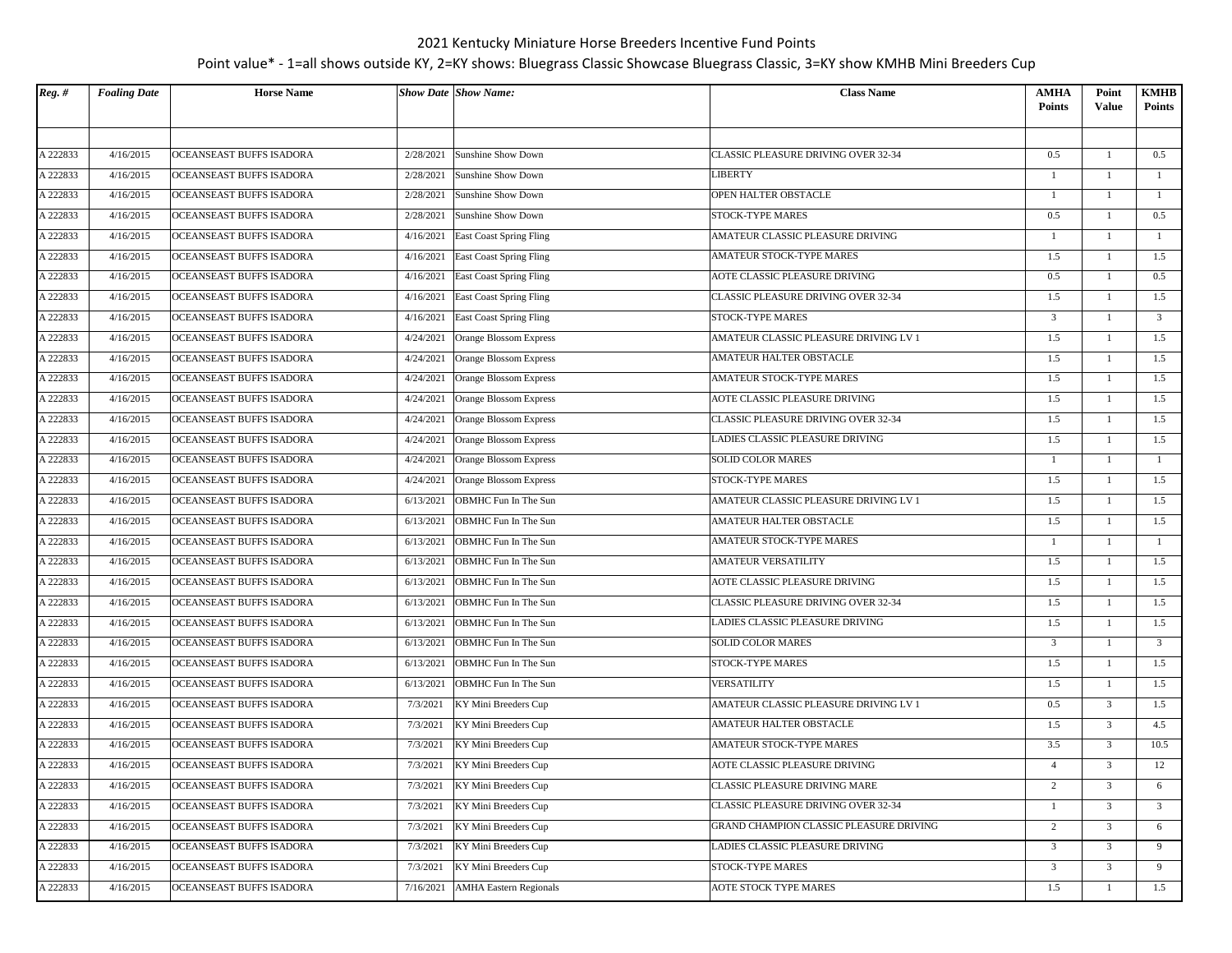| $Reg.$ # | <b>Foaling Date</b> | <b>Horse Name</b>           |           | <b>Show Date Show Name:</b>   | <b>Class Name</b>                           | <b>AMHA</b><br>Points | Point<br><b>Value</b> | <b>KMHB</b><br><b>Points</b>   |
|----------|---------------------|-----------------------------|-----------|-------------------------------|---------------------------------------------|-----------------------|-----------------------|--------------------------------|
|          |                     |                             |           |                               |                                             |                       | <b>TOTAL:</b>         | 101                            |
| A 229580 | 6/7/2017            | <b>OCEANSEAST OF EDEN</b>   | 7/16/2021 | <b>AMHA Eastern Regionals</b> | SPECIAL NEEDS DRIVING                       | 1.5                   | $\overline{1}$        | 1.5                            |
|          |                     |                             |           |                               |                                             |                       | <b>TOTAL:</b>         | 1.5                            |
|          |                     |                             |           |                               |                                             |                       |                       |                                |
| A 223184 | 5/7/2015            | <b>OURFARMS TINYS HALEY</b> | 7/16/2021 | <b>AMHA Eastern Regionals</b> | MULTI-COLOR MARES                           | $\overline{3}$        | -1                    | $\overline{3}$                 |
|          |                     |                             |           |                               |                                             |                       | <b>TOTAL:</b>         | $\mathbf{3}$                   |
| A 229732 | 4/12/2017           | RW RENNYS DARK KNIGHT       |           | 8/27/2021 Bluegrass Classic   | AMATEUR SENIOR GELDINGS                     | $\mathbf{1}$          | $\overline{c}$        | $\overline{2}$                 |
|          |                     |                             |           |                               | AOTE EXHIBITING SR GELD                     |                       |                       |                                |
| A 229732 | 4/12/2017           | RW RENNYS DARK KNIGHT       |           | 8/27/2021 Bluegrass Classic   |                                             | $\mathbf{1}$          | 2                     | $\overline{2}$                 |
| A 229732 | 4/12/2017           | RW RENNYS DARK KNIGHT       | 10/8/2021 | ISEOA #4                      | AOTE EXHIBITING SR GELD                     | $\mathbf{1}$          | <b>TOTAL:</b>         | $\mathbf{1}$<br>5 <sub>5</sub> |
|          |                     |                             |           |                               |                                             |                       |                       |                                |
| A 232744 | 5/24/2018           | RW RENNYS THUNDER SNOW      | 6/5/2021  | <b>AMHA Hoosier Gold</b>      | AMATEUR SENIOR STALLIONS, LEVEL 1           | $\mathbf{1}$          | -1                    | $\mathbf{1}$                   |
| A 232744 | 5/24/2018           | RW RENNYS THUNDER SNOW      | 6/5/2021  | <b>AMHA Hoosier Gold</b>      | AOTE EXHIBITING SR STAL LEVEL 1             | $\mathbf{1}$          |                       | 1                              |
| A 232744 | 5/24/2018           | RW RENNYS THUNDER SNOW      | 6/5/2021  | <b>AMHA Hoosier Gold</b>      | MULTI-COLOR STALLIONS AND GELDINGS          | 0.5                   |                       | 0.5                            |
| A 232744 | 5/24/2018           | RW RENNYS THUNDER SNOW      | 7/3/2021  | KY Mini Breeders Cup          | AMATEUR SENIOR STALLIONS, LEVEL 1           | $\overline{2}$        | 3                     | 6                              |
| A 232744 | 5/24/2018           | RW RENNYS THUNDER SNOW      | 7/3/2021  | KY Mini Breeders Cup          | AOTE EXHIBITING SR STAL LEVEL 1             | $\overline{2}$        | $\overline{3}$        | 6                              |
| A 232744 | 5/24/2018           | RW RENNYS THUNDER SNOW      | 7/3/2021  | KY Mini Breeders Cup          | MULTI-COLOR STALLIONS AND GELDINGS          | 0.5                   | 3                     | 1.5                            |
| A 232744 | 5/24/2018           | RW RENNYS THUNDER SNOW      | 7/3/2021  | KY Mini Breeders Cup          | SENIOR STALLIONS OVER 32 TO 34              | $\overline{2}$        | $\overline{3}$        | 6                              |
| A 232744 | 5/24/2018           | RW RENNYS THUNDER SNOW      | 8/27/2021 | <b>Bluegrass Classic</b>      | MULTI-COLOR STALLIONS AND GELDINGS          | $\mathbf{1}$          | $\overline{2}$        | 2                              |
|          |                     |                             |           |                               |                                             |                       | <b>TOTAL:</b>         | 24                             |
| A 229066 | 3/21/2017           | SBS RENDEZVOUS IN THE BUFF  | 7/3/2021  | KY Mini Breeders Cup          | AMATEUR SENIOR MARES, LEVEL 2               | $\mathbf{1}$          | $\overline{3}$        | $\mathfrak{Z}$                 |
| A 229066 | 3/21/2017           | SBS RENDEZVOUS IN THE BUFF  | 7/3/2021  | KY Mini Breeders Cup          | AOTE EXHIBITING SR MARE LEVEL 2             | 2.5                   | 3                     | 7.5                            |
| A 229066 | 3/21/2017           | SBS RENDEZVOUS IN THE BUFF  | 7/3/2021  | KY Mini Breeders Cup          | SENIOR MARES OVER 30 TO 32                  | $\mathbf{1}$          | $\overline{3}$        | $\overline{3}$                 |
| A 229066 | 3/21/2017           | SBS RENDEZVOUS IN THE BUFF  | 7/3/2021  | KY Mini Breeders Cup          | <b>SOLID COLOR MARES</b>                    | $7\phantom{.0}$       | 3                     | 21                             |
| A 229066 | 3/21/2017           | SBS RENDEZVOUS IN THE BUFF  | 8/27/2021 | <b>Bluegrass Classic</b>      | <b>AMATEUR SENIOR MARES</b>                 | 2.5                   | $\overline{c}$        | $5\overline{ }$                |
| A 229066 | 3/21/2017           | SBS RENDEZVOUS IN THE BUFF  | 8/27/2021 | <b>Bluegrass Classic</b>      | AOTE EXHIBITING SR MARE                     | 1.5                   | $\overline{c}$        | $\overline{3}$                 |
| A 229066 | 3/21/2017           | SBS RENDEZVOUS IN THE BUFF  |           | 8/27/2021 Bluegrass Classic   | <b>GRAND &amp; RESERVE SENIOR MARE</b>      | $\mathbf{1}$          | 2                     | 2                              |
| A 229066 | 3/21/2017           | SBS RENDEZVOUS IN THE BUFF  |           | 8/27/2021 Bluegrass Classic   | SENIOR MARES OVER 30 TO 32                  | 1                     | $\overline{c}$        | $\overline{2}$                 |
| A 229066 | 3/21/2017           | SBS RENDEZVOUS IN THE BUFF  |           | 8/27/2021 Bluegrass Classic   | <b>SOLID COLOR MARES</b>                    | 5                     | 2                     | 10                             |
|          |                     |                             |           |                               |                                             |                       | TOTAL:                | 56.5                           |
| A 231628 | 4/21/2018           | SHELBY BROOKS ONE COOL CAT  | 7/3/2021  | KY Mini Breeders Cup          | AMATEUR SENIOR STALLIONS, LEVEL 2           | $\overline{2}$        | $\mathfrak{Z}$        | 6                              |
| A 231628 | 4/21/2018           | SHELBY BROOKS ONE COOL CAT  | 7/3/2021  | KY Mini Breeders Cup          | AOTE EXHIBITING SR STAL LEVEL 2             | $\overline{c}$        | 3                     | 6                              |
| A 231628 | 4/21/2018           | SHELBY BROOKS ONE COOL CAT  | 7/3/2021  | KY Mini Breeders Cup          | <b>GRAND &amp; RESERVE AMATEUR STALLION</b> | $\mathbf{1}$          | $\overline{3}$        | $\mathfrak{Z}$                 |
| A 231628 | 4/21/2018           | SHELBY BROOKS ONE COOL CAT  | 7/3/2021  | KY Mini Breeders Cup          | SENIOR STALLIONS OVER 30 TO 32              | 0.5                   | 3                     | 1.5                            |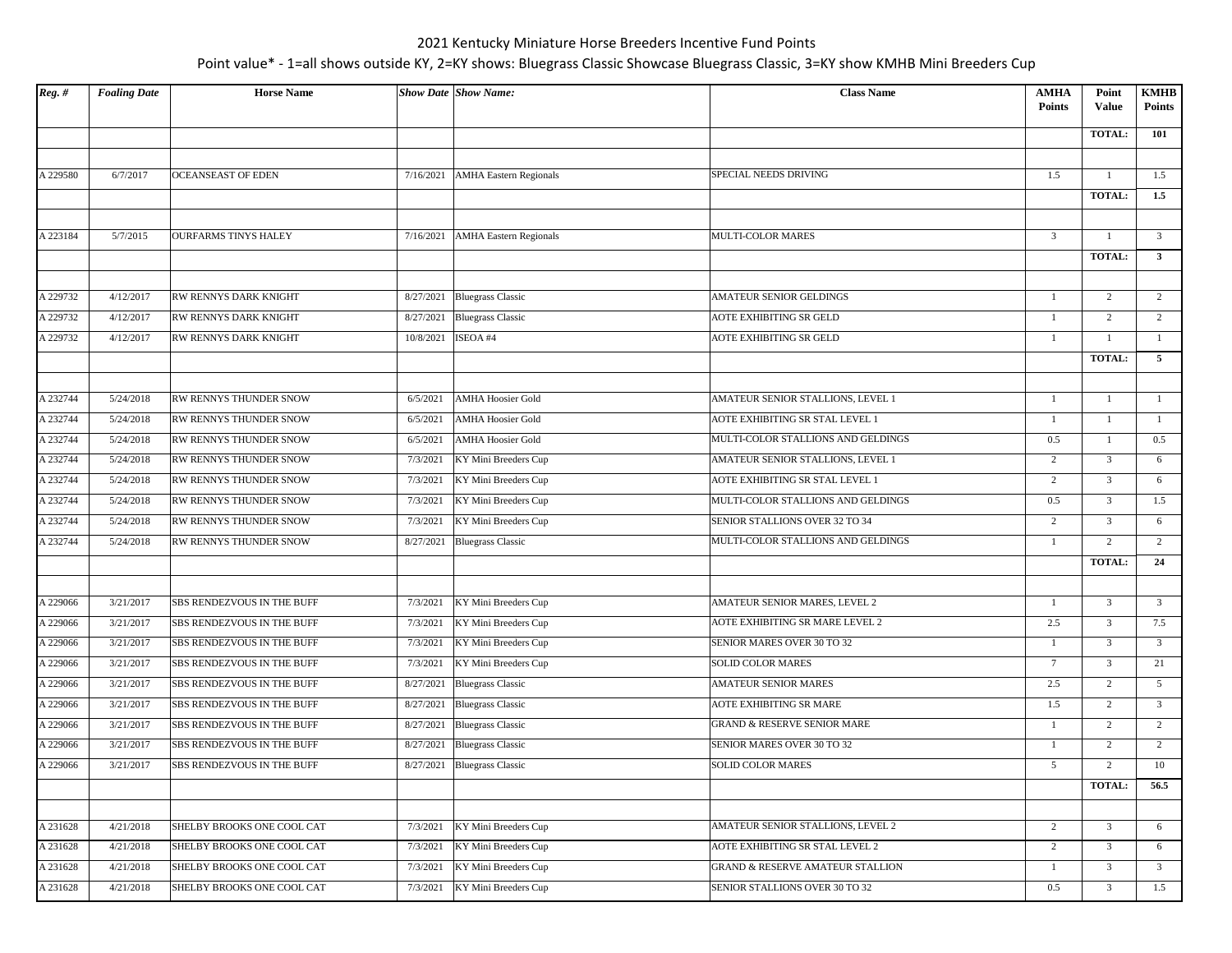| $Reg.$ # | <b>Foaling Date</b> | <b>Horse Name</b>                  |           | <b>Show Date Show Name:</b>   | <b>Class Name</b>                      | <b>AMHA</b><br><b>Points</b> | Point<br><b>Value</b> | <b>KMHB</b><br><b>Points</b> |
|----------|---------------------|------------------------------------|-----------|-------------------------------|----------------------------------------|------------------------------|-----------------------|------------------------------|
| A 231628 | 4/21/2018           | SHELBY BROOKS ONE COOL CAT         | 7/3/2021  | KY Mini Breeders Cup          | SOLID COLOR STALLIONS AND GELDINGS     | 3.5                          | $\overline{3}$        | 10.5                         |
| A 231628 | 4/21/2018           | SHELBY BROOKS ONE COOL CAT         | 8/27/2021 | <b>Bluegrass Classic</b>      | AMATEUR SENIOR STALLIONS               | 0.5                          | $\overline{2}$        | $\mathbf{1}$                 |
| A 231628 | 4/21/2018           | SHELBY BROOKS ONE COOL CAT         | 8/27/2021 | <b>Bluegrass Classic</b>      | AOTE EXHIBITING SR STAL                | -1                           | $\overline{2}$        | 2                            |
| A 231628 | 4/21/2018           | SHELBY BROOKS ONE COOL CAT         | 8/27/2021 | <b>Bluegrass Classic</b>      | GRAND & RESERVE SENIOR STALLION        | 0.5                          | 2                     | $\mathbf{1}$                 |
| A 231628 | 4/21/2018           | SHELBY BROOKS ONE COOL CAT         | 8/27/2021 | <b>Bluegrass Classic</b>      | SENIOR STALLIONS OVER 30 TO 32         | 0.5                          | 2                     | 1                            |
| A 231628 | 4/21/2018           | SHELBY BROOKS ONE COOL CAT         | 8/27/2021 | <b>Bluegrass Classic</b>      | SOLID COLOR STALLIONS AND GELDINGS     | $\overline{c}$               | 2                     | $\overline{4}$               |
|          |                     |                                    |           |                               |                                        |                              | <b>TOTAL:</b>         | 36                           |
|          |                     |                                    |           |                               |                                        |                              |                       |                              |
| A 233144 | 5/12/2018           | TEN LS ADDICTED TO STARBUFFS       | 5/22/2021 | Old Dominion Spring Thaw      | CLASSIC PLEASURE DRIVING 32 & UNDER    | 1.5                          | $\mathbf{1}$          | 1.5                          |
| A 233144 | 5/12/2018           | TEN LS ADDICTED TO STARBUFFS       | 5/22/2021 | Old Dominion Spring Thaw      | CLASSIC PLEASURE DRIVING STALLION      | 1.5                          | -1                    | 1.5                          |
| A 233144 | 5/12/2018           | TEN LS ADDICTED TO STARBUFFS       | 5/22/2021 | Old Dominion Spring Thaw      | STOCK-TYPE STALLIONS                   | 1.5                          | $\mathbf{1}$          | 1.5                          |
| A 233144 | 5/12/2018           | TEN LS ADDICTED TO STARBUFFS       | 7/16/2021 | <b>AMHA Eastern Regionals</b> | CLASSIC PLEASURE DRIVING STALLION      | 1.5                          | 1                     | 1.5                          |
|          |                     |                                    |           |                               |                                        |                              | <b>TOTAL:</b>         | 6                            |
|          |                     |                                    |           |                               |                                        |                              |                       |                              |
| A 230249 | 5/9/2017            | TEN LS ALWAYS DREAMING IN THE BUFF | 6/5/2021  | <b>AMHA Hoosier Gold</b>      | AMATEUR SENIOR MARES, LEVEL 1          | $\mathbf{1}$                 | $\mathbf{1}$          | <sup>1</sup>                 |
|          |                     |                                    |           |                               |                                        |                              | <b>TOTAL:</b>         | $\mathbf{1}$                 |
|          |                     |                                    |           |                               |                                        |                              |                       |                              |
| A 233141 | 5/30/2018           | TEN LS BEAUTY IN THE BUFF          | 6/5/2021  | <b>AMHA Hoosier Gold</b>      | SENIOR MARES OVER 30 TO 32             | 0.5                          | $\mathbf{1}$          | 0.5                          |
|          |                     |                                    |           |                               |                                        |                              | <b>TOTAL:</b>         | 0.5                          |
| A 223272 | 3/30/2015           | TEN LS BIG CITY BUFF               | 4/24/2021 | Orange Blossom Express        | <b>AMATEUR HUNTER</b>                  | 2.5                          | 1                     | 2.5                          |
| A 223272 | 3/30/2015           | TEN LS BIG CITY BUFF               | 4/24/2021 | Orange Blossom Express        | <b>AMATEUR JUMPER</b>                  | 1.5                          | $\mathbf{1}$          | 1.5                          |
| A 223272 | 3/30/2015           | TEN LS BIG CITY BUFF               | 4/24/2021 | Orange Blossom Express        | AMATEUR SR GELD, LVL 1, OVER 30 TO 34  | 1.5                          | 1                     | 1.5                          |
| A 223272 | 3/30/2015           | TEN LS BIG CITY BUFF               |           |                               | <b>OPEN HUNTER</b>                     | $\overline{3}$               |                       | $\overline{3}$               |
|          |                     |                                    | 4/24/2021 | Orange Blossom Express        |                                        |                              |                       | 8.5                          |
|          |                     |                                    |           |                               |                                        |                              | TOTAL:                |                              |
| A 216001 | 4/15/2013           | TEN LS BUCKIN IN THE BUFF          | 6/5/2021  | <b>AMHA Hoosier Gold</b>      | AMATEUR SENIOR GELDINGS, LEVEL 1       | $\mathbf{1}$                 | 1                     | $\mathbf{1}$                 |
| A 216001 | 4/15/2013           | TEN LS BUCKIN IN THE BUFF          | 6/5/2021  | <b>AMHA Hoosier Gold</b>      | <b>AOTE EXHIBITING SR GELD LEVEL 1</b> | $\mathbf{1}$                 | 1                     | 1                            |
|          |                     |                                    |           |                               |                                        |                              | <b>TOTAL:</b>         | $\overline{2}$               |
|          |                     |                                    |           |                               |                                        |                              |                       |                              |
| A 237406 | 1/16/2020           | TEN LS BUFFS BELLAGIO              | 6/5/2021  | <b>AMHA Hoosier Gold</b>      | AMATEUR STOCK-TYPE STALLIONS           | $\mathbf{1}$                 | 1                     | $\mathbf{1}$                 |
| A 237406 | 1/16/2020           | TEN LS BUFFS BELLAGIO              | 6/5/2021  | <b>AMHA Hoosier Gold</b>      | SOLID COLOR STALLIONS AND GELDINGS     | 0.5                          | 1                     | 0.5                          |
| A 237406 | 1/16/2020           | TEN LS BUFFS BELLAGIO              | 6/5/2021  | <b>AMHA Hoosier Gold</b>      | <b>STOCK-TYPE STALLIONS</b>            | $\overline{c}$               | $\mathbf{1}$          | 2                            |
| A 237406 | 1/16/2020           | TEN LS BUFFS BELLAGIO              | 7/3/2021  | KY Mini Breeders Cup          | AMATEUR STOCK-TYPE STALLIONS           | 2                            | $\overline{3}$        | 6                            |
| A 237406 | 1/16/2020           | TEN LS BUFFS BELLAGIO              | 7/3/2021  | KY Mini Breeders Cup          | SOLID COLOR STALLIONS AND GELDINGS     | $2.5\,$                      | $\mathfrak{Z}$        | 7.5                          |
| A 237406 | 1/16/2020           | TEN LS BUFFS BELLAGIO              | 7/3/2021  | KY Mini Breeders Cup          | STOCK-TYPE STALLIONS                   | $\overline{c}$               | $\overline{3}$        | 6                            |
| A 237406 | 1/16/2020           | TEN LS BUFFS BELLAGIO              | 7/16/2021 | <b>AMHA Eastern Regionals</b> | SOLID COLOR STALLIONS AND GELDINGS     | $\overline{3}$               | $\mathbf{1}$          | $\overline{3}$               |
| A 237406 | 1/16/2020           | TEN LS BUFFS BELLAGIO              | 8/27/2021 | <b>Bluegrass Classic</b>      | AMATEUR STOCK-TYPE STALLIONS           | $\mathbf{1}$                 | $\overline{2}$        | 2                            |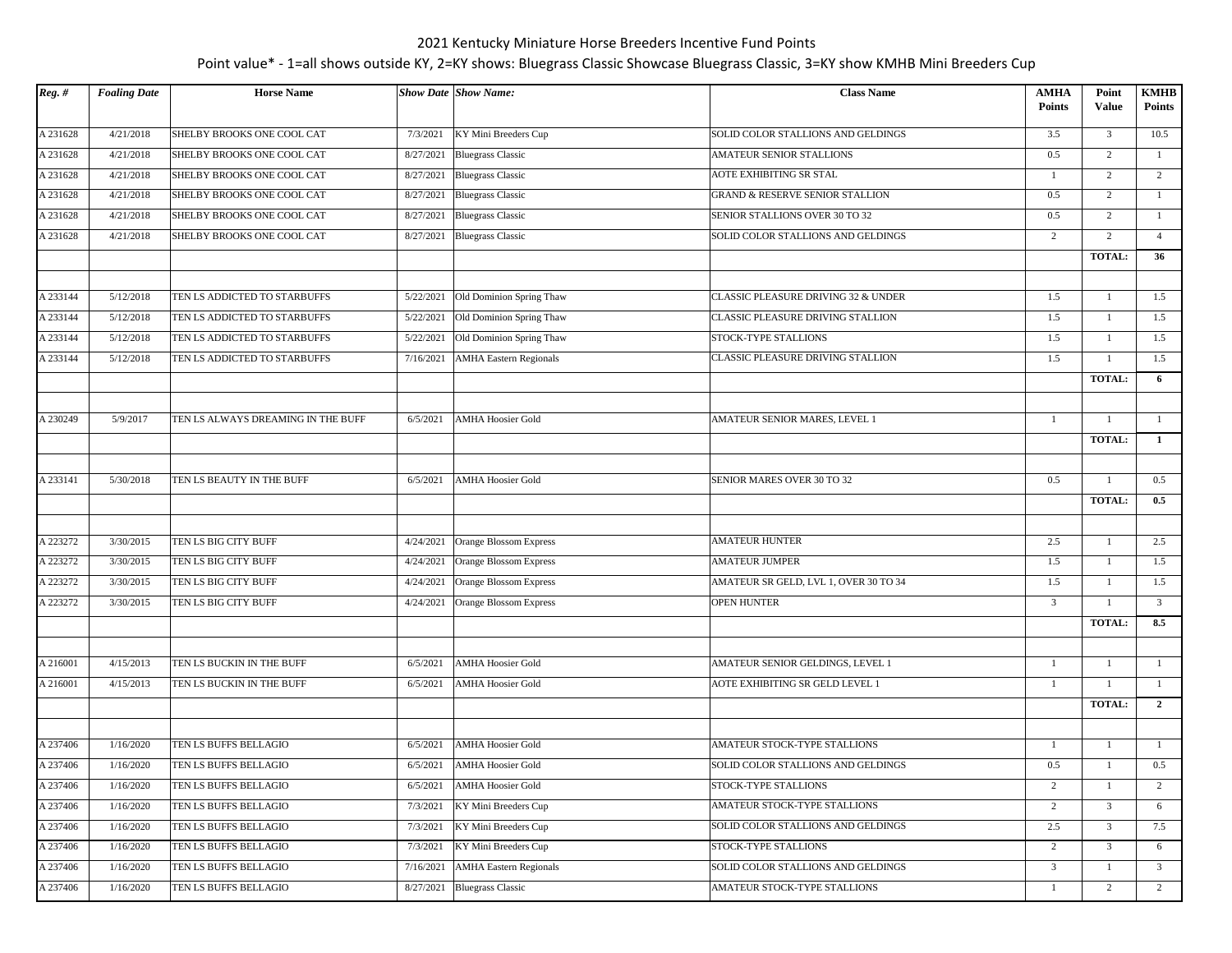| $Reg.$ # | <b>Foaling Date</b>    | <b>Horse Name</b>                                    |                        | <b>Show Date Show Name:</b>                  | <b>Class Name</b>                      | <b>AMHA</b><br><b>Points</b>     | Point<br>Value | <b>KMHB</b><br><b>Points</b> |
|----------|------------------------|------------------------------------------------------|------------------------|----------------------------------------------|----------------------------------------|----------------------------------|----------------|------------------------------|
| A 237406 | 1/16/2020              | TEN LS BUFFS BELLAGIO                                | 8/27/2021              | <b>Bluegrass Classic</b>                     | SOLID COLOR STALLIONS AND GELDINGS     | 0.5                              | 2              | <sup>1</sup>                 |
| A 237406 | 1/16/2020              | TEN LS BUFFS BELLAGIO                                | 8/27/2021              | <b>Bluegrass Classic</b>                     | STOCK-TYPE STALLIONS                   | 1                                | 2              | 2                            |
|          |                        |                                                      |                        |                                              |                                        |                                  | <b>TOTAL:</b>  | 31                           |
|          |                        |                                                      |                        |                                              |                                        |                                  |                |                              |
| A 235186 | 6/26/2019              | TEN LS BUFFS BILLIE JEAN                             | 4/30/2021              | ISEOA#2                                      | GRAND & RESERVE JUNIOR MARE            | $\mathbf{1}$                     | $\mathbf{1}$   | <sup>1</sup>                 |
| A 235186 | 6/26/2019              | TEN LS BUFFS BILLIE JEAN                             | 4/30/2021              | ISEOA #2                                     | TWO-YEAR-OLD MARES OVER 31 TO 33       | 0.5                              | 1              | 0.5                          |
| A 235186 | 6/26/2019              | TEN LS BUFFS BILLIE JEAN                             | 7/3/2021               | KY Mini Breeders Cup                         | <b>GRAND &amp; RESERVE JUNIOR MARE</b> | 2                                | $\overline{3}$ | 6                            |
| A 235186 | 6/26/2019              | TEN LS BUFFS BILLIE JEAN                             | 7/3/2021               | KY Mini Breeders Cup                         | TWO-YEAR-OLD MARES OVER 31 TO 33       | $\overline{2}$                   | $\overline{3}$ | 6                            |
| A 235186 | 6/26/2019              | TEN LS BUFFS BILLIE JEAN                             | 8/27/2021              | <b>Bluegrass Classic</b>                     | GRAND & RESERVE JUNIOR MARE            | $\overline{2}$                   | 2              | $\overline{4}$               |
| A 235186 | 6/26/2019              | TEN LS BUFFS BILLIE JEAN                             | 8/27/2021              | <b>Bluegrass Classic</b>                     | TWO-YEAR-OLD MARES                     | 2                                | 2              | $\overline{4}$               |
|          |                        |                                                      |                        | ISEOA #4                                     | <b>GRAND &amp; RESERVE JUNIOR MARE</b> |                                  | 1              | $\overline{3}$               |
| A 235186 | 6/26/2019<br>6/26/2019 | TEN LS BUFFS BILLIE JEAN<br>TEN LS BUFFS BILLIE JEAN | 10/8/2021<br>10/8/2021 | ISEOA #4                                     | SUPREME HALTER CHAMPION                | $\overline{3}$<br>$\overline{4}$ | 1              | $\overline{4}$               |
| A 235186 |                        |                                                      |                        |                                              | TWO-YEAR-OLD MARES                     |                                  |                | $\overline{1}$               |
| A 235186 | 6/26/2019              | TEN LS BUFFS BILLIE JEAN                             | 10/8/2021              | ISEOA #4                                     |                                        | 1                                |                | 29.5                         |
|          |                        |                                                      |                        |                                              |                                        |                                  | <b>TOTAL:</b>  |                              |
|          |                        |                                                      |                        |                                              |                                        |                                  | $\mathbf{1}$   |                              |
| A 231850 | 3/18/2018              | TEN LS BUFFS DESTINY                                 | 4/11/2021              | <b>OMHCI Red River Shoot Out</b>             | STOCK-TYPE STALLIONS                   | 1.5                              |                | 1.5                          |
| A 231850 | 3/18/2018              | TEN LS BUFFS DESTINY                                 | 5/1/2021               | SWMHC Glen Rose Horsin Around AMHA Show 2021 | STOCK-TYPE STALLIONS                   | $\mathbf{1}$                     | -1             | $\mathbf{1}$                 |
| A 231850 | 3/18/2018              | TEN LS BUFFS DESTINY                                 | 5/23/2021              | <b>OMHCI Mini Stampede</b>                   | STOCK-TYPE STALLIONS                   | 1.5                              | 1              | 1.5                          |
| A 231850 | 3/18/2018              | TEN LS BUFFS DESTINY                                 | 7/9/2021               | <b>AMHA Central Regionals</b>                | SOLID COLOR STALLIONS AND GELDINGS     | 1.5                              | $\mathbf{1}$   | 1.5                          |
| A 231850 | 3/18/2018              | TEN LS BUFFS DESTINY                                 | 7/9/2021               | <b>AMHA</b> Central Regionals                | STOCK-TYPE STALLIONS                   | 1.5                              | 1              | 1.5                          |
|          |                        |                                                      |                        |                                              |                                        |                                  | TOTAL:         | $7\phantom{.0}$              |
|          |                        |                                                      |                        |                                              |                                        |                                  |                |                              |
| A 235043 | 4/3/2019               | TEN LS BUFFS DOUBLE TAKE                             | 7/3/2021               | KY Mini Breeders Cup                         | AOTE EXHIBITING JR GELD LEVEL 1        | $\overline{c}$                   | $\overline{3}$ | 6                            |
| A 235043 | 4/3/2019               | TEN LS BUFFS DOUBLE TAKE                             | 7/3/2021               | KY Mini Breeders Cup                         | SOLID COLOR STALLIONS AND GELDINGS     | $\overline{3}$                   | $\overline{3}$ | -9                           |
|          |                        |                                                      |                        |                                              |                                        |                                  | <b>TOTAL:</b>  | 15                           |
|          |                        |                                                      |                        |                                              |                                        |                                  |                |                              |
| A 235184 | 5/29/2019              | TEN LS BUFFS GOLD MEDALLION                          | 4/30/2021              | ISEOA #2                                     | GRAND & RESERVE JUNIOR STALLION        | -1                               | $\mathbf{1}$   | <sup>1</sup>                 |
| A 235184 | 5/29/2019              | TEN LS BUFFS GOLD MEDALLION                          | 4/30/2021              | ISEOA #2                                     | SOLID COLOR STALLIONS AND GELDINGS     | 0.5                              | $\mathbf{1}$   | 0.5                          |
| A 235184 | 5/29/2019              | TEN LS BUFFS GOLD MEDALLION                          | 4/30/2021              | ISEOA#2                                      | TWO-YEAR-OLD STALLIONS OVER 29-31      | 0.5                              | 1              | 0.5                          |
| A 235184 | 5/29/2019              | TEN LS BUFFS GOLD MEDALLION                          | 6/5/2021               | <b>AMHA Hoosier Gold</b>                     | GRAND & RESERVE JUNIOR STALLION        | 0.5                              | $\mathbf{1}$   | 0.5                          |
| A 235184 | 5/29/2019              | TEN LS BUFFS GOLD MEDALLION                          | 6/5/2021               | <b>AMHA Hoosier Gold</b>                     | SOLID COLOR STALLIONS AND GELDINGS     | 2                                | -1             | 2                            |
| A 235184 | 5/29/2019              | TEN LS BUFFS GOLD MEDALLION                          | 6/5/2021               | <b>AMHA Hoosier Gold</b>                     | TWO-YEAR-OLD STALLIONS OVER 29-31      | -1                               |                | $\overline{1}$               |
| A 235184 | 5/29/2019              | TEN LS BUFFS GOLD MEDALLION                          | 7/3/2021               | KY Mini Breeders Cup                         | GRAND & RESERVE JUNIOR STALLION        | 3                                | $\overline{3}$ | 9                            |
| A 235184 | 5/29/2019              | TEN LS BUFFS GOLD MEDALLION                          | 7/3/2021               | KY Mini Breeders Cup                         | SOLID COLOR STALLIONS AND GELDINGS     | 6                                | $\mathbf{3}$   | 18                           |
| A 235184 | 5/29/2019              | TEN LS BUFFS GOLD MEDALLION                          | 7/3/2021               | KY Mini Breeders Cup                         | TWO-YEAR-OLD STALLIONS OVER 29-31      | 2                                | $\overline{3}$ | 6                            |
| A 235184 | 5/29/2019              | TEN LS BUFFS GOLD MEDALLION                          | 7/9/2021               | ISOEA #3                                     | SOLID COLOR STALLIONS AND GELDINGS     | 0.5                              | $\mathbf{1}$   | 0.5                          |
| A 235184 | 5/29/2019              | TEN LS BUFFS GOLD MEDALLION                          | 7/9/2021               | ISOEA#3                                      | TWO-YEAR-OLD STALLIONS                 | $\mathbf{1}$                     |                | -1                           |
| A 235184 | 5/29/2019              | TEN LS BUFFS GOLD MEDALLION                          | 7/16/2021              | <b>AMHA Eastern Regionals</b>                | TWO-YEAR-OLD STALLIONS OVER 29-31      | 1.5                              | 1              | 1.5                          |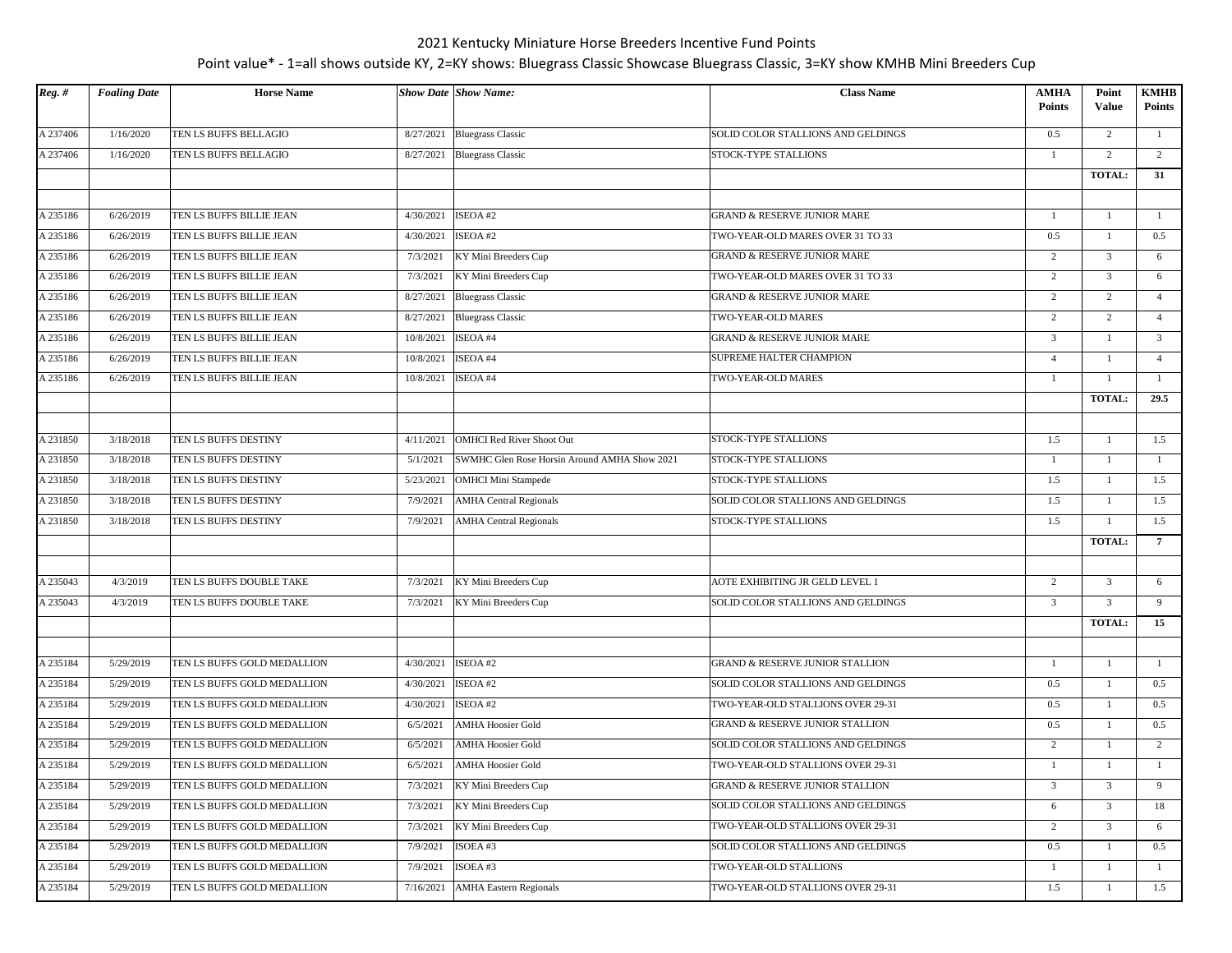| A235184<br><b>Bluegrass Classic</b><br>5/29/2019<br>TEN LS BUFFS GOLD MEDALLION<br>8/27/2021<br>TWO-YEAR-OLD STALLIONS<br>2<br>$\overline{c}$<br>$\overline{4}$<br>SOLID COLOR STALLIONS AND GELDINGS<br>A 235184<br>5/29/2019<br>TEN LS BUFFS GOLD MEDALLION<br>10/8/2021<br>ISEOA #4<br>1<br>$\mathbf{1}$<br>$\mathbf{1}$<br>TWO-YEAR-OLD STALLIONS<br>A 235184<br>ISEOA #4<br>5/29/2019<br>TEN LS BUFFS GOLD MEDALLION<br>10/8/2021<br>$\mathbf{1}$<br>-1<br>$\mathbf{1}$<br>TOTAL:<br>47.5<br><b>AMHA Hoosier Gold</b><br>$\overline{2}$<br>$\overline{2}$<br>6/1/2019<br>TEN LS BUFFS SHES GONE PLATINUM<br>6/5/2021<br>TWO-YEAR-OLD MARES OVER 29 TO 31<br>$\mathbf{1}$<br>A 235176<br>6/1/2019<br>TEN LS BUFFS SHES GONE PLATINUM<br>TWO-YEAR-OLD MARES OVER 29 TO 31<br>$\overline{3}$<br>7/3/2021<br>KY Mini Breeders Cup<br>2<br>6<br>A 235176<br>6/1/2019<br><b>AMHA</b> Eastern Regionals<br>TWO-YEAR-OLD MARES OVER 29 TO 31<br>1.5<br>1.5<br>TEN LS BUFFS SHES GONE PLATINUM<br>7/16/2021<br>$\mathbf{1}$<br><b>TOTAL:</b><br>9.5<br>1.5<br>6/20/2011<br>Old Dominion Spring Thaw<br>AMATEUR STOCK-TYPE MARES<br>1.5<br>$\mathbf{1}$<br>TEN LS DIAMOND IN THE BUFF<br>5/22/2021<br>STOCK-TYPE MARES<br>6/20/2011<br>TEN LS DIAMOND IN THE BUFF<br>5/22/2021<br>Old Dominion Spring Thaw<br>$\overline{3}$<br>$\overline{3}$<br>1<br>6/20/2011<br>Chambersburg Saddle Club Triple Showcase<br>AMATEUR STOCK-TYPE MARES<br>TEN LS DIAMOND IN THE BUFF<br>6/19/2021<br>-1<br>$\mathbf{1}$<br>$\mathbf{1}$<br>A 207003<br>6/20/2011<br>TEN LS DIAMOND IN THE BUFF<br>Chambersburg Saddle Club Triple Showcase<br><b>SOLID COLOR MARES</b><br>1.5<br>1.5<br>6/19/2021<br>$\mathbf{1}$<br>Chambersburg Saddle Club Triple Showcase<br>A 207003<br>6/20/2011<br>TEN LS DIAMOND IN THE BUFF<br>STOCK-TYPE MARES<br>6/19/2021<br>-1<br>-1<br>-1<br>A 207003<br>6/20/2011<br>TEN LS DIAMOND IN THE BUFF<br>7/16/2021<br><b>AMHA Eastern Regionals</b><br><b>SOLID COLOR MARES</b><br>9<br>9<br>$\mathbf{1}$<br>TOTAL:<br>17<br>6/13/2012<br>TEN LS JIMMY BUFF IT<br>SWMHC bell county spring amha show<br>AOTE STOCK TYPE GELDINGS<br>0.5<br>0.5<br>3/13/2021<br>$\mathbf{1}$<br><b>LIBERTY</b><br>A 212962<br>6/13/2012<br>SWMHC bell county spring amha show<br>$\overline{3}$<br>$\overline{3}$<br>TEN LS JIMMY BUFF IT<br>3/13/2021<br>$\mathbf{1}$<br>AOTE EXHIBITING SR GELD<br>A 212962<br>6/13/2012<br>TEN LS JIMMY BUFF IT<br><b>OMHCI Red River Shoot Out</b><br>1.5<br>1.5<br>4/11/2021<br>$\mathbf{1}$<br><b>LIBERTY</b><br>A 212962<br>6/13/2012<br>TEN LS JIMMY BUFF IT<br>4/11/2021<br><b>OMHCI Red River Shoot Out</b><br>$\mathbf{1}$<br>$\mathbf{1}$<br>$\mathbf{1}$<br>A 212962<br>6/13/2012<br>TEN LS JIMMY BUFF IT<br>5/1/2021<br><b>LIBERTY</b><br>0.5<br>0.5<br>SWMHC Glen Rose Horsin Around AMHA Show 2021<br>$\mathbf{1}$<br><b>TOTAL:</b><br>6.5<br>A 216003<br>2/17/2013<br>TEN LS LEGACYS BLACK TIE AFFAIR<br>STOCK-TYPE STALLIONS<br>0.5<br>0.5<br>6/5/2021<br><b>AMHA Hoosier Gold</b><br>$\overline{1}$<br><b>TOTAL:</b><br>0.5<br>AMATEUR CLASSIC PLEASURE DRIVING<br>6/30/2008<br>TEN LS LEGACYS CIMARRON<br><b>Heartland Classic</b><br>2<br>$\overline{2}$<br>6/20/2021<br>1<br><b>AMATEUR HUNTER</b><br>A 191089<br>6/30/2008<br><b>Heartland Classic</b><br>2<br>$\overline{2}$<br>TEN LS LEGACYS CIMARRON<br>6/20/2021<br>1<br>Heartland Classic<br>AMATEUR STOCK-TYPE GELDINGS<br>1.5<br>A 191089<br>6/30/2008<br>TEN LS LEGACYS CIMARRON<br>6/20/2021<br>$\mathbf{1}$<br>1.5<br>CLASSIC PLEASURE DRIVING 32 & UNDER<br>A 191089<br>6/30/2008<br>TEN LS LEGACYS CIMARRON<br>6/20/2021<br><b>Heartland Classic</b><br>$\mathbf{1}$<br>-1<br>-1<br>A 191089<br>6/20/2021 Heartland Classic<br>6/30/2008<br>$\mathbf{1}$<br>TEN LS LEGACYS CIMARRON<br>GRAND CHAMPION CLASSIC PLEASURE DRIVING<br>-1<br>$\mathbf{1}$<br>6/30/2008<br>$6/20/2021$ Heartland Classic<br>0.5<br>TEN LS LEGACYS CIMARRON<br>SOLID COLOR STALLIONS AND GELDINGS<br>$\mathbf{1}$<br>0.5<br>A 191089<br>TEN LS LEGACYS CIMARRON<br>6/30/2008<br>6/20/2021<br><b>Heartland Classic</b><br><b>STOCK-TYPE GELDINGS</b><br>-1<br>1<br>$\mathbf{1}$<br><b>TOTAL:</b><br>9<br>A 237358<br>ISEOA #4<br><b>SOLID COLOR MARES</b><br>5/6/2020<br>TEN LS LEGACYS WRAPPED IN ROSES<br>10/8/2021<br>$\mathbf{1}$<br>1<br>$\mathbf{1}$ | $Reg.$ # | <b>Foaling Date</b> | <b>Horse Name</b> | <b>Show Date Show Name:</b> | <b>Class Name</b> | <b>AMHA</b>   | Point        | <b>KMHB</b>   |
|---------------------------------------------------------------------------------------------------------------------------------------------------------------------------------------------------------------------------------------------------------------------------------------------------------------------------------------------------------------------------------------------------------------------------------------------------------------------------------------------------------------------------------------------------------------------------------------------------------------------------------------------------------------------------------------------------------------------------------------------------------------------------------------------------------------------------------------------------------------------------------------------------------------------------------------------------------------------------------------------------------------------------------------------------------------------------------------------------------------------------------------------------------------------------------------------------------------------------------------------------------------------------------------------------------------------------------------------------------------------------------------------------------------------------------------------------------------------------------------------------------------------------------------------------------------------------------------------------------------------------------------------------------------------------------------------------------------------------------------------------------------------------------------------------------------------------------------------------------------------------------------------------------------------------------------------------------------------------------------------------------------------------------------------------------------------------------------------------------------------------------------------------------------------------------------------------------------------------------------------------------------------------------------------------------------------------------------------------------------------------------------------------------------------------------------------------------------------------------------------------------------------------------------------------------------------------------------------------------------------------------------------------------------------------------------------------------------------------------------------------------------------------------------------------------------------------------------------------------------------------------------------------------------------------------------------------------------------------------------------------------------------------------------------------------------------------------------------------------------------------------------------------------------------------------------------------------------------------------------------------------------------------------------------------------------------------------------------------------------------------------------------------------------------------------------------------------------------------------------------------------------------------------------------------------------------------------------------------------------------------------------------------------------------------------------------------------------------------------------------------------------------------------------------------------------------------------------------------------------------------------------------------------------------------------------------------------------------------------------------------------------------------------------------------------------------------------------------------------------------------------------------------------------------------------------------------------------------------------------------------------------------------------------------------------------------------------------------|----------|---------------------|-------------------|-----------------------------|-------------------|---------------|--------------|---------------|
|                                                                                                                                                                                                                                                                                                                                                                                                                                                                                                                                                                                                                                                                                                                                                                                                                                                                                                                                                                                                                                                                                                                                                                                                                                                                                                                                                                                                                                                                                                                                                                                                                                                                                                                                                                                                                                                                                                                                                                                                                                                                                                                                                                                                                                                                                                                                                                                                                                                                                                                                                                                                                                                                                                                                                                                                                                                                                                                                                                                                                                                                                                                                                                                                                                                                                                                                                                                                                                                                                                                                                                                                                                                                                                                                                                                                                                                                                                                                                                                                                                                                                                                                                                                                                                                                                                                                             |          |                     |                   |                             |                   | <b>Points</b> | <b>Value</b> | <b>Points</b> |
|                                                                                                                                                                                                                                                                                                                                                                                                                                                                                                                                                                                                                                                                                                                                                                                                                                                                                                                                                                                                                                                                                                                                                                                                                                                                                                                                                                                                                                                                                                                                                                                                                                                                                                                                                                                                                                                                                                                                                                                                                                                                                                                                                                                                                                                                                                                                                                                                                                                                                                                                                                                                                                                                                                                                                                                                                                                                                                                                                                                                                                                                                                                                                                                                                                                                                                                                                                                                                                                                                                                                                                                                                                                                                                                                                                                                                                                                                                                                                                                                                                                                                                                                                                                                                                                                                                                                             |          |                     |                   |                             |                   |               |              |               |
|                                                                                                                                                                                                                                                                                                                                                                                                                                                                                                                                                                                                                                                                                                                                                                                                                                                                                                                                                                                                                                                                                                                                                                                                                                                                                                                                                                                                                                                                                                                                                                                                                                                                                                                                                                                                                                                                                                                                                                                                                                                                                                                                                                                                                                                                                                                                                                                                                                                                                                                                                                                                                                                                                                                                                                                                                                                                                                                                                                                                                                                                                                                                                                                                                                                                                                                                                                                                                                                                                                                                                                                                                                                                                                                                                                                                                                                                                                                                                                                                                                                                                                                                                                                                                                                                                                                                             |          |                     |                   |                             |                   |               |              |               |
|                                                                                                                                                                                                                                                                                                                                                                                                                                                                                                                                                                                                                                                                                                                                                                                                                                                                                                                                                                                                                                                                                                                                                                                                                                                                                                                                                                                                                                                                                                                                                                                                                                                                                                                                                                                                                                                                                                                                                                                                                                                                                                                                                                                                                                                                                                                                                                                                                                                                                                                                                                                                                                                                                                                                                                                                                                                                                                                                                                                                                                                                                                                                                                                                                                                                                                                                                                                                                                                                                                                                                                                                                                                                                                                                                                                                                                                                                                                                                                                                                                                                                                                                                                                                                                                                                                                                             |          |                     |                   |                             |                   |               |              |               |
|                                                                                                                                                                                                                                                                                                                                                                                                                                                                                                                                                                                                                                                                                                                                                                                                                                                                                                                                                                                                                                                                                                                                                                                                                                                                                                                                                                                                                                                                                                                                                                                                                                                                                                                                                                                                                                                                                                                                                                                                                                                                                                                                                                                                                                                                                                                                                                                                                                                                                                                                                                                                                                                                                                                                                                                                                                                                                                                                                                                                                                                                                                                                                                                                                                                                                                                                                                                                                                                                                                                                                                                                                                                                                                                                                                                                                                                                                                                                                                                                                                                                                                                                                                                                                                                                                                                                             |          |                     |                   |                             |                   |               |              |               |
|                                                                                                                                                                                                                                                                                                                                                                                                                                                                                                                                                                                                                                                                                                                                                                                                                                                                                                                                                                                                                                                                                                                                                                                                                                                                                                                                                                                                                                                                                                                                                                                                                                                                                                                                                                                                                                                                                                                                                                                                                                                                                                                                                                                                                                                                                                                                                                                                                                                                                                                                                                                                                                                                                                                                                                                                                                                                                                                                                                                                                                                                                                                                                                                                                                                                                                                                                                                                                                                                                                                                                                                                                                                                                                                                                                                                                                                                                                                                                                                                                                                                                                                                                                                                                                                                                                                                             |          |                     |                   |                             |                   |               |              |               |
|                                                                                                                                                                                                                                                                                                                                                                                                                                                                                                                                                                                                                                                                                                                                                                                                                                                                                                                                                                                                                                                                                                                                                                                                                                                                                                                                                                                                                                                                                                                                                                                                                                                                                                                                                                                                                                                                                                                                                                                                                                                                                                                                                                                                                                                                                                                                                                                                                                                                                                                                                                                                                                                                                                                                                                                                                                                                                                                                                                                                                                                                                                                                                                                                                                                                                                                                                                                                                                                                                                                                                                                                                                                                                                                                                                                                                                                                                                                                                                                                                                                                                                                                                                                                                                                                                                                                             | A 235176 |                     |                   |                             |                   |               |              |               |
|                                                                                                                                                                                                                                                                                                                                                                                                                                                                                                                                                                                                                                                                                                                                                                                                                                                                                                                                                                                                                                                                                                                                                                                                                                                                                                                                                                                                                                                                                                                                                                                                                                                                                                                                                                                                                                                                                                                                                                                                                                                                                                                                                                                                                                                                                                                                                                                                                                                                                                                                                                                                                                                                                                                                                                                                                                                                                                                                                                                                                                                                                                                                                                                                                                                                                                                                                                                                                                                                                                                                                                                                                                                                                                                                                                                                                                                                                                                                                                                                                                                                                                                                                                                                                                                                                                                                             |          |                     |                   |                             |                   |               |              |               |
|                                                                                                                                                                                                                                                                                                                                                                                                                                                                                                                                                                                                                                                                                                                                                                                                                                                                                                                                                                                                                                                                                                                                                                                                                                                                                                                                                                                                                                                                                                                                                                                                                                                                                                                                                                                                                                                                                                                                                                                                                                                                                                                                                                                                                                                                                                                                                                                                                                                                                                                                                                                                                                                                                                                                                                                                                                                                                                                                                                                                                                                                                                                                                                                                                                                                                                                                                                                                                                                                                                                                                                                                                                                                                                                                                                                                                                                                                                                                                                                                                                                                                                                                                                                                                                                                                                                                             |          |                     |                   |                             |                   |               |              |               |
|                                                                                                                                                                                                                                                                                                                                                                                                                                                                                                                                                                                                                                                                                                                                                                                                                                                                                                                                                                                                                                                                                                                                                                                                                                                                                                                                                                                                                                                                                                                                                                                                                                                                                                                                                                                                                                                                                                                                                                                                                                                                                                                                                                                                                                                                                                                                                                                                                                                                                                                                                                                                                                                                                                                                                                                                                                                                                                                                                                                                                                                                                                                                                                                                                                                                                                                                                                                                                                                                                                                                                                                                                                                                                                                                                                                                                                                                                                                                                                                                                                                                                                                                                                                                                                                                                                                                             |          |                     |                   |                             |                   |               |              |               |
|                                                                                                                                                                                                                                                                                                                                                                                                                                                                                                                                                                                                                                                                                                                                                                                                                                                                                                                                                                                                                                                                                                                                                                                                                                                                                                                                                                                                                                                                                                                                                                                                                                                                                                                                                                                                                                                                                                                                                                                                                                                                                                                                                                                                                                                                                                                                                                                                                                                                                                                                                                                                                                                                                                                                                                                                                                                                                                                                                                                                                                                                                                                                                                                                                                                                                                                                                                                                                                                                                                                                                                                                                                                                                                                                                                                                                                                                                                                                                                                                                                                                                                                                                                                                                                                                                                                                             |          |                     |                   |                             |                   |               |              |               |
|                                                                                                                                                                                                                                                                                                                                                                                                                                                                                                                                                                                                                                                                                                                                                                                                                                                                                                                                                                                                                                                                                                                                                                                                                                                                                                                                                                                                                                                                                                                                                                                                                                                                                                                                                                                                                                                                                                                                                                                                                                                                                                                                                                                                                                                                                                                                                                                                                                                                                                                                                                                                                                                                                                                                                                                                                                                                                                                                                                                                                                                                                                                                                                                                                                                                                                                                                                                                                                                                                                                                                                                                                                                                                                                                                                                                                                                                                                                                                                                                                                                                                                                                                                                                                                                                                                                                             | A 207003 |                     |                   |                             |                   |               |              |               |
|                                                                                                                                                                                                                                                                                                                                                                                                                                                                                                                                                                                                                                                                                                                                                                                                                                                                                                                                                                                                                                                                                                                                                                                                                                                                                                                                                                                                                                                                                                                                                                                                                                                                                                                                                                                                                                                                                                                                                                                                                                                                                                                                                                                                                                                                                                                                                                                                                                                                                                                                                                                                                                                                                                                                                                                                                                                                                                                                                                                                                                                                                                                                                                                                                                                                                                                                                                                                                                                                                                                                                                                                                                                                                                                                                                                                                                                                                                                                                                                                                                                                                                                                                                                                                                                                                                                                             | A 207003 |                     |                   |                             |                   |               |              |               |
|                                                                                                                                                                                                                                                                                                                                                                                                                                                                                                                                                                                                                                                                                                                                                                                                                                                                                                                                                                                                                                                                                                                                                                                                                                                                                                                                                                                                                                                                                                                                                                                                                                                                                                                                                                                                                                                                                                                                                                                                                                                                                                                                                                                                                                                                                                                                                                                                                                                                                                                                                                                                                                                                                                                                                                                                                                                                                                                                                                                                                                                                                                                                                                                                                                                                                                                                                                                                                                                                                                                                                                                                                                                                                                                                                                                                                                                                                                                                                                                                                                                                                                                                                                                                                                                                                                                                             | A 207003 |                     |                   |                             |                   |               |              |               |
|                                                                                                                                                                                                                                                                                                                                                                                                                                                                                                                                                                                                                                                                                                                                                                                                                                                                                                                                                                                                                                                                                                                                                                                                                                                                                                                                                                                                                                                                                                                                                                                                                                                                                                                                                                                                                                                                                                                                                                                                                                                                                                                                                                                                                                                                                                                                                                                                                                                                                                                                                                                                                                                                                                                                                                                                                                                                                                                                                                                                                                                                                                                                                                                                                                                                                                                                                                                                                                                                                                                                                                                                                                                                                                                                                                                                                                                                                                                                                                                                                                                                                                                                                                                                                                                                                                                                             |          |                     |                   |                             |                   |               |              |               |
|                                                                                                                                                                                                                                                                                                                                                                                                                                                                                                                                                                                                                                                                                                                                                                                                                                                                                                                                                                                                                                                                                                                                                                                                                                                                                                                                                                                                                                                                                                                                                                                                                                                                                                                                                                                                                                                                                                                                                                                                                                                                                                                                                                                                                                                                                                                                                                                                                                                                                                                                                                                                                                                                                                                                                                                                                                                                                                                                                                                                                                                                                                                                                                                                                                                                                                                                                                                                                                                                                                                                                                                                                                                                                                                                                                                                                                                                                                                                                                                                                                                                                                                                                                                                                                                                                                                                             |          |                     |                   |                             |                   |               |              |               |
|                                                                                                                                                                                                                                                                                                                                                                                                                                                                                                                                                                                                                                                                                                                                                                                                                                                                                                                                                                                                                                                                                                                                                                                                                                                                                                                                                                                                                                                                                                                                                                                                                                                                                                                                                                                                                                                                                                                                                                                                                                                                                                                                                                                                                                                                                                                                                                                                                                                                                                                                                                                                                                                                                                                                                                                                                                                                                                                                                                                                                                                                                                                                                                                                                                                                                                                                                                                                                                                                                                                                                                                                                                                                                                                                                                                                                                                                                                                                                                                                                                                                                                                                                                                                                                                                                                                                             |          |                     |                   |                             |                   |               |              |               |
|                                                                                                                                                                                                                                                                                                                                                                                                                                                                                                                                                                                                                                                                                                                                                                                                                                                                                                                                                                                                                                                                                                                                                                                                                                                                                                                                                                                                                                                                                                                                                                                                                                                                                                                                                                                                                                                                                                                                                                                                                                                                                                                                                                                                                                                                                                                                                                                                                                                                                                                                                                                                                                                                                                                                                                                                                                                                                                                                                                                                                                                                                                                                                                                                                                                                                                                                                                                                                                                                                                                                                                                                                                                                                                                                                                                                                                                                                                                                                                                                                                                                                                                                                                                                                                                                                                                                             |          |                     |                   |                             |                   |               |              |               |
|                                                                                                                                                                                                                                                                                                                                                                                                                                                                                                                                                                                                                                                                                                                                                                                                                                                                                                                                                                                                                                                                                                                                                                                                                                                                                                                                                                                                                                                                                                                                                                                                                                                                                                                                                                                                                                                                                                                                                                                                                                                                                                                                                                                                                                                                                                                                                                                                                                                                                                                                                                                                                                                                                                                                                                                                                                                                                                                                                                                                                                                                                                                                                                                                                                                                                                                                                                                                                                                                                                                                                                                                                                                                                                                                                                                                                                                                                                                                                                                                                                                                                                                                                                                                                                                                                                                                             |          |                     |                   |                             |                   |               |              |               |
|                                                                                                                                                                                                                                                                                                                                                                                                                                                                                                                                                                                                                                                                                                                                                                                                                                                                                                                                                                                                                                                                                                                                                                                                                                                                                                                                                                                                                                                                                                                                                                                                                                                                                                                                                                                                                                                                                                                                                                                                                                                                                                                                                                                                                                                                                                                                                                                                                                                                                                                                                                                                                                                                                                                                                                                                                                                                                                                                                                                                                                                                                                                                                                                                                                                                                                                                                                                                                                                                                                                                                                                                                                                                                                                                                                                                                                                                                                                                                                                                                                                                                                                                                                                                                                                                                                                                             | A 212962 |                     |                   |                             |                   |               |              |               |
|                                                                                                                                                                                                                                                                                                                                                                                                                                                                                                                                                                                                                                                                                                                                                                                                                                                                                                                                                                                                                                                                                                                                                                                                                                                                                                                                                                                                                                                                                                                                                                                                                                                                                                                                                                                                                                                                                                                                                                                                                                                                                                                                                                                                                                                                                                                                                                                                                                                                                                                                                                                                                                                                                                                                                                                                                                                                                                                                                                                                                                                                                                                                                                                                                                                                                                                                                                                                                                                                                                                                                                                                                                                                                                                                                                                                                                                                                                                                                                                                                                                                                                                                                                                                                                                                                                                                             |          |                     |                   |                             |                   |               |              |               |
|                                                                                                                                                                                                                                                                                                                                                                                                                                                                                                                                                                                                                                                                                                                                                                                                                                                                                                                                                                                                                                                                                                                                                                                                                                                                                                                                                                                                                                                                                                                                                                                                                                                                                                                                                                                                                                                                                                                                                                                                                                                                                                                                                                                                                                                                                                                                                                                                                                                                                                                                                                                                                                                                                                                                                                                                                                                                                                                                                                                                                                                                                                                                                                                                                                                                                                                                                                                                                                                                                                                                                                                                                                                                                                                                                                                                                                                                                                                                                                                                                                                                                                                                                                                                                                                                                                                                             |          |                     |                   |                             |                   |               |              |               |
|                                                                                                                                                                                                                                                                                                                                                                                                                                                                                                                                                                                                                                                                                                                                                                                                                                                                                                                                                                                                                                                                                                                                                                                                                                                                                                                                                                                                                                                                                                                                                                                                                                                                                                                                                                                                                                                                                                                                                                                                                                                                                                                                                                                                                                                                                                                                                                                                                                                                                                                                                                                                                                                                                                                                                                                                                                                                                                                                                                                                                                                                                                                                                                                                                                                                                                                                                                                                                                                                                                                                                                                                                                                                                                                                                                                                                                                                                                                                                                                                                                                                                                                                                                                                                                                                                                                                             |          |                     |                   |                             |                   |               |              |               |
|                                                                                                                                                                                                                                                                                                                                                                                                                                                                                                                                                                                                                                                                                                                                                                                                                                                                                                                                                                                                                                                                                                                                                                                                                                                                                                                                                                                                                                                                                                                                                                                                                                                                                                                                                                                                                                                                                                                                                                                                                                                                                                                                                                                                                                                                                                                                                                                                                                                                                                                                                                                                                                                                                                                                                                                                                                                                                                                                                                                                                                                                                                                                                                                                                                                                                                                                                                                                                                                                                                                                                                                                                                                                                                                                                                                                                                                                                                                                                                                                                                                                                                                                                                                                                                                                                                                                             |          |                     |                   |                             |                   |               |              |               |
|                                                                                                                                                                                                                                                                                                                                                                                                                                                                                                                                                                                                                                                                                                                                                                                                                                                                                                                                                                                                                                                                                                                                                                                                                                                                                                                                                                                                                                                                                                                                                                                                                                                                                                                                                                                                                                                                                                                                                                                                                                                                                                                                                                                                                                                                                                                                                                                                                                                                                                                                                                                                                                                                                                                                                                                                                                                                                                                                                                                                                                                                                                                                                                                                                                                                                                                                                                                                                                                                                                                                                                                                                                                                                                                                                                                                                                                                                                                                                                                                                                                                                                                                                                                                                                                                                                                                             |          |                     |                   |                             |                   |               |              |               |
|                                                                                                                                                                                                                                                                                                                                                                                                                                                                                                                                                                                                                                                                                                                                                                                                                                                                                                                                                                                                                                                                                                                                                                                                                                                                                                                                                                                                                                                                                                                                                                                                                                                                                                                                                                                                                                                                                                                                                                                                                                                                                                                                                                                                                                                                                                                                                                                                                                                                                                                                                                                                                                                                                                                                                                                                                                                                                                                                                                                                                                                                                                                                                                                                                                                                                                                                                                                                                                                                                                                                                                                                                                                                                                                                                                                                                                                                                                                                                                                                                                                                                                                                                                                                                                                                                                                                             |          |                     |                   |                             |                   |               |              |               |
|                                                                                                                                                                                                                                                                                                                                                                                                                                                                                                                                                                                                                                                                                                                                                                                                                                                                                                                                                                                                                                                                                                                                                                                                                                                                                                                                                                                                                                                                                                                                                                                                                                                                                                                                                                                                                                                                                                                                                                                                                                                                                                                                                                                                                                                                                                                                                                                                                                                                                                                                                                                                                                                                                                                                                                                                                                                                                                                                                                                                                                                                                                                                                                                                                                                                                                                                                                                                                                                                                                                                                                                                                                                                                                                                                                                                                                                                                                                                                                                                                                                                                                                                                                                                                                                                                                                                             |          |                     |                   |                             |                   |               |              |               |
|                                                                                                                                                                                                                                                                                                                                                                                                                                                                                                                                                                                                                                                                                                                                                                                                                                                                                                                                                                                                                                                                                                                                                                                                                                                                                                                                                                                                                                                                                                                                                                                                                                                                                                                                                                                                                                                                                                                                                                                                                                                                                                                                                                                                                                                                                                                                                                                                                                                                                                                                                                                                                                                                                                                                                                                                                                                                                                                                                                                                                                                                                                                                                                                                                                                                                                                                                                                                                                                                                                                                                                                                                                                                                                                                                                                                                                                                                                                                                                                                                                                                                                                                                                                                                                                                                                                                             |          |                     |                   |                             |                   |               |              |               |
|                                                                                                                                                                                                                                                                                                                                                                                                                                                                                                                                                                                                                                                                                                                                                                                                                                                                                                                                                                                                                                                                                                                                                                                                                                                                                                                                                                                                                                                                                                                                                                                                                                                                                                                                                                                                                                                                                                                                                                                                                                                                                                                                                                                                                                                                                                                                                                                                                                                                                                                                                                                                                                                                                                                                                                                                                                                                                                                                                                                                                                                                                                                                                                                                                                                                                                                                                                                                                                                                                                                                                                                                                                                                                                                                                                                                                                                                                                                                                                                                                                                                                                                                                                                                                                                                                                                                             |          |                     |                   |                             |                   |               |              |               |
|                                                                                                                                                                                                                                                                                                                                                                                                                                                                                                                                                                                                                                                                                                                                                                                                                                                                                                                                                                                                                                                                                                                                                                                                                                                                                                                                                                                                                                                                                                                                                                                                                                                                                                                                                                                                                                                                                                                                                                                                                                                                                                                                                                                                                                                                                                                                                                                                                                                                                                                                                                                                                                                                                                                                                                                                                                                                                                                                                                                                                                                                                                                                                                                                                                                                                                                                                                                                                                                                                                                                                                                                                                                                                                                                                                                                                                                                                                                                                                                                                                                                                                                                                                                                                                                                                                                                             | A 191089 |                     |                   |                             |                   |               |              |               |
|                                                                                                                                                                                                                                                                                                                                                                                                                                                                                                                                                                                                                                                                                                                                                                                                                                                                                                                                                                                                                                                                                                                                                                                                                                                                                                                                                                                                                                                                                                                                                                                                                                                                                                                                                                                                                                                                                                                                                                                                                                                                                                                                                                                                                                                                                                                                                                                                                                                                                                                                                                                                                                                                                                                                                                                                                                                                                                                                                                                                                                                                                                                                                                                                                                                                                                                                                                                                                                                                                                                                                                                                                                                                                                                                                                                                                                                                                                                                                                                                                                                                                                                                                                                                                                                                                                                                             |          |                     |                   |                             |                   |               |              |               |
|                                                                                                                                                                                                                                                                                                                                                                                                                                                                                                                                                                                                                                                                                                                                                                                                                                                                                                                                                                                                                                                                                                                                                                                                                                                                                                                                                                                                                                                                                                                                                                                                                                                                                                                                                                                                                                                                                                                                                                                                                                                                                                                                                                                                                                                                                                                                                                                                                                                                                                                                                                                                                                                                                                                                                                                                                                                                                                                                                                                                                                                                                                                                                                                                                                                                                                                                                                                                                                                                                                                                                                                                                                                                                                                                                                                                                                                                                                                                                                                                                                                                                                                                                                                                                                                                                                                                             |          |                     |                   |                             |                   |               |              |               |
|                                                                                                                                                                                                                                                                                                                                                                                                                                                                                                                                                                                                                                                                                                                                                                                                                                                                                                                                                                                                                                                                                                                                                                                                                                                                                                                                                                                                                                                                                                                                                                                                                                                                                                                                                                                                                                                                                                                                                                                                                                                                                                                                                                                                                                                                                                                                                                                                                                                                                                                                                                                                                                                                                                                                                                                                                                                                                                                                                                                                                                                                                                                                                                                                                                                                                                                                                                                                                                                                                                                                                                                                                                                                                                                                                                                                                                                                                                                                                                                                                                                                                                                                                                                                                                                                                                                                             |          |                     |                   |                             |                   |               |              |               |
|                                                                                                                                                                                                                                                                                                                                                                                                                                                                                                                                                                                                                                                                                                                                                                                                                                                                                                                                                                                                                                                                                                                                                                                                                                                                                                                                                                                                                                                                                                                                                                                                                                                                                                                                                                                                                                                                                                                                                                                                                                                                                                                                                                                                                                                                                                                                                                                                                                                                                                                                                                                                                                                                                                                                                                                                                                                                                                                                                                                                                                                                                                                                                                                                                                                                                                                                                                                                                                                                                                                                                                                                                                                                                                                                                                                                                                                                                                                                                                                                                                                                                                                                                                                                                                                                                                                                             |          |                     |                   |                             |                   |               |              |               |
|                                                                                                                                                                                                                                                                                                                                                                                                                                                                                                                                                                                                                                                                                                                                                                                                                                                                                                                                                                                                                                                                                                                                                                                                                                                                                                                                                                                                                                                                                                                                                                                                                                                                                                                                                                                                                                                                                                                                                                                                                                                                                                                                                                                                                                                                                                                                                                                                                                                                                                                                                                                                                                                                                                                                                                                                                                                                                                                                                                                                                                                                                                                                                                                                                                                                                                                                                                                                                                                                                                                                                                                                                                                                                                                                                                                                                                                                                                                                                                                                                                                                                                                                                                                                                                                                                                                                             | A 191089 |                     |                   |                             |                   |               |              |               |
|                                                                                                                                                                                                                                                                                                                                                                                                                                                                                                                                                                                                                                                                                                                                                                                                                                                                                                                                                                                                                                                                                                                                                                                                                                                                                                                                                                                                                                                                                                                                                                                                                                                                                                                                                                                                                                                                                                                                                                                                                                                                                                                                                                                                                                                                                                                                                                                                                                                                                                                                                                                                                                                                                                                                                                                                                                                                                                                                                                                                                                                                                                                                                                                                                                                                                                                                                                                                                                                                                                                                                                                                                                                                                                                                                                                                                                                                                                                                                                                                                                                                                                                                                                                                                                                                                                                                             |          |                     |                   |                             |                   |               |              |               |
|                                                                                                                                                                                                                                                                                                                                                                                                                                                                                                                                                                                                                                                                                                                                                                                                                                                                                                                                                                                                                                                                                                                                                                                                                                                                                                                                                                                                                                                                                                                                                                                                                                                                                                                                                                                                                                                                                                                                                                                                                                                                                                                                                                                                                                                                                                                                                                                                                                                                                                                                                                                                                                                                                                                                                                                                                                                                                                                                                                                                                                                                                                                                                                                                                                                                                                                                                                                                                                                                                                                                                                                                                                                                                                                                                                                                                                                                                                                                                                                                                                                                                                                                                                                                                                                                                                                                             |          |                     |                   |                             |                   |               |              |               |
|                                                                                                                                                                                                                                                                                                                                                                                                                                                                                                                                                                                                                                                                                                                                                                                                                                                                                                                                                                                                                                                                                                                                                                                                                                                                                                                                                                                                                                                                                                                                                                                                                                                                                                                                                                                                                                                                                                                                                                                                                                                                                                                                                                                                                                                                                                                                                                                                                                                                                                                                                                                                                                                                                                                                                                                                                                                                                                                                                                                                                                                                                                                                                                                                                                                                                                                                                                                                                                                                                                                                                                                                                                                                                                                                                                                                                                                                                                                                                                                                                                                                                                                                                                                                                                                                                                                                             |          |                     |                   |                             |                   |               |              |               |
|                                                                                                                                                                                                                                                                                                                                                                                                                                                                                                                                                                                                                                                                                                                                                                                                                                                                                                                                                                                                                                                                                                                                                                                                                                                                                                                                                                                                                                                                                                                                                                                                                                                                                                                                                                                                                                                                                                                                                                                                                                                                                                                                                                                                                                                                                                                                                                                                                                                                                                                                                                                                                                                                                                                                                                                                                                                                                                                                                                                                                                                                                                                                                                                                                                                                                                                                                                                                                                                                                                                                                                                                                                                                                                                                                                                                                                                                                                                                                                                                                                                                                                                                                                                                                                                                                                                                             |          |                     |                   |                             |                   |               |              |               |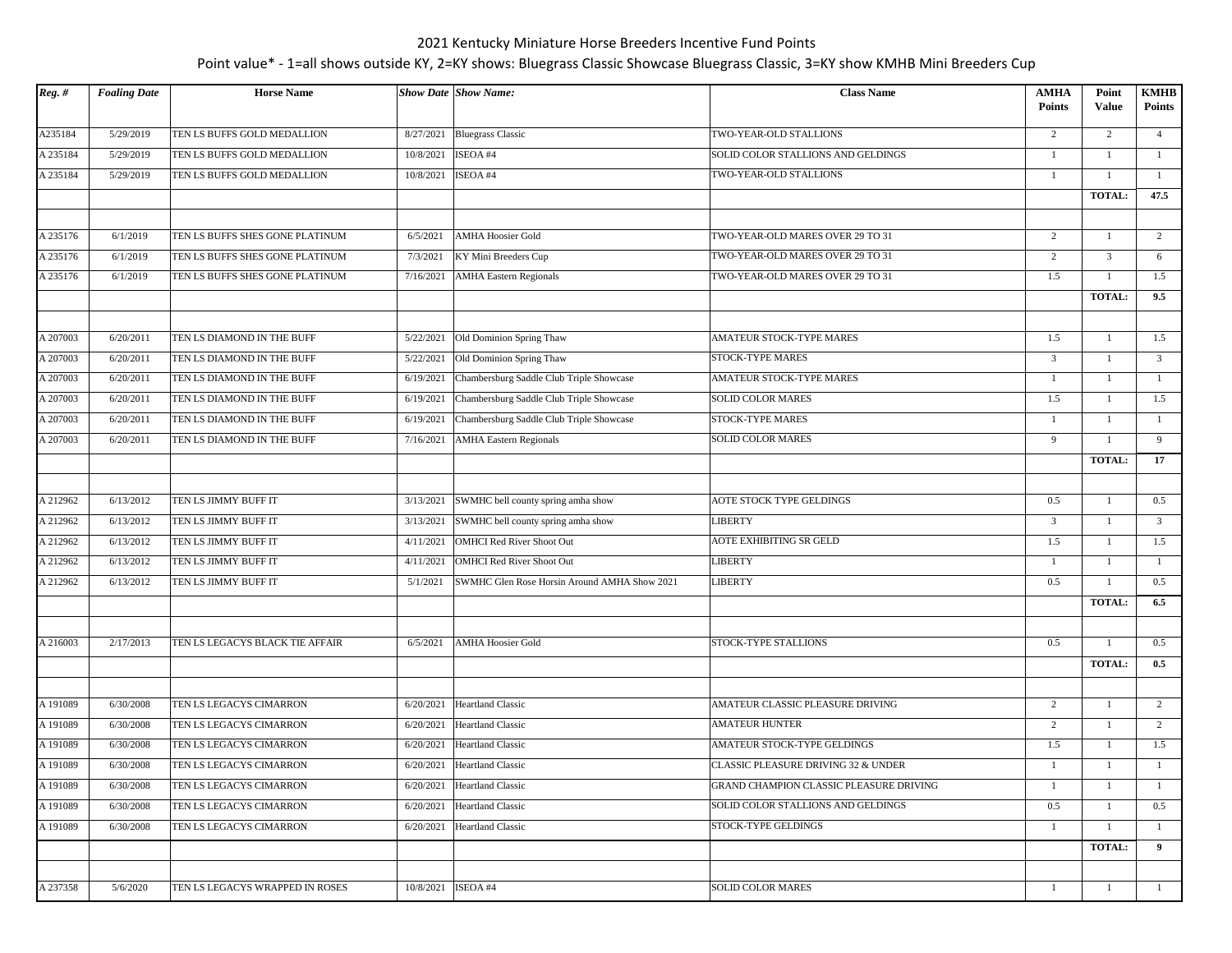| $Reg.$ # | <b>Foaling Date</b> | <b>Horse Name</b>                   |           | <b>Show Date Show Name:</b>   | <b>Class Name</b>                     | <b>AMHA</b><br><b>Points</b> | Point<br>Value | <b>KMHB</b><br><b>Points</b> |
|----------|---------------------|-------------------------------------|-----------|-------------------------------|---------------------------------------|------------------------------|----------------|------------------------------|
| A 237358 | 5/6/2020            | TEN LS LEGACYS WRAPPED IN ROSES     | 10/8/2021 | ISEOA #4                      | YEARLING MARES                        | 1.5                          | $\mathbf{1}$   | 1.5                          |
|          |                     |                                     |           |                               |                                       |                              | TOTAL:         | 2.5                          |
|          |                     |                                     |           |                               |                                       |                              |                |                              |
| A 237113 | 4/21/2020           | TEN LS LOOKIN GOOD IN THE BUFF      | 4/30/2021 | ISEOA#2                       | YEARLING STALLIONS OVER 28 TO 30      | 0.5                          | $\mathbf{1}$   | 0.5                          |
|          |                     |                                     |           |                               |                                       |                              | TOTAL:         | 0.5                          |
|          |                     |                                     |           |                               |                                       |                              |                |                              |
| A 237402 | 3/31/2020           | TEN LS MY CAMEO IN THE BUFF         | 7/3/2021  | KY Mini Breeders Cup          | YEARLING MARES OVER 30 TO 32          | $\mathbf{1}$                 | $\overline{3}$ | $\overline{3}$               |
| A 237402 | 3/31/2020           | TEN LS MY CAMEO IN THE BUFF         | 7/9/2021  | ISOEA#3                       | YEARLING MARES                        | 1                            |                | 1                            |
|          |                     |                                     |           |                               |                                       |                              | <b>TOTAL:</b>  | $\overline{4}$               |
|          |                     |                                     |           |                               |                                       |                              |                |                              |
| A 237370 | 5/3/2020            | TEN LS PRETTY IN PEARLS N MOTION    | 4/24/2021 | Orange Blossom Express        | AMATEUR JR MARE, LVL 2, OVER 30 TO 33 | 1.5                          | $\mathbf{1}$   | 1.5                          |
| A 237370 | 5/3/2020            | TEN LS PRETTY IN PEARLS N MOTION    | 4/24/2021 | <b>Orange Blossom Express</b> | SOLID COLOR MARES                     | 2                            | 1              | 2                            |
|          |                     |                                     |           |                               |                                       |                              | <b>TOTAL:</b>  | 3.5                          |
|          |                     |                                     |           |                               |                                       |                              |                |                              |
| A 233145 | 4/6/2018            | TEN LS SAFARIS JEWELL OF JASMINE    | 4/30/2021 | ISEOA#2                       | MULTI-COLOR MARES                     | 0.5                          | 1              | 0.5                          |
| A 233145 | 4/6/2018            | TEN LS SAFARIS JEWELL OF JASMINE    | 4/30/2021 | ISEOA #2                      | STOCK-TYPE MARES                      | 0.5                          | $\mathbf{1}$   | 0.5                          |
| A 233145 | 4/6/2018            | TEN LS SAFARIS JEWELL OF JASMINE    | 6/5/2021  | <b>AMHA Hoosier Gold</b>      | AMATEUR STOCK-TYPE MARES              | $\mathbf{1}$                 | -1             | $\mathbf{1}$                 |
| A 233145 | 4/6/2018            | TEN LS SAFARIS JEWELL OF JASMINE    | 6/5/2021  | <b>AMHA Hoosier Gold</b>      | <b>MULTI-COLOR MARES</b>              | 0.5                          | 1              | 0.5                          |
| A 233145 | 4/6/2018            | TEN LS SAFARIS JEWELL OF JASMINE    | 6/5/2021  | <b>AMHA Hoosier Gold</b>      | STOCK-TYPE MARES                      | 0.5                          | $\mathbf{1}$   | 0.5                          |
| A 233145 | 4/6/2018            | TEN LS SAFARIS JEWELL OF JASMINE    | 7/3/2021  | KY Mini Breeders Cup          | MULTI-COLOR MARES                     | 2.5                          | $\overline{3}$ | 7.5                          |
| A 233145 | 4/6/2018            | TEN LS SAFARIS JEWELL OF JASMINE    | 7/3/2021  | KY Mini Breeders Cup          | STOCK-TYPE MARES                      | 1.5                          | $\overline{3}$ | 4.5                          |
| A 233145 | 4/6/2018            | TEN LS SAFARIS JEWELL OF JASMINE    | 7/9/2021  | ISOEA #3                      | MULTI-COLOR MARES                     | 0.5                          | 1              | 0.5                          |
| A 233145 | 4/6/2018            | TEN LS SAFARIS JEWELL OF JASMINE    | 7/9/2021  | ISOEA #3                      | STOCK-TYPE MARES                      | $\mathbf{1}$                 | 1              | 1                            |
| A 233145 | 4/6/2018            | TEN LS SAFARIS JEWELL OF JASMINE    | 7/16/2021 | <b>AMHA Eastern Regionals</b> | MULTI-COLOR MARES                     | 6                            | -1             | 6                            |
| A 233145 | 4/6/2018            | TEN LS SAFARIS JEWELL OF JASMINE    | 7/16/2021 | <b>AMHA Eastern Regionals</b> | STOCK-TYPE MARES                      | 1.5                          | $\overline{1}$ | 1.5                          |
| A 233145 | 4/6/2018            | TEN LS SAFARIS JEWELL OF JASMINE    | 8/27/2021 | <b>Bluegrass Classic</b>      | MULTI-COLOR MARES                     | 2                            | 2              | $\overline{4}$               |
| A 233145 | 4/6/2018            | TEN LS SAFARIS JEWELL OF JASMINE    | 8/27/2021 | <b>Bluegrass Classic</b>      | STOCK-TYPE MARES                      | $\overline{2}$               | 2              | $\overline{4}$               |
|          |                     |                                     |           |                               |                                       |                              | <b>TOTAL:</b>  | 32                           |
|          |                     |                                     |           |                               |                                       |                              |                |                              |
| A 233143 | 5/19/2018           | TEN LS SHEEZ MY DIAMOND IN THE BUFF | 7/16/2021 | <b>AMHA Eastern Regionals</b> | <b>SOLID COLOR MARES</b>              | 12                           | $\mathbf{1}$   | 12                           |
| A 233143 | 5/19/2018           | TEN LS SHEEZ MY DIAMOND IN THE BUFF | 10/8/2021 | ISEOA #4                      | <b>SENIOR MARES</b>                   | $\mathbf{1}$                 | 1              | $\mathbf{1}$                 |
| A 233143 | 5/19/2018           | TEN LS SHEEZ MY DIAMOND IN THE BUFF | 10/8/2021 | ISEOA #4                      | <b>SOLID COLOR MARES</b>              | 2                            |                | 2                            |
|          |                     |                                     |           |                               |                                       |                              | <b>TOTAL:</b>  | 15                           |
|          |                     |                                     |           |                               |                                       |                              |                |                              |
| A 235041 | 2/10/2019           | TEN LS SMOKE N HOT IN THE BUFF      | 6/5/2021  | <b>AMHA Hoosier Gold</b>      | AMATEUR JR MARE, LVL 1, OVER 30 TO 33 | -1                           |                | -1                           |
| A 235041 | 2/10/2019           | TEN LS SMOKE N HOT IN THE BUFF      | 6/5/2021  | <b>AMHA Hoosier Gold</b>      | TWO-YEAR-OLD MARES OVER 29 TO 31      | 1                            | $\overline{1}$ | -1                           |
|          |                     |                                     |           |                               |                                       |                              | <b>TOTAL:</b>  | $\overline{2}$               |
|          |                     |                                     |           |                               |                                       |                              |                |                              |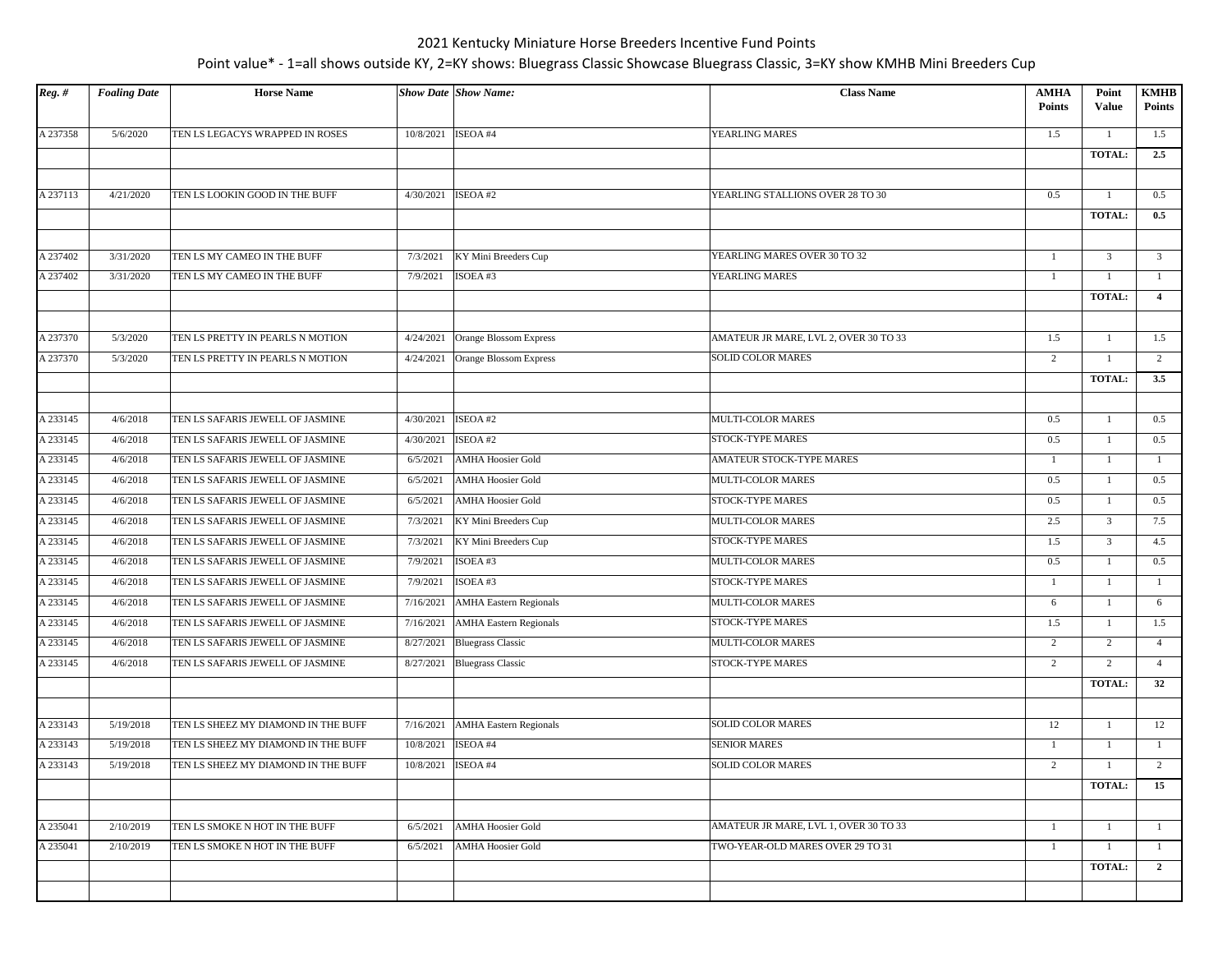| $Reg.$ # | <b>Foaling Date</b> | <b>Horse Name</b>                  |           | <b>Show Date Show Name:</b>        | <b>Class Name</b>                     | <b>AMHA</b><br><b>Points</b> | Point<br>Value | <b>KMHB</b><br><b>Points</b> |
|----------|---------------------|------------------------------------|-----------|------------------------------------|---------------------------------------|------------------------------|----------------|------------------------------|
| A 237404 | 2/27/2020           | TEN LS SPANK ME FIRST              | 7/16/2021 | <b>AMHA Eastern Regionals</b>      | YEARLING MARES OVER 30 TO 32          | 3                            |                | $\overline{3}$               |
|          |                     |                                    |           |                                    |                                       |                              | <b>TOTAL:</b>  | $\overline{\mathbf{3}}$      |
|          |                     |                                    |           |                                    |                                       |                              |                |                              |
| A 200728 | 3/12/2010           | TEN LS TOTALLY BUFF                | 6/5/2021  | <b>AMHA Hoosier Gold</b>           | AMATEUR COUNTRY PLEASURE DRIVING LV 2 | $\mathbf{1}$                 | 1              | -1                           |
| A 200728 | 3/12/2010           | TEN LS TOTALLY BUFF                | 6/5/2021  | <b>AMHA Hoosier Gold</b>           | COUNTRY PLEASURE DRIVING OVER 32-34   | 1.5                          | 1              | 1.5                          |
| A 200728 | 3/12/2010           | TEN LS TOTALLY BUFF                | 6/5/2021  | <b>AMHA Hoosier Gold</b>           | LADIES COUNTRY PLEASURE DRIVING       | $\mathbf{1}$                 | 1              | $\mathbf{1}$                 |
| A 200728 | 3/12/2010           | TEN LS TOTALLY BUFF                | 7/3/2021  | KY Mini Breeders Cup               | AMATEUR COUNTRY PLEASURE DRIVING LV 2 | $\mathbf{1}$                 | $\overline{3}$ | $\overline{3}$               |
| A 200728 | 3/12/2010           | TEN LS TOTALLY BUFF                | 7/3/2021  | KY Mini Breeders Cup               | COUNTRY PLEASURE DRIVING OVER 32-34   | 3                            | $\overline{3}$ | 9                            |
| A 200728 | 3/12/2010           | TEN LS TOTALLY BUFF                | 7/3/2021  | KY Mini Breeders Cup               | COUNTRY PLEASURE DRIVING STALLION     | 2.5                          | $\overline{3}$ | 7.5                          |
| A 200728 | 3/12/2010           | TEN LS TOTALLY BUFF                | 7/3/2021  | KY Mini Breeders Cup               | LADIES COUNTRY PLEASURE DRIVING       | 2                            | $\overline{3}$ | 6                            |
| A 200728 | 3/12/2010           | TEN LS TOTALLY BUFF                | 8/27/2021 | <b>Bluegrass Classic</b>           | AMATEUR CLASSIC PLEASURE DRIVING      | $\overline{2}$               | 2              | $\overline{4}$               |
| A 200728 | 3/12/2010           | TEN LS TOTALLY BUFF                | 8/27/2021 | <b>Bluegrass Classic</b>           | AOTE CLASSIC PLEASURE DRIVING         | 1.5                          | 2              | $\overline{\mathbf{3}}$      |
| A 200728 | 3/12/2010           | TEN LS TOTALLY BUFF                | 8/27/2021 | <b>Bluegrass Classic</b>           | CLASSIC PLEASURE DRIVING OVER 32-34   | 1                            | 2              | 2                            |
| A 200728 | 3/12/2010           | TEN LS TOTALLY BUFF                |           | 8/27/2021 Bluegrass Classic        | LADIES CLASSIC PLEASURE DRIVING       | $\mathbf{1}$                 | $\overline{2}$ | 2                            |
|          |                     |                                    |           |                                    |                                       |                              | <b>TOTAL:</b>  | 40                           |
|          |                     |                                    |           |                                    |                                       |                              |                |                              |
| A 237403 | 3/22/2020           | TEN LS TRUE LOVE IN THE BUFF       | 4/30/2021 | ISEOA #2                           | YEARLING MARES 28 AND UNDER           | 0.5                          | -1             | 0.5                          |
| A 237403 | 3/22/2020           | TEN LS TRUE LOVE IN THE BUFF       | 6/5/2021  | <b>AMHA Hoosier Gold</b>           | YEARLING MARES 28 AND UNDER           | -1                           | 1              | $\mathbf{1}$                 |
| A 237403 | 3/22/2020           | TEN LS TRUE LOVE IN THE BUFF       | 7/3/2021  | KY Mini Breeders Cup               | YEARLING MARES 28 AND UNDER           | $\overline{2}$               | $\overline{3}$ | 6                            |
| A 237403 | 3/22/2020           | TEN LS TRUE LOVE IN THE BUFF       | 7/16/2021 | <b>AMHA</b> Eastern Regionals      | YEARLING MARES 28 AND UNDER           | 1.5                          | $\mathbf{1}$   | 1.5                          |
| A 237403 | 3/22/2020           | TEN LS TRUE LOVE IN THE BUFF       | 10/8/2021 | ISEOA #4                           | YEARLING MARES                        | 0.5                          |                | 0.5                          |
|          |                     |                                    |           |                                    |                                       |                              | <b>TOTAL:</b>  | 9.5                          |
|          |                     |                                    |           |                                    |                                       |                              |                |                              |
| A 230247 | 3/28/2017           | TEN LS WHAT HAPPENS IN VEGAS       | 6/5/2021  | <b>AMHA Hoosier Gold</b>           | AMATEUR STOCK-TYPE GELDINGS           | 3                            |                | $\overline{\mathbf{3}}$      |
| A 230247 | 3/28/2017           | TEN LS WHAT HAPPENS IN VEGAS       | 6/5/2021  | <b>AMHA Hoosier Gold</b>           | MULTI-COLOR STALLIONS AND GELDINGS    | 0.5                          | $\mathbf{1}$   | 0.5                          |
| A 230247 | 3/28/2017           | TEN LS WHAT HAPPENS IN VEGAS       | 6/5/2021  | <b>AMHA Hoosier Gold</b>           | STOCK-TYPE GELDINGS                   | $\overline{4}$               |                | $\overline{4}$               |
|          |                     |                                    |           |                                    |                                       |                              | <b>TOTAL:</b>  | 7.5                          |
|          |                     |                                    |           |                                    |                                       |                              |                |                              |
| A 215972 | 5/14/2013           | TOMF DANCING IN THE SPOTLIGHT      | 6/5/2021  | <b>AMHA Hoosier Gold</b>           | CLASSIC PLEASURE DRIVING MARE         | $\overline{c}$               |                | 2                            |
| A 215972 | 5/14/2013           | TOMF DANCING IN THE SPOTLIGHT      | 7/3/2021  | KY Mini Breeders Cup               | CLASSIC PLEASURE DRIVING MARE         | 0.5                          | $\overline{3}$ | 1.5                          |
| A 215972 | 5/14/2013           | TOMF DANCING IN THE SPOTLIGHT      | 7/16/2021 | <b>AMHA</b> Eastern Regionals      | AMATEUR CLASSIC PLEASURE DRIVING LV 1 | 9                            | -1             | 9                            |
| A 215972 | 5/14/2013           | TOMF DANCING IN THE SPOTLIGHT      | 7/16/2021 | <b>AMHA</b> Eastern Regionals      | AMATEUR CLASSIC PLEASURE DRIVING LV 2 | 3                            |                | $\overline{3}$               |
| A 215972 | 5/14/2013           | TOMF DANCING IN THE SPOTLIGHT      |           | 7/16/2021   AMHA Eastern Regionals | LADIES CLASSIC PLEASURE DRIVING       | 6                            | 1              | 6                            |
|          |                     |                                    |           |                                    |                                       |                              | <b>TOTAL:</b>  | 21.5                         |
|          |                     |                                    |           |                                    |                                       |                              |                |                              |
| A 235053 | 5/27/2019           | TVS SOPHISTICATED LADY IN THE BUFF | 7/16/2021 | <b>AMHA</b> Eastern Regionals      | SOLID COLOR MARES                     | 6                            | -1             | 6                            |
|          |                     |                                    |           |                                    |                                       |                              | TOTAL:         | 6                            |
|          |                     |                                    |           |                                    |                                       |                              |                |                              |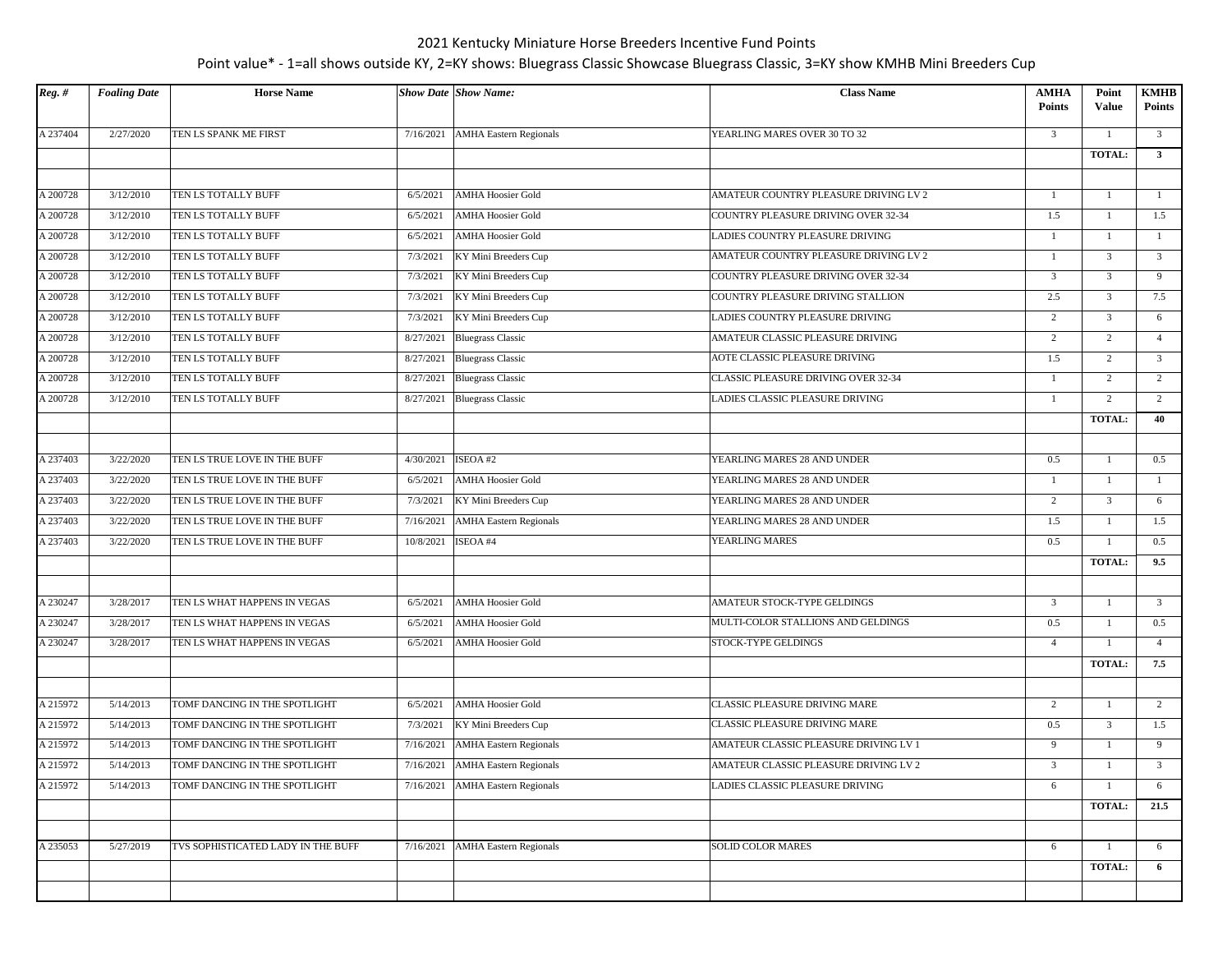| $Reg.$ # | <b>Foaling Date</b> | <b>Horse Name</b>                |           | <b>Show Date Show Name:</b>   | <b>Class Name</b>                       | AMHA<br><b>Points</b> | Point<br><b>Value</b> | <b>KMHB</b><br><b>Points</b> |
|----------|---------------------|----------------------------------|-----------|-------------------------------|-----------------------------------------|-----------------------|-----------------------|------------------------------|
| A 215468 | 4/12/2013           | TWFS MOONLIGHT PLAYBOY           | 6/5/2021  | <b>AMHA Hoosier Gold</b>      | OPEN HALTER OBSTACLE                    | 0.5                   | 1                     | 0.5                          |
| A 215468 | 4/12/2013           | TWFS MOONLIGHT PLAYBOY           | 6/5/2021  | <b>AMHA Hoosier Gold</b>      | <b>OPEN HUNTER</b>                      | 3                     | 1                     | $\overline{3}$               |
| A 215468 | 4/12/2013           | TWFS MOONLIGHT PLAYBOY           | 7/3/2021  | KY Mini Breeders Cup          | OPEN HALTER OBSTACLE                    | $\overline{4}$        | $\overline{3}$        | 12                           |
| A 215468 | 4/12/2013           | TWFS MOONLIGHT PLAYBOY           | 7/3/2021  | KY Mini Breeders Cup          | <b>OPEN HUNTER</b>                      | $\overline{4}$        | $\overline{3}$        | 12                           |
| A 215468 | 4/12/2013           | TWFS MOONLIGHT PLAYBOY           | 7/3/2021  | KY Mini Breeders Cup          | STOCK-TYPE GELDINGS                     | $\mathbf{1}$          | $\mathfrak{Z}$        | $\overline{3}$               |
| A 215468 | 4/12/2013           | TWFS MOONLIGHT PLAYBOY           | 7/16/2021 | <b>AMHA Eastern Regionals</b> | <b>OPEN HUNTER</b>                      | 1.5                   | 1                     | 1.5                          |
| A 215468 | 4/12/2013           | TWFS MOONLIGHT PLAYBOY           | 7/16/2021 | <b>AMHA Eastern Regionals</b> | <b>OPEN JUMPER</b>                      | 1.5                   | $\mathbf{1}$          | 1.5                          |
| A 215468 | 4/12/2013           | TWFS MOONLIGHT PLAYBOY           | 7/16/2021 | <b>AMHA</b> Eastern Regionals | OPEN ROADSTER                           | $\overline{3}$        | $\overline{1}$        | $\overline{3}$               |
| A 215468 | 4/12/2013           | TWFS MOONLIGHT PLAYBOY           | 7/16/2021 | <b>AMHA</b> Eastern Regionals | SENIOR GELDINGS 30 AND UNDER            | 1.5                   | 1                     | 1.5                          |
|          |                     |                                  |           |                               |                                         |                       | TOTAL:                | 38                           |
|          |                     |                                  |           |                               |                                         |                       |                       |                              |
| A 219975 | 4/16/2014           | VERSATILITY FARMS KEVLAR         | 4/30/2021 | ISEOA#2                       | AMATEUR STALLIONS, LEVEL 2              | 0.5                   |                       | 0.5                          |
| A 219975 | 4/16/2014           | VERSATILITY FARMS KEVLAR         | 5/16/2021 | <b>TSMHC Spring Classic</b>   | GRAND & RESERVE SENIOR STALLION         | -1                    | -1                    | -1                           |
| A 219975 | 4/16/2014           | VERSATILITY FARMS KEVLAR         | 5/16/2021 | <b>TSMHC Spring Classic</b>   | LIBERTY                                 | 0.5                   | 1                     | 0.5                          |
| A 219975 | 4/16/2014           | VERSATILITY FARMS KEVLAR         | 5/16/2021 | <b>TSMHC Spring Classic</b>   | SENIOR STALLIONS OVER 28 TO 30          | $\mathbf{1}$          |                       | -1                           |
| A 219975 | 4/16/2014           | VERSATILITY FARMS KEVLAR         | 5/16/2021 | TSMHC Spring Classic          | SOLID COLOR STALLIONS AND GELDINGS      | $\mathbf{1}$          | 1                     | $\mathbf{1}$                 |
| A 219975 | 4/16/2014           | VERSATILITY FARMS KEVLAR         | 6/5/2021  | <b>AMHA Hoosier Gold</b>      | LIBERTY                                 | 0.5                   | 1                     | 0.5                          |
| A 219975 | 4/16/2014           | VERSATILITY FARMS KEVLAR         | 6/5/2021  | <b>AMHA Hoosier Gold</b>      | SENIOR STALLIONS OVER 28 TO 30          | 1                     | 1                     | 1                            |
| A 219975 | 4/16/2014           | VERSATILITY FARMS KEVLAR         | 7/3/2021  | KY Mini Breeders Cup          | SENIOR STALLIONS OVER 28 TO 30          | 2                     | $\mathfrak{Z}$        | 6                            |
| A 219975 | 4/16/2014           | VERSATILITY FARMS KEVLAR         | 7/3/2021  | KY Mini Breeders Cup          | SOLID COLOR STALLIONS AND GELDINGS      | 0.5                   | $\overline{3}$        | 1.5                          |
| A 219975 | 4/16/2014           | VERSATILITY FARMS KEVLAR         | 7/9/2021  | ISOEA#3                       | SOLID COLOR STALLIONS AND GELDINGS      | 0.5                   | $\mathbf{1}$          | 0.5                          |
| A 219975 | 4/16/2014           | VERSATILITY FARMS KEVLAR         | 7/16/2021 | <b>AMHA Eastern Regionals</b> | AMATEUR SR STAL, LVL 2, 30 AND UNDER    | 1.5                   | $\mathbf{1}$          | 1.5                          |
| A 219975 | 4/16/2014           | VERSATILITY FARMS KEVLAR         | 8/27/2021 | <b>Bluegrass Classic</b>      | AMATEUR SENIOR STALLIONS                | 0.5                   | 2                     | 1                            |
| A 219975 | 4/16/2014           | VERSATILITY FARMS KEVLAR         |           | 8/27/2021 Bluegrass Classic   | LIBERTY                                 | $\mathbf{1}$          | $\overline{2}$        | 2                            |
|          |                     |                                  |           |                               |                                         |                       | TOTAL:                | 18                           |
|          |                     |                                  |           |                               |                                         |                       |                       |                              |
| A 228956 | 3/28/2017           | VERSATILITY FARMS PAINTED DESERT | 4/30/2021 | ISEOA #2                      | MULTI-COLOR STALLIONS AND GELDINGS      | 0.5                   | 1                     | 0.5                          |
| A 228956 | 3/28/2017           | VERSATILITY FARMS PAINTED DESERT | 4/30/2021 | ISEOA#2                       | SENIOR STALLIONS OVER 32 TO 34          | 0.5                   | 1                     | 0.5                          |
| A 228956 | 3/28/2017           | VERSATILITY FARMS PAINTED DESERT | 5/16/2021 | <b>TSMHC Spring Classic</b>   | GRAND & RESERVE SENIOR STALLION         | $\mathbf{1}$          | $\mathbf{1}$          | -1                           |
| A 228956 | 3/28/2017           | VERSATILITY FARMS PAINTED DESERT | 5/16/2021 | <b>TSMHC Spring Classic</b>   | MULTI-COLOR STALLIONS AND GELDINGS      | 0.5                   | $\mathbf{1}$          | 0.5                          |
| A 228956 | 3/28/2017           | VERSATILITY FARMS PAINTED DESERT | 5/16/2021 | <b>TSMHC Spring Classic</b>   | SENIOR STALLIONS OVER 32 TO 34          | $\mathbf{1}$          |                       | $\overline{1}$               |
| A 228956 | 3/28/2017           | VERSATILITY FARMS PAINTED DESERT | 6/5/2021  | <b>AMHA Hoosier Gold</b>      | MULTI-COLOR STALLIONS AND GELDINGS      | $\overline{4}$        | 1                     | $\overline{4}$               |
| A 228956 | 3/28/2017           | VERSATILITY FARMS PAINTED DESERT | 6/5/2021  | <b>AMHA Hoosier Gold</b>      | SENIOR STALLIONS OVER 32 TO 34          | -1                    | $\mathbf{1}$          | -1                           |
| A 228956 | 3/28/2017           | VERSATILITY FARMS PAINTED DESERT | 7/3/2021  | KY Mini Breeders Cup          | 3 OR 4 YR OLD COUNTRY PLEASURE DRIVING  | 1.5                   | $\overline{3}$        | 4.5                          |
| A 228956 | 3/28/2017           | VERSATILITY FARMS PAINTED DESERT | 7/3/2021  | KY Mini Breeders Cup          | GRAND CHAMPION COUNTRY PLEASURE DRIVING | 1                     | $\overline{3}$        | $\overline{3}$               |
| A 228956 | 3/28/2017           | VERSATILITY FARMS PAINTED DESERT | 7/3/2021  | KY Mini Breeders Cup          | LADIES COUNTRY PLEASURE DRIVING         | 1.5                   | $\overline{3}$        | 4.5                          |
| A 228956 | 3/28/2017           | VERSATILITY FARMS PAINTED DESERT | 7/3/2021  | KY Mini Breeders Cup          | LIBERTY                                 | $\mathbf{1}$          | $\mathbf{3}$          | $\overline{3}$               |
| A 228956 | 3/28/2017           | VERSATILITY FARMS PAINTED DESERT | 7/3/2021  | KY Mini Breeders Cup          | <b>OPEN JUMPER</b>                      | $\overline{c}$        | $\mathfrak{Z}$        | 6                            |